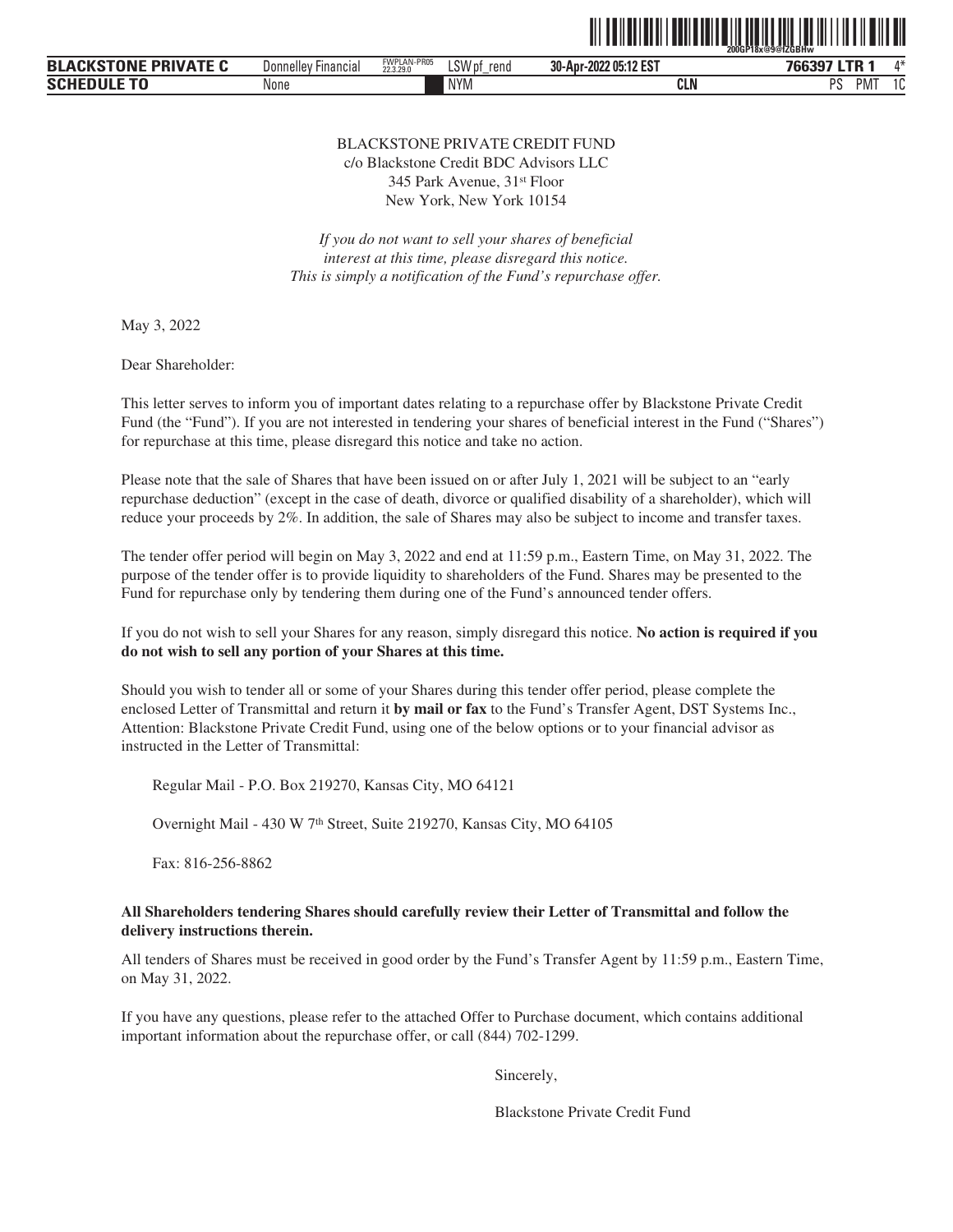|                             |                            |                          |             | $\parallel \parallel \parallel \parallel$ | II I DON O TOTT O III DON II DIN TOTTUNI<br>Z00GP18x@9@fXmaH< |
|-----------------------------|----------------------------|--------------------------|-------------|-------------------------------------------|---------------------------------------------------------------|
| <b>BLACKSTONE PRIVATE C</b> | <b>Donnelley Financial</b> | FWPLAN-PR30<br>22.3.29.0 | LSW pf rend | 30-Apr-2022 05:12 EST                     | 766397 COV 1                                                  |

PMT 1C

| <b>HEDULI</b><br>--<br>l U | None | NYM. | CLN | nc |
|----------------------------|------|------|-----|----|
|                            |      |      |     |    |

#### **BLACKSTONE PRIVATE CREDIT FUND c/o Blackstone Credit BDC Advisors LLC 345 Park Avenue, 31st Floor New York, New York 10154**

**Offer to Purchase Up to 34,661,775 Shares of Beneficial Interest Dated May 3, 2022**

**The Offer and Withdrawal Rights Will Expire at 11:59 p.m., Eastern Time, on May 31, 2022, Unless the Offer is Extended**

To the Shareholders of Blackstone Private Credit Fund:

Subject to the terms and conditions set forth in this offer to purchase ("Offer to Purchase") and the related Letter of Transmittal (which together with the Offer to Purchase constitutes the "Offer"), Blackstone Private Credit Fund, a non-diversified, closed-end management investment company that has elected to be regulated as a business development company under the Investment Company Act of 1940, as amended (the "1940 Act") and is organized as a Delaware statutory trust (the "Fund"), is offering to purchase up to 34,661,775 of its outstanding shares of beneficial interest (including Class I common shares of beneficial interest, Class D common shares of beneficial interest and Class S common shares of beneficial interest, the "Shares") pursuant to tenders by shareholders of the Fund ("Shareholders") at a price equal to the net asset value per Share as of June 30, 2022 or a later date determined by the Fund if the Offer is extended (the "Valuation Date"). This Offer is currently scheduled to expire at 11:59 p.m., Eastern Time, on May 31, 2022 (the "Expiration Date"), but the Fund may extend this date; if it does, the Valuation Date may be changed. This Offer is being made to all Shareholders of the Fund and is not conditioned on any minimum amount of Shares being tendered, but is subject to certain conditions described below. Shares are not traded on any established trading market.

Shareholders should realize that the value of the Shares tendered in this Offer will likely change between the most recent time net asset value was calculated and communicated to them and the Valuation Date (the relevant date for determining the value of the Shares tendered to the Fund for purposes of calculating the purchase price of such Shares) and such change could be material. The Fund generally determines the net asset value of the Shares as of the last calendar day of each month within 20 business days after the first calendar day of the following month. The most recently calculated net asset value for each class of the Shares can be found by going to www.bcred.com. Shareholders should keep in mind that if they tender Shares in a tender offer with a Valuation Date that is within the 12-month period following the initial issue date of the Shares being tendered, such Shares will be subject to an "early repurchase deduction" (described further below) of 2% of the aggregate net asset value of the Shares repurchased. The early repurchase deduction will reduce the repurchase proceeds. For illustrative purposes, a Shareholder that acquires Shares on July 1 would not incur an early repurchase deduction for participating in a repurchase offer that has a valuation date of June 30 of the following year (or anytime thereafter).

Shareholders desiring to tender all or any portion of their Shares in accordance with the terms of the Offer should complete and sign the attached Letter of Transmittal and mail or fax it to the Fund's transfer agent, DST Systems Inc. (the "Transfer Agent"), or the Shareholder's financial advisor, as applicable, in the manner provided for in the Letter of Transmittal and set forth in Section 4 "Procedure for Tenders" below.

#### **IMPORTANT**

**SCHEDULE TO**

*The Fund makes no recommendation to any Shareholder as to whether to tender or refrain from tendering Shares. Shareholders must make their own decisions whether to tender Shares and, if so, the portion of their Shares to tender.*

*Because each Shareholder's investment decision is a personal one, based on its financial circumstances, no person has been authorized to make any recommendation on behalf of the Fund as to whether Shareholders should tender Shares pursuant to the Offer. No person has been authorized to give any information or to make any representations in connection with the Offer other than those contained herein or in the Letter of Transmittal. If given or made, such recommendation and such information and representations must not be relied on as having been authorized by the Fund.*

*This transaction has not been approved or disapproved by the Securities and Exchange Commission or the Commodity Futures Trading Commission nor has the Securities and Exchange Commission, the Commodity Futures Trading Commission, or any state securities commission passed on the fairness or merits of such transaction or on the accuracy or adequacy of the information contained in this document. Any representation to the contrary is unlawful.*

Questions and requests for assistance and requests for additional copies of the Offer may be directed to the Transfer Agent:

DST Systems Inc.

Attention: Blackstone Private Credit Fund P.O. Box 219270 Kansas City, MO 64121 Tel: (833) 750-0319 Fax: (816) 256-8862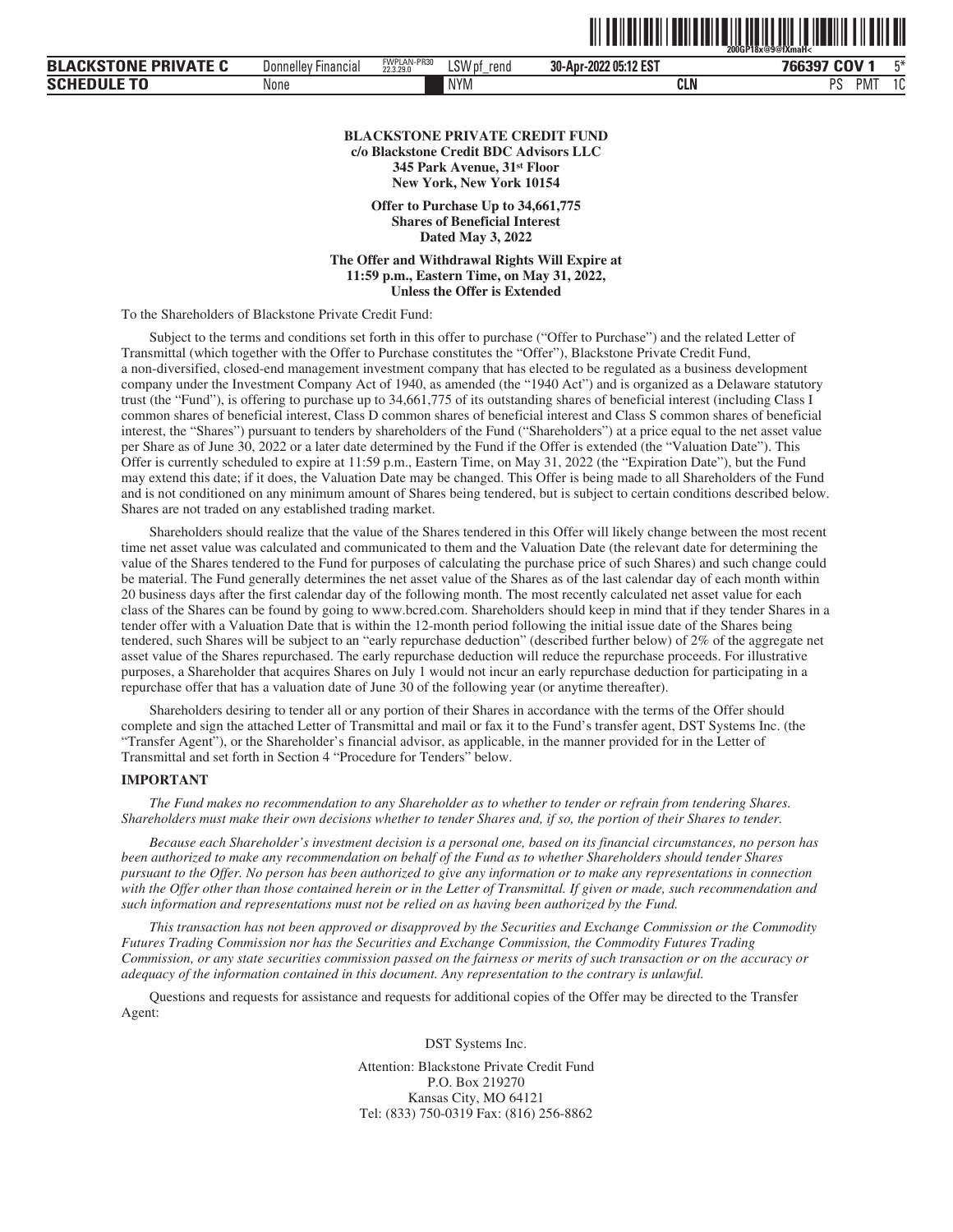

| <b>\CKSTONF PRIVATF</b><br><b>BLA</b> | <b>Donnelley</b><br><b>Financial</b>                  | FWPLAN-PR12<br>22.3.29.0 | 011<br>rend<br>LSW pf | -2022 05:12 EST<br>30-Apr- | $PROOF TOO \cdot$                 | $\sim$                         |
|---------------------------------------|-------------------------------------------------------|--------------------------|-----------------------|----------------------------|-----------------------------------|--------------------------------|
| SCHF <sup>®</sup>                     | $DT$ $D$ $A$ $D$ $F$<br>PAGL<br>ΙAΗ<br>' <b>1 mil</b> |                          | <b>NYM</b>            | <b>CLN</b>                 | <sub>D</sub> e<br>PM <sup>-</sup> | $\overline{\phantom{a}}$<br>טי |

# **TABLE OF CONTENTS**

| 1.                                                                                                                                                                                                                             |  |
|--------------------------------------------------------------------------------------------------------------------------------------------------------------------------------------------------------------------------------|--|
| 2.                                                                                                                                                                                                                             |  |
| 3.                                                                                                                                                                                                                             |  |
| 4.                                                                                                                                                                                                                             |  |
| 5.                                                                                                                                                                                                                             |  |
| 6.                                                                                                                                                                                                                             |  |
| $7_{\scriptscriptstyle{\circ}}$                                                                                                                                                                                                |  |
| 8.                                                                                                                                                                                                                             |  |
| 9.                                                                                                                                                                                                                             |  |
| 10.                                                                                                                                                                                                                            |  |
| 11.                                                                                                                                                                                                                            |  |
| Financial Statements (a) resonance and the contract of the contract of the contract of the contract of the contract of the contract of the contract of the contract of the contract of the contract of the contract of the con |  |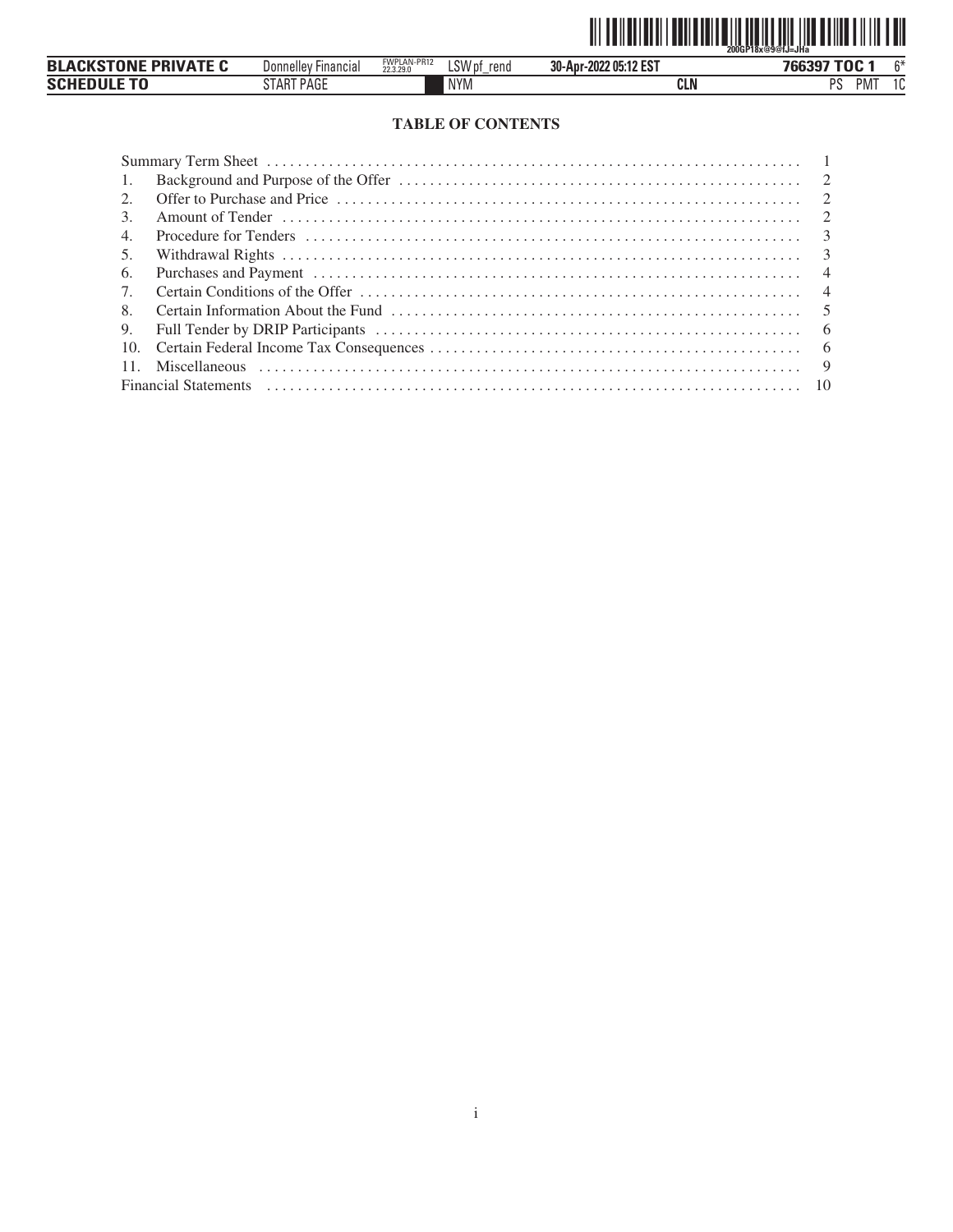<span id="page-3-0"></span>

|                                                   |                                |                          |                |                       | .<br>200GP18x@9@fi8@HJ            |               |
|---------------------------------------------------|--------------------------------|--------------------------|----------------|-----------------------|-----------------------------------|---------------|
| <b>PRIVATE C</b><br><b>EKSTONI</b><br><b>BLAC</b> | Jonnelley'<br><b>Financial</b> | FWPLAN-PR24<br>22.3.29.0 | LSW pf<br>rend | 30-Apr-2022 05:12 EST | 700007                            | n.x           |
| <b>SCHEDUL</b>                                    | None                           |                          | <b>NYM</b>     | <b>CLN</b>            | <sub>D</sub> e<br>PM <sup>-</sup> | $\sim$<br>ט י |

ˆ200GP18x@9@fi8@HJŠ **200GP18x@9@fi8@HJ**

# **SUMMARY TERM SHEET**

This is a summary of the features of the Offer. To understand the Offer fully and for a more complete discussion of the terms and conditions of the Offer, you should read carefully this entire Offer to Purchase and the related Letter of Transmittal.

- As disclosed in the Fund's prospectus dated April 25, 2022, as amended and/or supplemented from time to time ("Prospectus"), the Fund may from time to time offer to repurchase a portion of its outstanding Shares pursuant to written tenders by Shareholders. Accordingly, the Fund is offering to purchase up to 34,661,775 Shares at a price equal to their net asset value (that is, the value of the Fund's total assets minus its total liabilities, divided by outstanding Shares) determined as of June 30, 2022 or such later date as may be determined by the Fund if the Offer is extended (the "Valuation Date"). The Shares subject to the Offer represent approximately 5% of the outstanding Shares as of March 31, 2022. The Offer, which begins on May 3, 2022, will remain open until 11:59 p.m., Eastern Time, on May 31, 2022 (the "Expiration Date"). The Fund reserves the right to adjust the Valuation Date to correspond to any extension of the Offer.
- **All Shares issued on or after July 1, 2021 that are tendered and purchased in this Offer will be subject to a 2% "early repurchase deduction."** See Section 6 "Purchases and Payment".
- Shareholders may tender all or a portion of their Shares.
- If an Investor tenders Shares and the Fund purchases those Shares, the Fund will effect payment for those Shares in cash promptly after the determination of the relevant NAV per share is finalized.
- Other than the early withdrawal fee described below (if applicable), the Fund does not expect to impose any charges on repurchases of Shares in the Fund.
- If you tender only a portion of your Shares, you must maintain a minimum account balance of at least \$500 as of the Valuation Date. The Fund reserves the right to purchase all your Shares in the Fund if you tender less than all of your Shares and the number of Shares you tender would cause your account in the Fund to have a value lower than the required minimum balance. The Offer is being made to all Shareholders and is not conditioned on any minimum amount of Shares being tendered.
- If you are a participant in the Fund's dividend reinvestment plan ("DRIP"), in the event that you elect to tender your Shares in full, and such full tender is accepted by the Fund, your participation in the DRIP will be automatically terminated as of the applicable Expiration Date, and any distributions due but not yet paid as of such date will be paid in cash on the scheduled dividend payment date.
- If the Fund accepts the tender of any of your Shares, your proceeds will be funded from one or more of the following sources: cash on hand (including cash received from investments in the Fund), borrowings and/or proceeds from the sale of portfolio holdings.
- Additional repurchases will be made at such times and on such terms as may be determined by the Board of Trustees of the Fund (the "Board"). Blackstone Credit BDC Advisors LLC, the Fund's investment adviser (the "Adviser"), expects that it will generally recommend to the Board that the Fund offer to repurchase a portion of its outstanding Shares four times each year, effective on or about March 31, June 30, September 30 and December 31, but the Fund is not required to make any such offer.
- Following this summary is a formal notice of the Offer, which remains open until the Expiration Date, unless extended. If you elect to tender your Shares, you have the right to change your mind and withdraw your tendered Shares at any time until the Expiration Date or, if such tendered Shares have not been accepted by the Fund, at any time on or after March 10, 2022. If you would like to tender your Shares, you must complete the Letter of Transmittal enclosed with the Offer to Purchase, and return it as instructed in the Letter of Transmittal either (i) to the Transfer Agent, Attention: Blackstone Private Credit Fund, by (a) mail at P.O. Box 219270, Kansas City, MO 64121 (regular mail), or 430 W. 7th Street, Suite 219270, Kansas City, MO 64105 (overnight mail), or (b) fax to (816) 256-8862, Attention: Blackstone Private Credit Fund; or (ii) to your financial advisor, as directed. If you choose to fax the Letter of Transmittal, please mail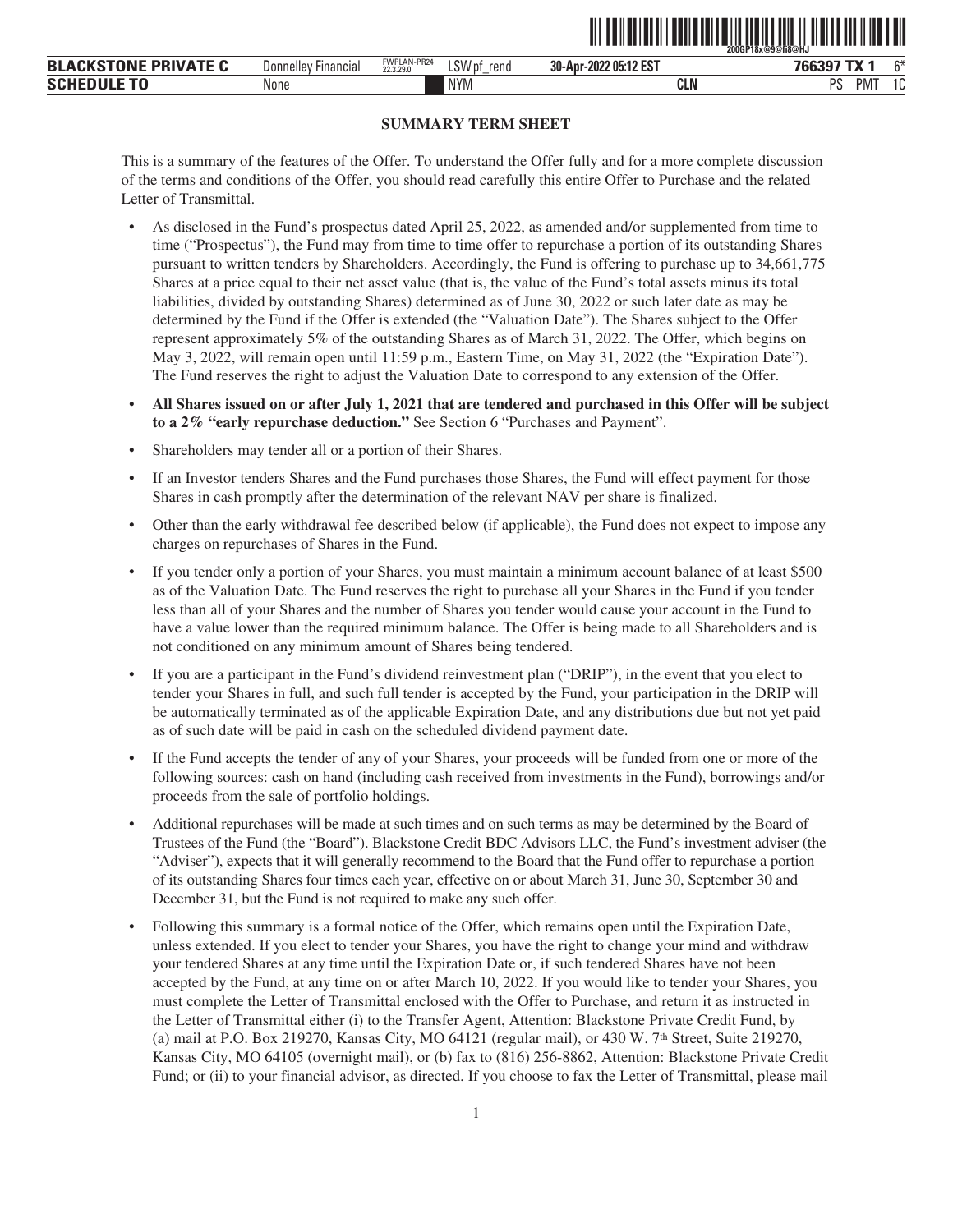|                              |                        |                          |                          |                       | ZUUGP18X@9@IS3MHA                            |          |
|------------------------------|------------------------|--------------------------|--------------------------|-----------------------|----------------------------------------------|----------|
| DDIVATE<br><b>BLA</b><br>-ח. | Financial<br>Donnellev | FWPLAN-PR24<br>22.3.29.0 | <b>LSWr</b><br>rend<br>. | 30-Apr-2022 05:12 EST | ה עיד דמחי                                   | $\sim$   |
| EDULI<br>--<br>SCH           | None                   |                          | <b>NYM</b>               | ni R<br>CLN           | <sub>D</sub> <sub>C</sub><br>PM <sup>-</sup> | . .<br>L |

ˆ200GP18x@9@fs3mHXŠ **200GP18x@9@fs3mHX**

the original promptly after you fax it. Your properly completed mailed or faxed Letter of Transmittal must be received prior to the Expiration Date. If you decide to tender, it is your responsibility to, and the Fund strongly recommends that you do, confirm receipt of your Letter of Transmittal with the Transfer Agent by calling (833) 750-0319, Monday through Friday, except holidays, during normal business hours of 9:00 a.m. to 5:00 p.m. (Eastern Time). **All Shareholders tendering Shares should carefully review their Letter of Transmittal and follow the delivery instructions therein.**

- The value of your Shares will likely change between the most recent time the net asset value was calculated and communicated to you and the Valuation Date (the date when the value of your investment will be determined for purposes of calculating the purchase price of your Shares). If you would like to obtain the estimated net asset value of your Shares, visit the Fund's website at www.bcred.com.
- Please note that just as you have the right to withdraw your tender of Shares, the Fund has the right to cancel, amend or postpone this offer at any time on or before the Expiration Date.

<span id="page-4-0"></span>**1. Background and Purpose of the Offer.** The purpose of the Offer is to provide liquidity to Shareholders. Because there is no secondary trading market for Shares, the Board has determined, after consideration of various matters, that the Offer is in the best interests of Shareholders in order to provide liquidity for Shares as contemplated in the Prospectus. The Board intends to consider the continued desirability of the Fund making an offer to purchase Shares four times each year, but the Fund is not required to make any such offer.

The purchase of Shares pursuant to the Offer will have the effect of increasing the proportionate interest in the Fund of Shareholders who do not tender Shares. Shareholders who retain their Shares may be subject to increased risks that may possibly result from the reduction in the Fund's aggregate assets resulting from payment for the Shares tendered. These risks include the potential for greater volatility due to decreased diversification. A reduction in the aggregate assets of the Fund may result in Shareholders who do not tender Shares bearing higher costs to the extent that certain expenses borne by the Fund are relatively fixed and may not decrease if assets decline. These effects may be reduced or eliminated to the extent that additional purchases of Shares are made by new and existing investors from time to time, although there can be no assurances that such new or additional purchases will occur.

Shares that are tendered to the Fund in connection with the Offer, if accepted for repurchase, will be repurchased, resulting in a change in the income ratio and an increase in the expense ratios of Shares owned by Shareholders remaining in the Fund (assuming no further issuances of Shares).

<span id="page-4-1"></span>**2. Offer to Purchase and Price.** The Fund will purchase, upon the terms and subject to the conditions of the Offer, up to 34,661,775 of those outstanding Shares that are properly tendered by, and not withdrawn (in accordance with Section 5 "Withdrawal Rights" below) before, the Expiration Date.

The Fund reserves the right to extend, amend or cancel the Offer as described in Sections 3 and 7 below. The purchase price of a Share tendered will be its net asset value as of the Valuation Date, payable as set forth in Section 6. The Fund reserves the right to adjust the Valuation Date to correspond with any extension of the Offer.

As of the close of business on March 31, 2022, there were approximately 475,287,142 Class I Shares, 26,986,663 Class D Shares and approximately 190,961,700 Class S Shares issued and outstanding, with a net asset value per share of \$25.82 for Class I Shares, \$25.82 for Class D Shares and \$25.82 for Class S Shares. Shareholders may obtain monthly estimated net asset value information until the Expiration Date of the Offer at www.bcred.com. The value of the Shares tendered by Shareholders likely will change between the most recent time net asset value was calculated and communicated to you and the Valuation Date.

<span id="page-4-2"></span>**3. Amount of Tender.** Subject to the limitations set forth below, Shareholders may tender all or a portion of their Shares. If you tender only a portion of your Shares, you must maintain a minimum account balance of at least \$500 as of the Valuation Date. The Fund reserves the right to purchase all your Shares in the Fund if you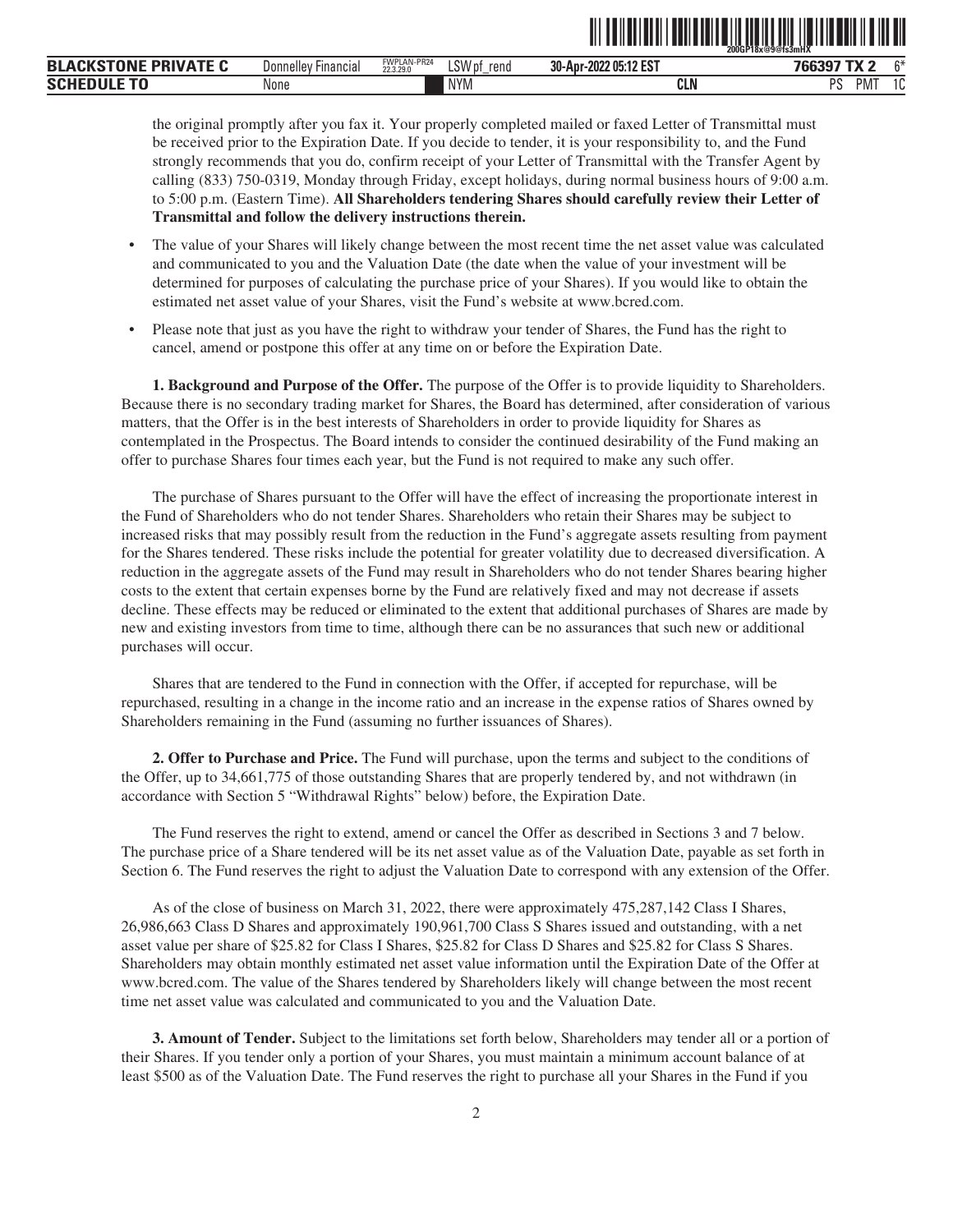|                                |                                              |                          |                |                       | <b>200GP18x@9@fvBNHu</b>    |           |
|--------------------------------|----------------------------------------------|--------------------------|----------------|-----------------------|-----------------------------|-----------|
| <b>PRIVATE C</b><br><b>BLA</b> | $- \cdot$<br>' Financia.<br><b>Donnellev</b> | FWPLAN-PR24<br>22,3,29.0 | LSW pf<br>rend | 30-Apr-2022 05:12 EST | 7CC307 TV<br>/ OC           | $^{\sim}$ |
| <b>SCHEDUL</b>                 | None                                         |                          | <b>NYM</b>     | CLN                   | <sub>D</sub> e<br>PM.<br>ັບ | ۰ ۾<br>טו |

TIT TO HOLD FOR THE THEFT OF THE TELL THAT HE HE HE HE HE HE

tender less than all of your Shares and the number of Shares you tender would cause your account in the Fund to have a value lower than the required minimum balance. The Offer is being made to all Shareholders and is not conditioned on any minimum amount of Shares being tendered.

If less than 34,661,775 Shares are properly tendered pursuant to the Offer and not withdrawn, the Fund will, on the terms and subject to the conditions of the Offer, purchase all of the Shares so tendered unless the Fund elects to cancel or amend the Offer, or postpone acceptance of tenders made pursuant to the Offer, as provided in Section 7 "Certain Conditions of the Offer" below. If more than 34,661,775 Shares are duly tendered to the Fund before the expiration of the Offer and not withdrawn, pursuant to Section 5 "Withdrawal Rights" below, the Fund will accept Shares tendered on or before the Expiration Date for payment on a pro rata basis based on the number of tendered Shares with priority for repurchase requests in the case of the death or disability of a shareholder; provided that Fund reserves the right in its sole discretion to purchase additional outstanding Shares representing up to 2.0% of the Fund's outstanding Shares without amending or extending the Offer as permitted by Rule 13e-4(f)(1) of the Securities Exchange Act of 1934, as amended. The unaccepted portion of any tender of Shares made by a Shareholder pursuant to this Offer shall not be automatically carried forward or given priority in connection with any future tender offer made by the Fund, but any Shareholder that wishes to have the Fund repurchase Shares that were not accepted for repurchase in connection with this Offer may again tender those Shares in connection with, and subject to the terms and conditions of, any future tender offer made by the Fund.

<span id="page-5-0"></span>**4. Procedure for Tenders.** Shareholders wishing to tender Shares pursuant to the Offer must complete and execute the Letter of Transmittal in accordance with the instructions on the first page of such Shareholder's Letter of Transmittal. The completed and executed Letter of Transmittal must be received by the specified agent by 11:59 p.m., Eastern Time, on the Expiration Date.

With respect to Shareholders that are required to submit their Letter of Transmittal to the Transfer Agent, Attention: Blackstone Private Credit Fund, submissions may be made either by (i) mail at P.O. Box 219270, Kansas City, MO 64121 (regular mail), or 430 W. 7<sup>th</sup> Street, Suite 219270, Kansas City, MO 64105 (overnight mail), or (ii) fax to (816) 256-8862, Attention: Blackstone Private Credit Fund. The Fund recommends that all documents be submitted by certified mail, return receipt requested, or by fax. A Shareholder choosing to fax a Letter of Transmittal must also mail the original completed and executed Letter of Transmittal promptly thereafter.

Shareholders wishing to confirm receipt of a Letter of Transmittal may contact the agent specified in the instructions therein. *The method of delivery of any documents is at the election and complete risk of the Shareholder tendering Shares, including, but not limited to, the failure to receive any Letter of Transmittal or other document submitted by facsimile transmission.* All questions as to the validity, form, eligibility (including time of receipt) and acceptance of tenders will be determined by the Fund, in its sole discretion, and its determination shall be final and binding. The Fund reserves the absolute right to reject any or all tenders (i) determined by it not to be in appropriate form or (ii) for which the acceptance of, or payment for, would, in the opinion of counsel for the Fund, be unlawful. The Fund also reserves the absolute right to waive any of the conditions of the Offer or any defect in any tender with respect to any particular Shares or any particular Shareholder (including, without limitation, the conditions relating to the dates on which Shares must be tendered or withdrawn), and the Fund's interpretation of the terms and conditions of the Offer will be final and binding. Unless waived, any defects or irregularities in connection with tenders must be cured within such time as the Fund shall determine. Tenders will not be deemed to have been made until the defects or irregularities have been cured or waived. None of the Fund, the Board, the Adviser, or any of their agents is obligated to give notice of any defects or irregularities in tenders, nor shall any of them incur any liability for failure to give such notice.

<span id="page-5-1"></span>**5. Withdrawal Rights.** Any Shareholder tendering Shares pursuant to this Offer may withdraw tendered Shares at any time before the Expiration Date or, if the Fund has not accepted such tendered Shares, on or after March 10, 2022. A form to use to give notice of withdrawal is enclosed with the Offer to Purchase. To be effective, any notice of withdrawal must be timely received by the agent specified in the instructions to the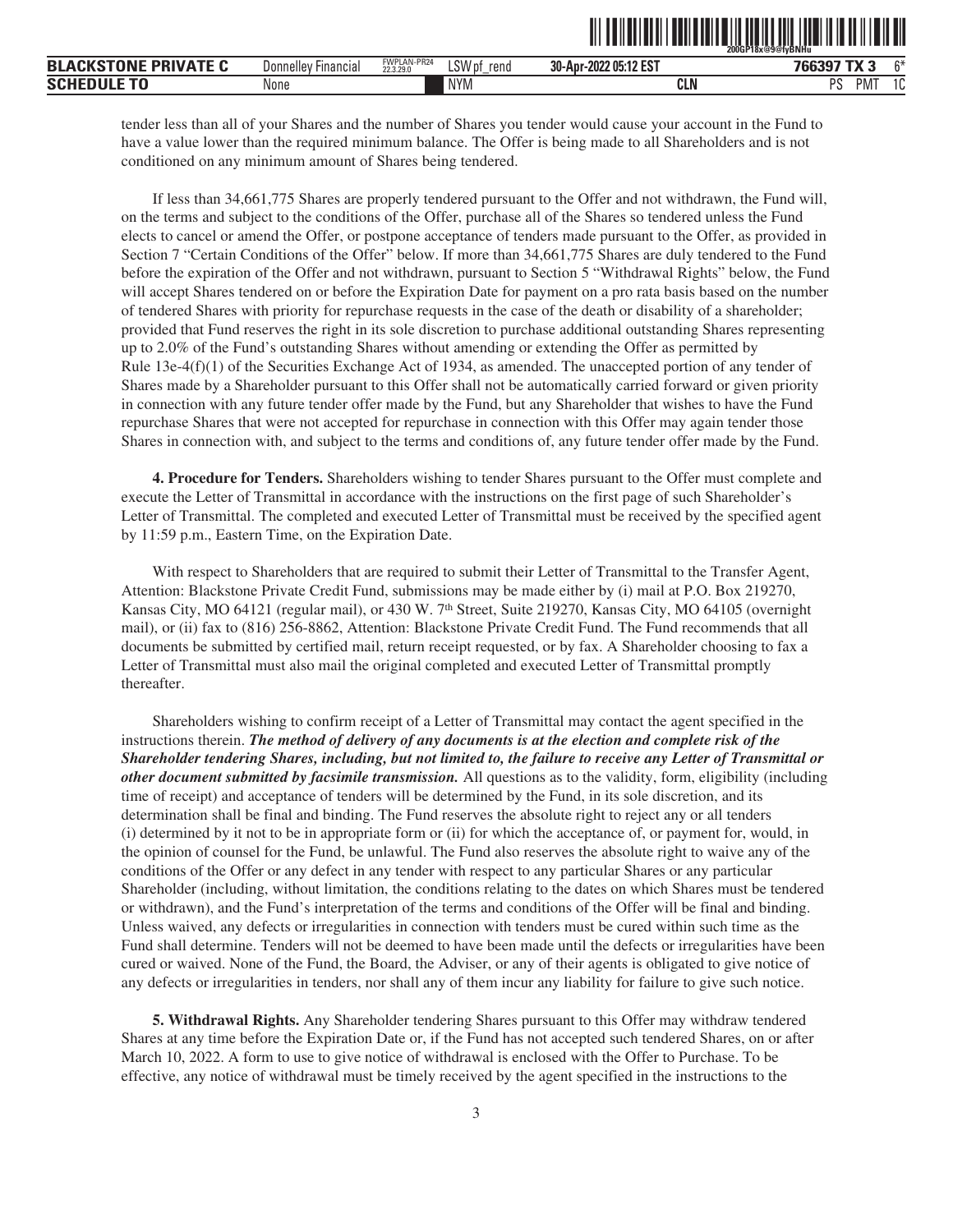|                             |                            |                          |                | <u>HIIIIIIII</u><br><u> III ANII ANII ANII ANII ANII ANII ANI</u> | <u>TIILIILII TIIL</u><br>~200GP18x@9@f%jQp@ |
|-----------------------------|----------------------------|--------------------------|----------------|-------------------------------------------------------------------|---------------------------------------------|
| <b>BLACKSTONE PRIVATE C</b> | <b>Donnelley Financial</b> | FWPLAN-PR24<br>22.3.29.0 | LSW pf<br>rend | 30-Apr-2022 05:12 EST                                             | 766397 TX 4<br>工米                           |
| <b>SCHEDULE TO</b>          | None                       |                          | <b>NYM</b>     | <b>CLN</b>                                                        | PS<br>PMT<br>$\sim$<br>v                    |

Notice of Withdrawal. All questions as to the form and validity (including time of receipt) of notices of withdrawal will be determined by the Fund, in its sole discretion, and such determination shall be final and binding. Shares properly withdrawn shall not thereafter be deemed to be tendered for purposes of the Offer. However, withdrawn Shares may be re-tendered prior to the Expiration Date by following the procedures for tenders described above.

<span id="page-6-0"></span>**6. Purchases and Payment.** For purposes of the Offer, the Fund will be deemed to have accepted Shares that are tendered if and when it gives written notice to the tendering Shareholder of its election to purchase such Shares.

If an Investor tenders Shares and the Fund purchases those Shares, the Fund will effect payment for those Shares in cash promptly after the determination of the relevant NAV per share is finalized.

Other than the early repurchase deduction described below (if applicable), the Fund does not expect to impose any charges on repurchases of Shares in the Fund.

Each Shareholder whose Shares (or portion thereof) have been accepted for repurchase will continue to be a Shareholder of the Fund until the Valuation Date (and thereafter if not all of its Shares are repurchased) and may exercise his or her voting rights with respect to the repurchased Shares (or portion thereof) until the Valuation Date.

As described in the Prospectus, the amount to which any Shareholder that sells Shares to the Fund in a repurchase offer that has a tender valuation date within the 12 month period following the original issue date of the Shares is entitled to be paid for the tendered Shares will be reduced by 2% of the aggregate net asset value of the Shares repurchased by the Fund; this reduction is referred to herein as an "early repurchase deduction." Payment of the early repurchase deduction will be made by reducing the repurchase proceeds. The early repurchase deduction will be retained by the Fund for the benefit of remaining Shareholders. Shares repurchased will be treated as having been repurchased on a "first in—first out" basis. Therefore, the portion of Shares repurchased will be deemed to have been taken from the earliest Shares purchased by such Shareholder.

A Shareholder who tenders some but not all of such Shareholder's Shares for repurchase will be required to maintain a minimum account balance of \$500 in the Fund. Such minimum account balance requirement may be waived by the Fund, in its sole discretion. The Fund reserves the right to reduce the number of Shares to be repurchased from a Shareholder so that the required account balance is maintained.

The Fund expects that the purchase price for Shares acquired pursuant to the Offer to Purchase will be derived from cash on hand (including cash received from investments in the Fund), borrowings and/or proceeds from the sale of portfolio holdings. Payment for repurchased shares may require the Fund to liquidate portfolio holdings earlier than our Adviser would otherwise have caused these holdings to be liquidated, potentially resulting in losses, and may increase our investment-related expenses as a result of higher portfolio turnover rates. The Fund intends to take measures, subject to policies as may be established by our Board of Trustees, to attempt to avoid or minimize potential losses and expenses resulting from the repurchase of shares.

<span id="page-6-1"></span>**7. Certain Conditions of the Offer.** The Fund reserves the right, at any time and from time to time, to extend the period of time during which the Offer is pending by notifying Shareholders of such extension. If the Fund elects to extend the tender period, the Valuation Date may occur after June 30, 2022 and in that case, for purposes of determining the purchase price for tendered Shares, the net asset value of such Shares will be determined approximately one month after the actual Valuation Date. During any such extension, all Shares previously tendered and not withdrawn will remain subject to the Offer. The Fund also reserves the right, at any time and from time to time, up to and including acceptance of tenders pursuant to the Offer, to: (a) cancel the Offer and in the event of such cancellation, not to purchase or pay for any Shares tendered pursuant to the Offer; (b) amend the Offer; or (c) postpone the acceptance of Shares tendered. If the Fund determines to amend the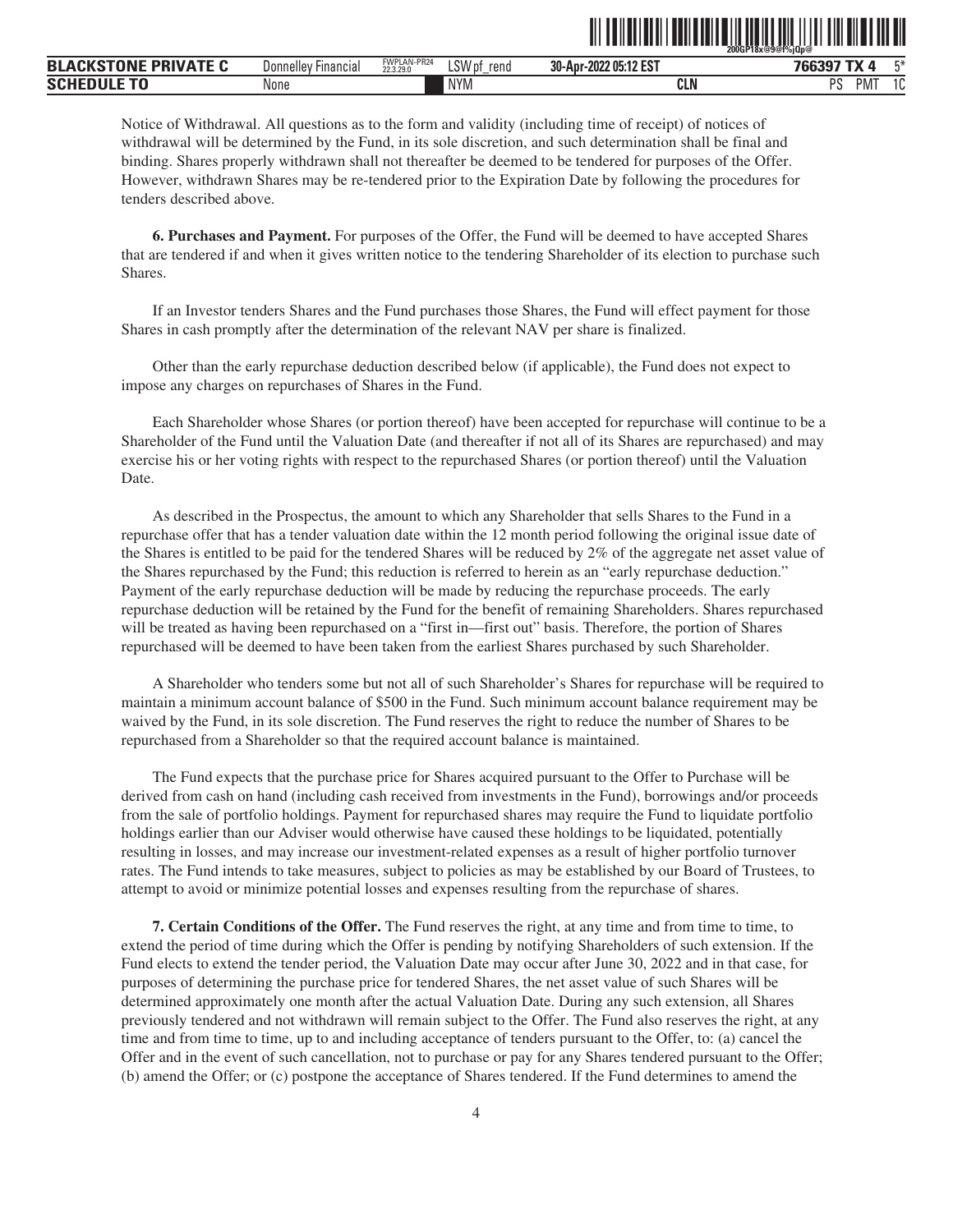|                             |                     |                          |                |                       | 200GP18x@9@a6k3H-            |
|-----------------------------|---------------------|--------------------------|----------------|-----------------------|------------------------------|
| <b>BLACKSTONE PRIVATE C</b> | Donnellev Financial | FWPLAN-PR24<br>22.3.29.0 | LSW pf<br>rend | 30-Apr-2022 05:12 EST | E*<br>766397                 |
| <b>SCHEDULE</b>             | None                |                          | <b>NYM</b>     | <b>CLN</b>            | DC<br>$\Lambda$<br>PMT<br>ΙU |

ˆ200GP18x@9@g6k3H-Š

Offer or to postpone the acceptance of Shares tendered, it will, to the extent necessary, extend the period of time during which the Offer is open as provided above and will promptly notify Shareholders.

Please note that just as you have the opportunity to withdraw shares that you have tendered under certain circumstances, the Fund has the right to cancel, amend or postpone the Offer at any time before accepting tendered Shares. The Fund may cancel the Offer, amend the Offer or postpone the acceptance of tenders made pursuant to the Offer if: (a) the Fund would not be able to liquidate portfolio securities in a manner that is orderly and consistent with the Fund's investment objectives and policies in order to purchase Shares tendered pursuant to the Offer; (b) there is, in the Board's judgment, any (i) legal action or proceeding instituted or threatened challenging the Offer or that otherwise would have a material adverse effect on the Fund, (ii) declaration of a banking moratorium by Federal or state authorities or any suspension of payment by banks in the United States or New York State that is material to the Fund, (iii) limitation imposed by Federal or state authorities on the extension of credit by lending institutions, (iv) suspension of trading on any organized exchange or over-the-counter market where the Fund has a material investment, (v) commencement of war, armed hostilities or other international or national calamity directly or indirectly involving the United States that is material to the Fund, (vi) material decrease in the estimated net asset value of the Fund from the estimated net asset value of the Fund as of the commencement of the Offer, or (vii) other event or condition that would have a material adverse effect on the Fund or its Shareholders if Shares tendered pursuant to the Offer were purchased; or (c) the Independent Trustees of the Fund determine that it is not in the best interest of the Fund to purchase Shares pursuant to the Offer. However, there can be no assurance that the Fund will exercise its right to extend, amend or cancel the Offer or to postpone acceptance of tenders pursuant to the Offer.

<span id="page-7-0"></span>**8. Certain Information About the Fund.** The Fund is a non-diversified, closed-end management investment company that has elected to be regulated as a business development company under the 1940 Act and is organized as a Delaware statutory trust. The principal executive office of the Fund is located at 345 Park Avenue, 31st Floor, New York, New York 10154 and the telephone number is (212) 503-5100. Shares are not traded on any established trading market.

The Fund does not have any plans or proposals that relate to or would result in: (a) the acquisition by any person of additional Shares (other than the Fund's intention to accept purchases for Shares from time to time, the DRIP or otherwise in the discretion of the Fund) or the disposition of Shares (except for periodic discretionary solicitations of tender offers); (b) an extraordinary transaction, such as a merger, reorganization or liquidation, involving the Fund; (c) any material change in the present distribution policy or indebtedness or capitalization of the Fund; (d) any change in the identity of the investment adviser or Trustees of the Fund, or in the management of the Fund including, but not limited to, any plans or proposals to change the number or the term of the Trustees, to change any material term of the investment advisory arrangements with the Adviser; (e) a sale or transfer of a material amount of assets of the Fund (other than as the Trustees determine may be necessary or appropriate to fund any portion of the purchase price for Shares acquired pursuant to this Offer to Purchase or in connection with the ordinary portfolio transactions of the Fund); (f) any other material change in the Fund's structure or business, including any plans or proposals to make any changes in its fundamental investment policy for which a vote would be required by Section 13 of the 1940 Act; or (g) any changes in the Amended and Restated Declaration of Trust, as amended (the "Declaration of Trust"), Bylaws, or Prospectus or other actions that may impede the acquisition of control of the Fund by any person.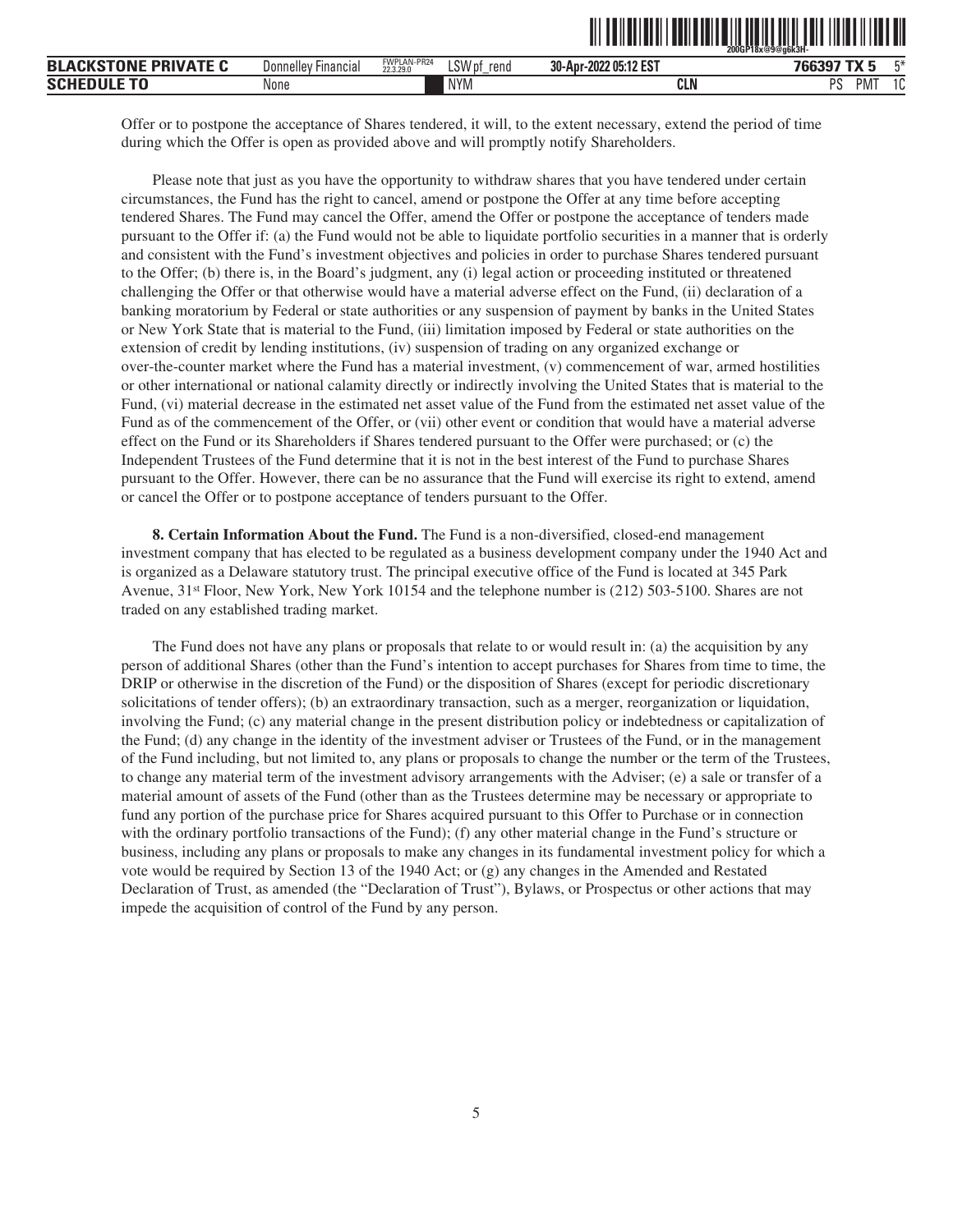|                             |                     |                                             |                       | 200GP18x@BVc4Ven<                |
|-----------------------------|---------------------|---------------------------------------------|-----------------------|----------------------------------|
| <b>BLACKSTONE PRIVATE C</b> | Donnelley Financial | NY0146AM100142<br>LSW wernm0nm<br>22.3.29.0 | 02-May-2022 12:13 EST | 74<br>766397<br>$\sim$ TV $\sim$ |
| <b>SCHEDULE TO</b>          | None                | NYM                                         | <b>CLN</b>            | DC<br>PM <sup>-</sup><br>10      |

TI) TENEN ELI TENEN BITAN DI LETIH BITAN DI LETIH DI NEBELI TIL

Based on the number of Shares outstanding as of March 31, 2022, the following persons (the named individuals being the Trustees) own the number of Shares indicated in the below table:

| Person                                                           | <b>Shares</b> | Percentage of the Fund's<br><b>Outstanding Shares</b> |
|------------------------------------------------------------------|---------------|-------------------------------------------------------|
| Adviser                                                          | 1,000,000     | $\ast$                                                |
|                                                                  | 4.400         | $\ast$                                                |
| James F. Clark $\dots \dots \dots \dots \dots \dots \dots \dots$ | 15,399        | $\ast$                                                |
| Tracy Collins                                                    |               | $\ast$                                                |
|                                                                  |               | $\ast$                                                |
| Brad Marshall $\ldots \ldots \ldots \ldots \ldots \ldots$        | 65,996        | $\ast$                                                |
| Daniel H. Smith, Jr                                              | 21,999        | $\ast$                                                |
| Vikrant Sawhney                                                  |               | $\ast$                                                |
| Carlos Whitaker                                                  |               | $\ast$                                                |
| Steve Kuppenheimer                                               | 21,999        | $\ast$                                                |
| David Goldberg                                                   |               | $\ast$                                                |
| Katherine Rubenstein                                             | 3.002         | $\ast$                                                |
| Marisa J. Beeney                                                 | 986           | $\ast$                                                |

#### **\*** Less than 1%.

Based on information available to the Fund, none of the persons listed above intends to tender any of his or her Shares in the Offer.

Reference is made to Section 8 "Certain Information About the Fund" of the Offer to Repurchase, which is incorporated herein by reference. During the past sixty (60) days, the Fund has issued to the Adviser, Trustees and officers of the Fund an aggregate of approximately 891 shares, including the net impact of shares issued pursuant to the Fund's DRIP, for net proceeds of approximately \$0.1 million to the Adviser, any Trustee or officer of the Fund, or any person controlling the Fund or the Adviser. There have been no other transactions in Shares effected during the past sixty (60) days by the Fund, the Adviser, or any Trustee or officer of the Fund, or any person controlling the Fund or the Adviser.

<span id="page-8-0"></span>**9. Full Tender by DRIP Participants**. If you are a participant in the DRIP, in the event you elect to tender your Shares in full and such full tender is accepted by the Fund, your participation in the DRIP will be automatically terminated as of the applicable Expiration Date and any distributions due but not yet paid as of such date will be paid in cash on the scheduled distribution payment date.

<span id="page-8-1"></span>**10. Certain Federal Income Tax Consequences.** The following discussion is a general summary of the U.S. federal income tax consequences of the purchase of Shares by the Fund from Shareholders pursuant to the Offer. This summary is based on U.S. federal income tax law as of the date hereof, including the Internal Revenue Code of 1986, as amended (the "Code"), applicable Treasury regulations, Internal Revenue Service ("IRS") rulings, judicial authority and current administrative rulings and practice, all of which are subject to change, possibly with retroactive effect. There can be no assurance that the IRS would not assert, or that a court would not sustain, a position contrary to any of those set forth below, and the Fund has not obtained, nor does the Fund intend to obtain, a ruling from the IRS or an opinion of counsel with respect to any of the consequences described below. For more detailed information regarding tax considerations applicable to a purchase of Shares by the Fund pursuant to the Offer, and ownership of Shares of the Fund in general, see the Fund's Prospectus. Shareholders should also consult their own tax advisers regarding their particular situation and the potential tax consequences to them of a purchase of their Shares by the Fund pursuant to the Offer, including potential state, local and foreign taxation, as well as any applicable transfer taxes.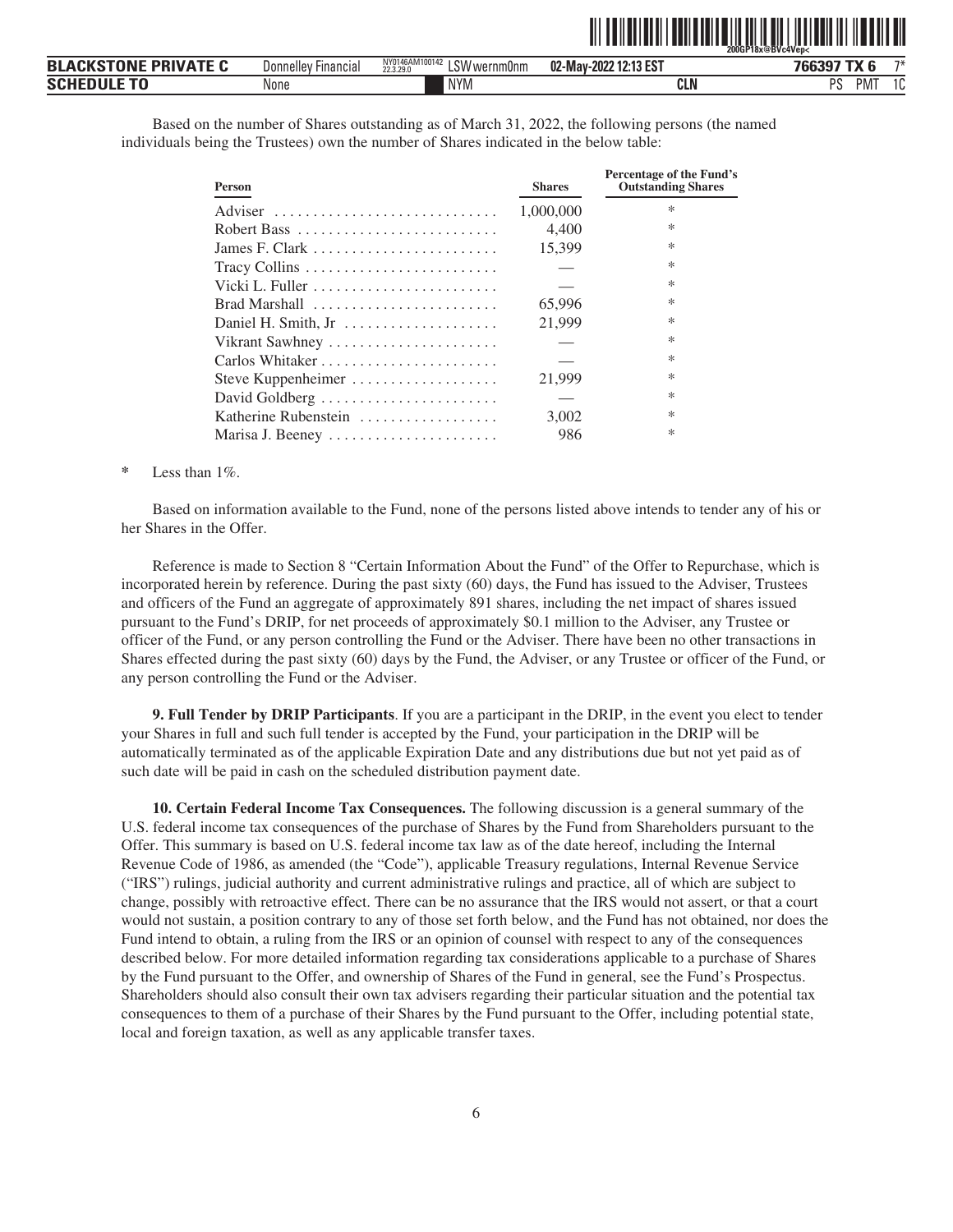| <b>BLACKSTONE PRIVATE C</b> | <b>Donnelley Financial</b> | FWPLAN-PR24<br>22.3.29.0 | LSW pf<br>rend | 30-Apr-2022 05:12 EST | 766397 TX<br>۳* |
|-----------------------------|----------------------------|--------------------------|----------------|-----------------------|-----------------|
| <b>Schedule To</b>          | None                       |                          | <b>NYM</b>     | <b>CLN</b>            | 10<br>PMT<br>PS |

Except where noted, this discussion deals only with Shares held as capital assets and does not deal with all tax consequences that may be relevant to Shareholders in light of their particular circumstances or to Shareholders subject to special tax rules (including, without limitation, partnerships or other pass-through entities (and investors therein), dealers or traders in securities, financial institutions, tax-exempt organizations, insurance companies, U.S. expatriates, persons liable for the alternative minimum tax, persons holding Shares as a part of a hedging, conversion or constructive sale transaction or a straddle, nonresident alien individuals present in the United States for more than 182 days during the taxable year in which their Shares are repurchased pursuant to the Offer or U.S. Shareholders (as defined below) whose functional currency is not the U.S. dollar). In addition, this discussion does not address any considerations in respect of any withholding required pursuant to the Foreign Account Tax Compliance Act of 2010 (including the Treasury regulations promulgated thereunder and intergovernmental agreements entered into in connection therewith).

As used herein, the term "U.S. Shareholder" refers to a Shareholder who is (i) an individual citizen or resident of the United States, (ii) a corporation created or organized in or under the laws of the United States or any State thereof or the District of Columbia, (iii) an estate the income of which is subject to U.S. federal income tax regardless of the source of such income, or (iv) a trust if (a) a court within the United States is able to exercise primary supervision over the administration of the trust and one or more U.S. persons (as defined in the Code) have the authority to control all substantial decisions of the trust or (b) the trust has a valid election in effect under applicable Treasury regulations to be treated as a U.S. person. The term "Non-U.S. Shareholder" refers to a Shareholder who is an individual, corporation, estate or trust and is not a U.S. Shareholder. Except for the discussion under "Non-U.S. Shareholders" and "Backup Withholding," the following discussion is limited to U.S. Shareholders.

**Sale or Exchange of Shares.** Under Section 302(b) of the Code, a Shareholder (other than a tax-exempt Shareholder) whose Shares are repurchased pursuant to the Offer generally will be treated as having sold the Shares and will recognize gain or loss for U.S. federal income tax purposes, so long as either (a) such Shareholder tenders, and the Fund repurchases, all of such Shareholder's Shares (i.e., reduces such Shareholder's percentage ownership of the Fund to 0%), (b) such Shareholder meets numerical safe harbors with respect to percentage voting interest and reduction in ownership of the Fund following the completion of the Offer, or (c) the tender otherwise results in a distribution that is "not essentially equivalent to a dividend," which determination depends on a Shareholder's particular facts and circumstances, including the initial size of and extent to which a Shareholder's ownership percentage interest in the Fund is reduced. For these purposes, a shareholder's ownership of the Fund is determined after applying the ownership attribution rules under Section 318 of the Code. The gain or loss recognized by a Shareholder in such case generally will equal the difference between the price paid by the Fund for the Shares pursuant to the Offer and the Shareholder's adjusted tax basis in the Shares sold. A tendering Shareholder's gain or loss will generally be capital gain or loss, and will generally be treated as long-term capital gain or loss if the Shares have been held for more than one year or as short-term capital gain or loss if the Shares have been held for one year or less. For these purposes, a Shareholder's holding period in Shares repurchased pursuant to the Offer should terminate as of the Valuation Date. If a Shareholder realizes a gain upon the sale of its Shares and payment for the Shares is received after the close of the taxable year of the Shareholder in which the Valuation Date occurs, it is expected that, unless the Shareholder elects otherwise, the Shareholder will generally recognize such gain in the taxable year in which the proceeds are received. The maximum U.S. federal income tax rate applicable to short-term capital gains recognized by a non-corporate Shareholder is currently the same as the applicable ordinary income rate. In addition, the Code generally imposes a 3.8% Medicare contribution tax on the net investment income of certain individuals, estates and trusts to the extent their income exceeds certain threshold amounts. For these purposes, "net investment income" generally includes, among other things, (i) distributions paid by the Fund of net investment income and capital gains, and (ii) any net gain from the sale, exchange or other taxable disposition of the Shares.

In the event that a tendering Shareholder's ownership (or deemed ownership under Section 318 of the Code) of Shares of the Fund is not reduced to the extent required under the tests described above, such Shareholder would be deemed to receive a distribution from the Fund under Section 301 of the Code with respect to the Shares held by the Shareholder after the tender (a "Section 301 distribution"). Such distribution, which would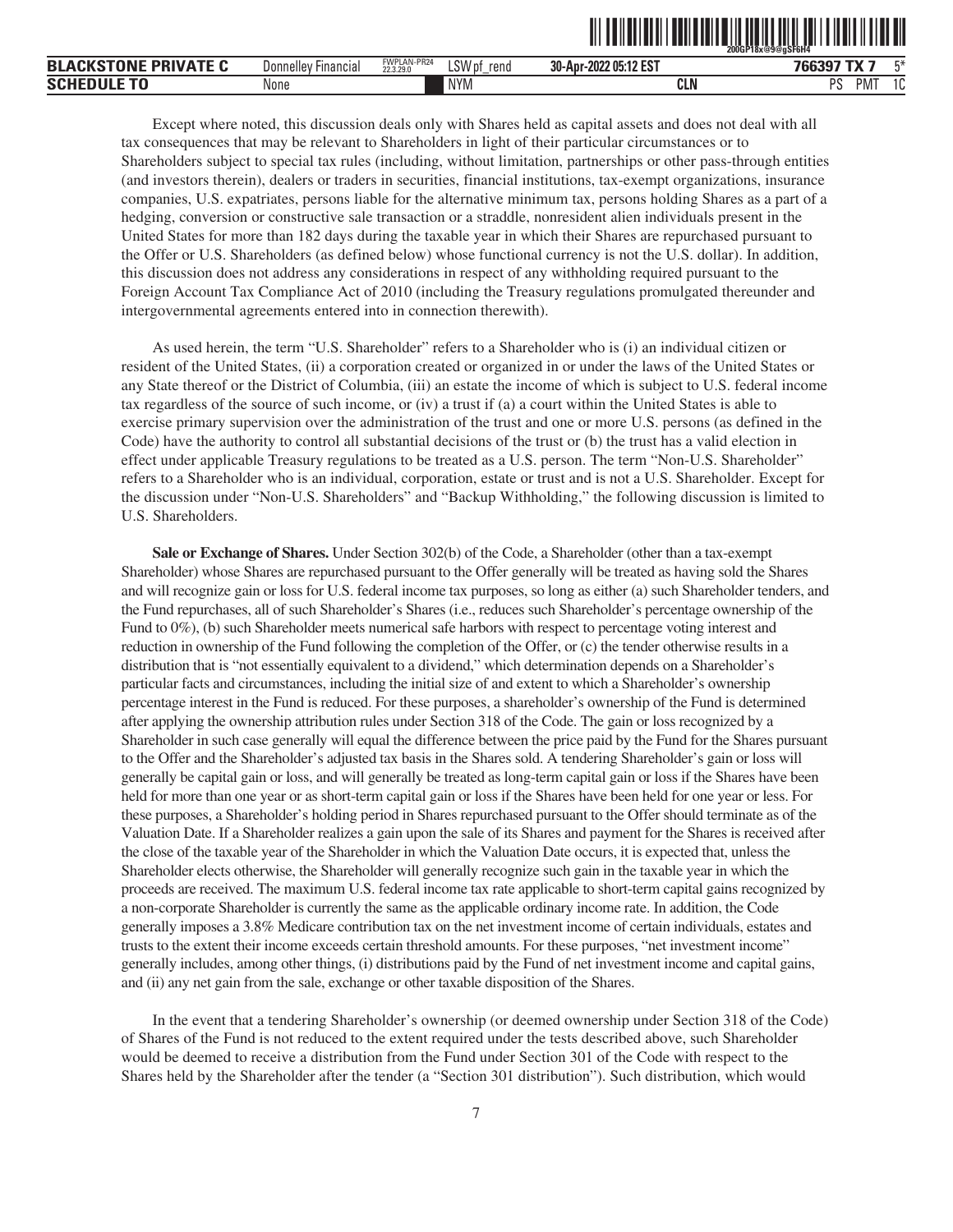|                             |                            |                          |                |                       | <u>III TENETITEIN FEINEINI ENI TENETITEIN ON HINE K</u><br>Ш<br>200GP18x@9@a=4dHe |
|-----------------------------|----------------------------|--------------------------|----------------|-----------------------|-----------------------------------------------------------------------------------|
| <b>BLACKSTONE PRIVATE C</b> | <b>Donnelley Financial</b> | FWPLAN-PR24<br>22.3.29.0 | ∟SW pf<br>rena | 30-Apr-2022 05:12 EST | $\Lambda^*$<br>766397 TX 8                                                        |
| <b>SCHEDULE TO</b>          | None                       |                          | <b>NYM</b>     | CLN                   | PMT<br>10<br>PS<br>ΙU                                                             |

equal the price paid by the Fund to such Shareholder for the Shares sold, would be taxable as a dividend to the extent of the Fund's current or accumulated earnings and profits allocable to such distribution, with the excess treated as a return of capital reducing the Shareholder's tax basis in the Shares, and thereafter as capital gain. If any amounts received by a Shareholder are treated as a dividend, the tax basis (after any adjustment for a return of capital) in the Shares sold pursuant to the Offer will generally be transferred to any remaining Shares held by the Shareholder. It is not expected that any amount treated as a dividend will be eligible for the dividends received deduction allowed to corporations or for the reduced U.S. federal income tax rates that are currently imposed on certain "qualified dividend income" received by non-corporate Shareholders.

Provided that no tendering Shareholder is treated as receiving a Section 301 distribution as a result of the Offer, Shareholders whose percentage ownership of the Fund increases as a result of the Offer will not be treated as realizing constructive distributions by virtue of that increase. In the event that any tendering Shareholder is deemed to receive a Section 301 distribution as a result of the Offer, it is possible that Shareholders whose percentage ownership of the Fund increases as a result of the Offer, including Shareholders who do not tender any Shares pursuant to the Offer, will be deemed to receive a constructive distribution under Section 305(c) of the Code in an amount determined by the increase in their percentage ownership of the Fund as a result of the Offer. Such constructive distribution will be treated as a dividend to the extent of the Fund's current or accumulated earnings and profits allocable to it.

Under the "wash sale" rules under the Code, provided the tender of Shares pursuant to the Offer is treated as a sale or exchange (and not a distribution as described above), loss recognized on Shares sold pursuant to the Offer will ordinarily be disallowed to the extent the Shareholder acquires other Shares of the Fund (whether through automatic reinvestment of dividends or otherwise) or substantially identical stock or securities within 30 days before or after the date the tendered Shares are purchased pursuant to the Offer. In that event, the basis and holding period of the Shares (or substantially identical stock or securities) acquired will be adjusted to reflect the disallowed loss. Any loss realized by a Shareholder on the sale of Shares held by the Shareholder for six months or less will be treated for U.S. federal income tax purposes as a long-term capital loss to the extent of any distributions or deemed distributions of long-term capital gains received by the Shareholder with respect to such Shares. A Shareholder's ability to utilize capital losses may be limited under the Code.

**Non-U.S. Shareholders.** Generally, if a Non-U.S. Shareholder's sale of Shares pursuant to the Offer is respected as a sale or exchange for U.S. federal income tax purposes pursuant to Section 302(b) of the Code (as discussed above), any gain realized by the Non-U.S. Shareholder will not be subject to U.S. federal income tax or to any U.S. tax withholding, provided that such gain is not effectively connected with a trade or business carried on in the United States by the Non-U.S. Shareholder. If, however, all or a portion of the proceeds received by a tendering Non-U.S. Shareholder is treated for U.S. federal income tax purposes as a distribution by the Fund that is a dividend, or if a Non-U.S. Shareholder is otherwise treated as receiving a deemed distribution that is a dividend by reason of the Shareholder's increase in its percentage ownership of the Fund resulting from other Shareholders' sale of Shares pursuant to the Offer, and, as discussed in greater detail in the Fund's Prospectus, absent a statutory exemption, the dividend received or deemed received by the Non-U.S. Shareholder will be subject to a U.S. withholding tax of 30% (or a lower treaty rate). If any gain or dividend income realized in connection with the tender of Shares by a Non-U.S. Shareholder is effectively connected with a trade or business carried on in the United States by the Non-U.S. Shareholder, such gain or dividend will generally be taxed at the regular rates applicable to U.S. Shareholders. In addition, if the Non-U.S. Shareholder is a non-U.S. corporation, it may be subject to a branch profits tax of 30% (or a lower treaty rate) on its effectively connected income. In order to qualify for an exemption from withholding for effectively connected income or for lower withholding tax rates under income tax treaties, or to establish an exemption from backup withholding, a Non-U.S. Shareholder must comply with special certification and filing requirements relating to its non-U.S. status (including, in general, furnishing an IRS Form W-8ECI, W-8BEN or W-8BEN-E, as applicable, or any substitute form). Because an applicable withholding agent may not be able to determine if a particular Non-U.S. Shareholder qualifies for sale or exchange treatment pursuant to Section 302(b) of the Code, such agent may withhold U.S. federal income tax equal to 30% of the gross payments payable to a Non-U.S. Shareholder unless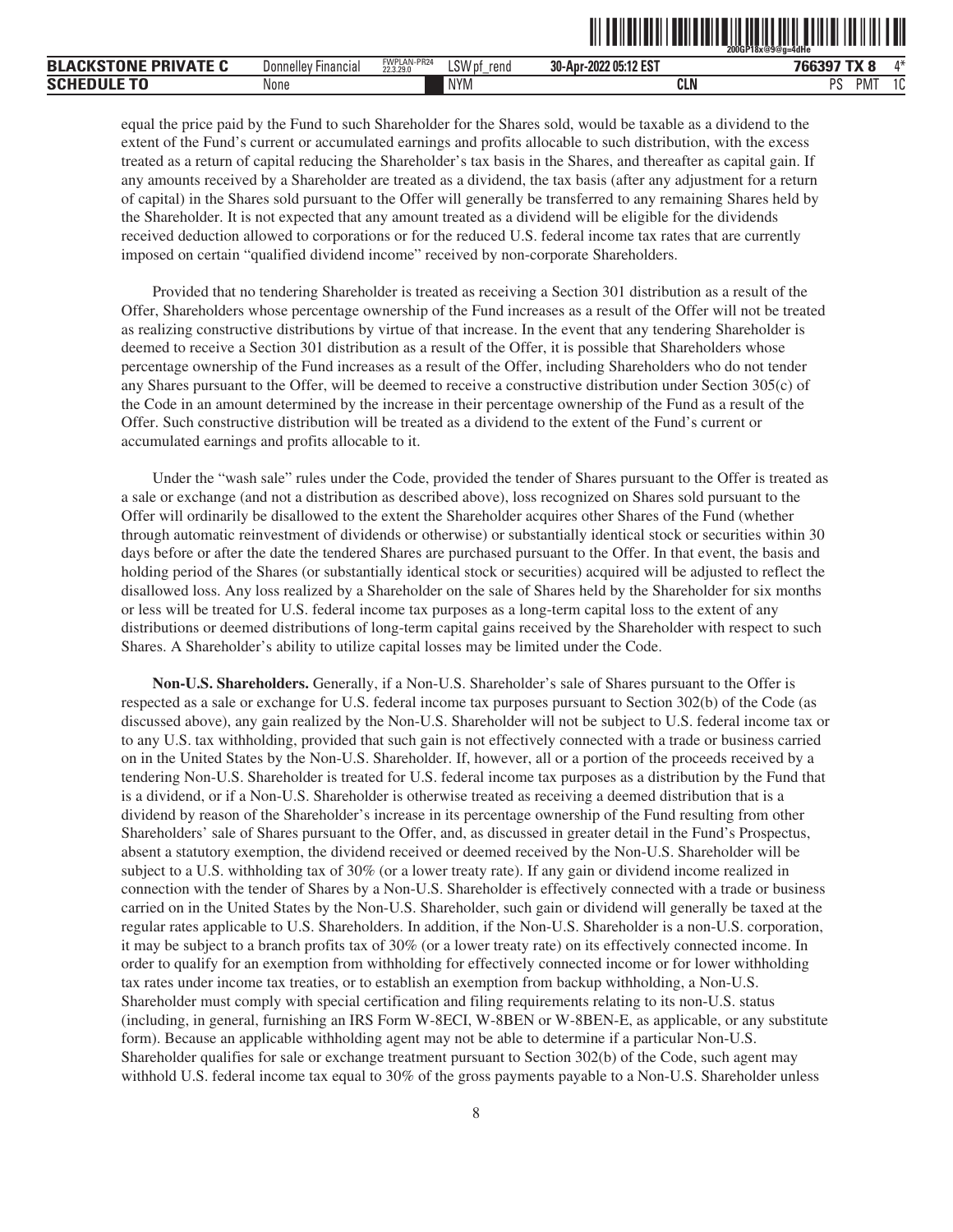|                             |                            |                          |                | I TENENTUTI ETILETTIIN ON YHDISTÄ SEN | 200GP18x@9@gh5HpF   |
|-----------------------------|----------------------------|--------------------------|----------------|---------------------------------------|---------------------|
| <b>BLACKSTONE PRIVATE C</b> | <b>Donnelley Financial</b> | FWPLAN-PR24<br>22.3.29.0 | LSW pf<br>rend | 30-Apr-2022 05:12 EST                 | $A*$<br>766397 TX 9 |
| <b>SCHEDULE TO</b>          | None                       |                          | <b>NYM</b>     | <b>CLN</b>                            | PMT<br>10<br>PS     |

the agent determines that an exemption or a reduced rate of withholding is available as discussed above. However, a Non-U.S. Shareholder may be eligible to obtain a refund of all or a portion of any tax withheld if such Non-U.S. Shareholder establishes that it qualifies for sale or exchange treatment pursuant to Section 302(b) of the Code or is otherwise able to establish that no tax or a reduced amount of tax is due. See the section of the Fund's Prospectus entitled "Certain U.S. Federal Income Tax Considerations—Foreign Shareholders" for further information concerning the taxation of Non-U.S. Shareholders. Non-U.S. Shareholders are urged to consult their tax advisors regarding the application of U.S. federal income tax rules, including withholding, to their tender of Shares.

**Backup Withholding.** The Fund generally is required to withhold and remit to the U.S. Treasury a percentage of the taxable distributions and redemption proceeds paid to any U.S. Shareholder who fails to properly furnish the Fund with a correct taxpayer identification number and a certification that such Shareholder is not subject to backup withholding (generally, through the provision of a properly executed IRS Form W-9). A Non-U.S. Shareholder generally can establish an exemption from backup withholding by certifying as to its foreign status (generally, through the provision of a properly executed IRS Form W-8BEN, W-8BEN-E or other applicable Form W-8).

Shareholders should provide the Fund with a completed IRS Form W-9, W-8BEN or W-8BEN-E, as applicable, or other appropriate form in order to avoid backup withholding on the payment they receive from the Fund regardless of how they are taxed with respect to their tendered Shares. Backup withholding is not an additional tax and any amount withheld may be credited against a Shareholder's U.S. federal income tax liability, and may entitle the Shareholder to a refund, provided in each case that the appropriate information is furnished to the IRS.

**Other Tax Consequences.** The Fund's purchase of Shares in the Offer may directly result in, or contribute to a subsequent, limitation on the Fund's ability to use capital loss carryforwards to offset future gains. Therefore, in certain circumstances, Shareholders who remain Shareholders following completion of the Offer may pay taxes sooner, or pay more taxes, than they would have had the Offer not occurred.

Payments for repurchased Shares may require the Fund to liquidate all or a portion of its portfolio holdings. Such action could give rise to increased taxable distributions to Shareholders, including distributions of ordinary income or short-term capital gains taxable to individuals as ordinary income.

Under Treasury regulations directed at tax shelter activity, if a Shareholder recognizes a loss of \$2 million or more for an individual Shareholder or \$10 million or more for a corporate Shareholder, such Shareholder must file with the IRS a disclosure statement on Form 8886. Direct holders of portfolio securities are in many cases excepted from this reporting requirement, but under current guidance, shareholders of a regulated investment company ("RIC"), such as the Fund, are not excepted. Future guidance may extend the current exception from this reporting requirement to shareholders of most or all RICs. The fact that a loss is reportable under these regulations does not affect the legal determination of whether the taxpayer's treatment of the loss is proper. Shareholders should consult their own tax advisers concerning any possible disclosure obligation with respect to their disposition of Shares pursuant to the Offer.

<span id="page-11-0"></span>**11. Miscellaneous.** The Offer is not being made to, nor will tenders be accepted from, Shareholders in any jurisdiction in which the Offer or its acceptance would not comply with the securities or Blue Sky laws of such jurisdiction. The Fund is not aware of any jurisdiction in which the Offer or tenders pursuant thereto would not be in compliance with the laws of such jurisdiction. However, the Fund reserves the right to exclude Shareholders from the Offer in any jurisdiction in which it is asserted that the Offer cannot lawfully be made. The Fund believes such exclusion is permissible under applicable laws and regulations, provided the Fund makes a good faith effort to comply with any state law deemed applicable to the Offer.

The Fund has filed an Issuer Tender Offer Statement on Schedule TO with the Securities and Exchange Commission (the "SEC"), which includes certain information relating to the Offer summarized herein. A free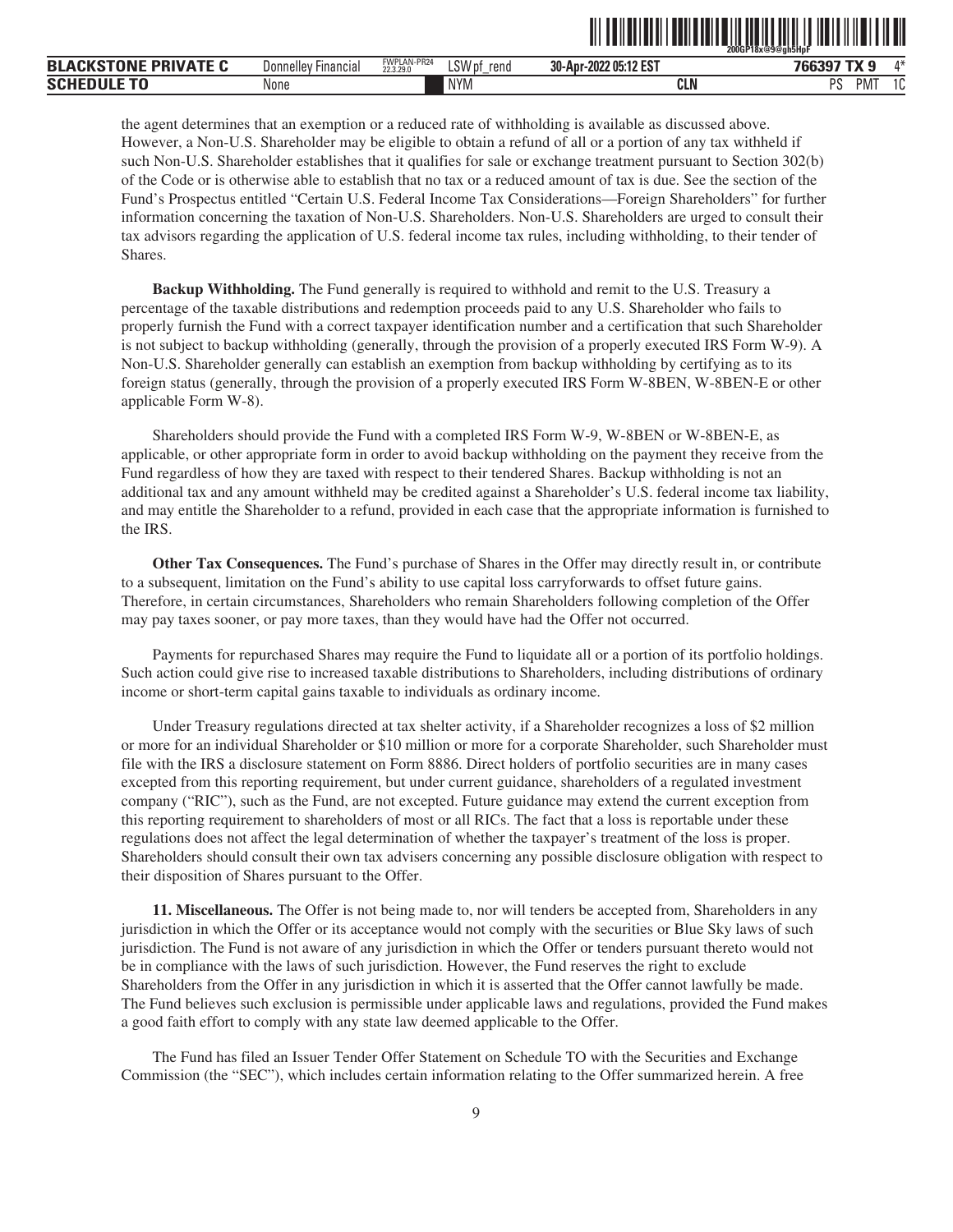

<span id="page-12-0"></span>

| $\mathbf{A} \mathbf{B} \mathbf{A} \mathbf{B} \mathbf{A} \mathbf{B} \mathbf{B} \mathbf{B}$<br><b>PRIVATE</b><br><b>BLA</b><br>11 O<br>ווע | <b>Donnellev</b><br>Financia, | FWPLAN-PR24<br>22.3.29.0 | LSW <sub>p</sub><br>rena | 30-Apr-2022 05:12 EST | A M<br>$\mathbf{u}$                  |
|------------------------------------------------------------------------------------------------------------------------------------------|-------------------------------|--------------------------|--------------------------|-----------------------|--------------------------------------|
| --------<br><b>SCI</b>                                                                                                                   | None                          |                          | <b>NYM</b>               | <b>CLN</b>            | DС<br><b>PM</b><br>$\sim$<br>ιu<br>u |

copy of such statement may be obtained from the Fund at www.bcred.com, by contacting the Transfer Agent at (833) 750-0319, or from the SEC's internet web site, http://www.sec.gov.

### **Financial Statements**

The audited annual financial statements of the Fund dated December 31, 2021 filed with the SEC on EDGAR on March 9, 2022, are incorporated by reference. The Fund will prepare and make available to Shareholders the audited annual financial statements of the Fund within 90 days after the close of the period for which the report is being made, or as otherwise required by the 1940 Act.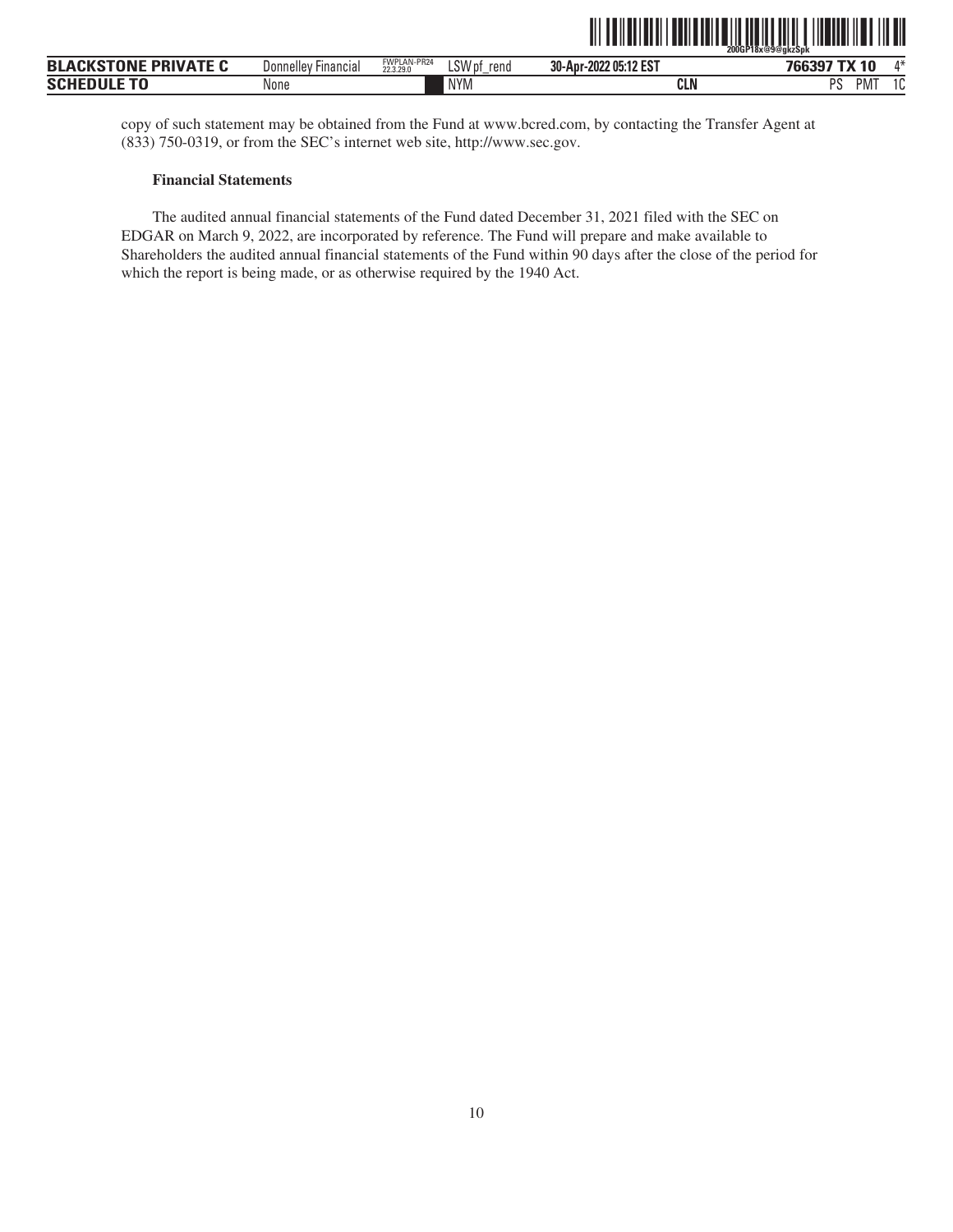|                                          |                               |                          |                           |                       | 200GP18x@9@fktupm           |     |
|------------------------------------------|-------------------------------|--------------------------|---------------------------|-----------------------|-----------------------------|-----|
| VATE.<br><b>PRI</b><br>ומח<br><b>BLA</b> | <b>Financial</b><br>Donnellev | FWPLAN-PR16<br>22.3.29.0 | LSW <sub>pf</sub><br>rend | 30-Apr-2022 05:12 EST | $\sim$<br>דהרמד<br>v<br>    |     |
| <b>SCHI</b>                              | None                          |                          | <b>NYM</b>                | <b>CLN</b>            | PM <sub>1</sub><br>nе<br>ັບ | ם ו |

<u>oli ordinalisti ordinalisti ordinalisti ordinalisti ordinalisti or</u>

*Letter of Transmittal Regarding Shares in Blackstone Private Credit Fund For Clients of Charles Schwab & Co., Inc., National Financial Services LLC / Fidelity Brokerage Services LLC and RBC Capital Markets LLC. Tendered Pursuant to the Offer to Purchase Dated May 3, 2022*

*The Offer and withdrawal rights will expire on May 31, 2022 and this Letter of Transmittal must be received by the Fund's Transfer Agent, either by mail or by fax, by 11:59 p.m., Eastern Time, on May 31, 2022, unless the Offer is extended*

*Complete this Letter of Transmittal and follow the Transmittal Instructions included herein*

Ladies and Gentlemen:

The undersigned hereby tenders to Blackstone Private Credit Fund, a non-diversified, closed-end management investment company that has elected to be regulated as a business development company under the Investment Company Act of 1940, as amended (the "1940 Act") and is organized as a Delaware statutory trust (the "Fund"), the shares of beneficial interest in the Fund or portion thereof held by the undersigned, described and specified below, on the terms and conditions set forth in the Offer to Purchase dated May 3, 2022 (the "Offer to Purchase"), receipt of which is hereby acknowledged, and in this Letter of Transmittal (which together with the Offer to Purchase constitute the "Offer"). *The Tender and this Letter of Transmittal are subject to all the terms and conditions set forth in the Offer to Purchase, including, but not limited to, the absolute right of the Fund to reject any and all tenders determined by it, in its sole discretion, not to be in the appropriate form.*

The undersigned hereby sells to the Fund the shares of beneficial interest in the Fund or portion thereof tendered hereby pursuant to the Offer.

The undersigned hereby warrants that the undersigned has full authority to sell the shares of beneficial interest in the Fund or portion thereof tendered hereby and that the Fund will acquire good title thereto, free and clear of all liens, charges, encumbrances, conditional sales agreements or other obligations relating to the sale thereof, and not subject to any adverse claim, when and to the extent the same are purchased by it. Upon request, the undersigned will execute and deliver any additional documents necessary to complete the sale in accordance with the terms of the Offer. The undersigned recognizes that under certain circumstances set forth in the Offer, the Fund may not be required to purchase any of the beneficial shares of interest in the Fund or portions thereof tendered hereby.

A non-transferable, non-interest bearing promissory note for the purchase price will be issued to the undersigned if the Fund accepts for purchase the shares tendered hereby. The undersigned acknowledges that DST Systems Inc., the Fund's transfer agent, will hold the promissory note on behalf of the undersigned. The cash payment(s) of the purchase price for the shares of beneficial interest in the Fund or portion thereof of the undersigned, as described in Section 6 "Purchases and Payment" of the Offer to Purchase, shall be wired to the account at your financial intermediary from which your subscription funds were debited.

All authority herein conferred or agreed to be conferred shall survive the death or incapacity of the undersigned and the obligation of the undersigned hereunder shall be binding on the heirs, personal representatives, successors and assigns of the undersigned. Except as stated in Section 5 "Withdrawal Rights" of the Offer to Purchase, this tender is irrevocable.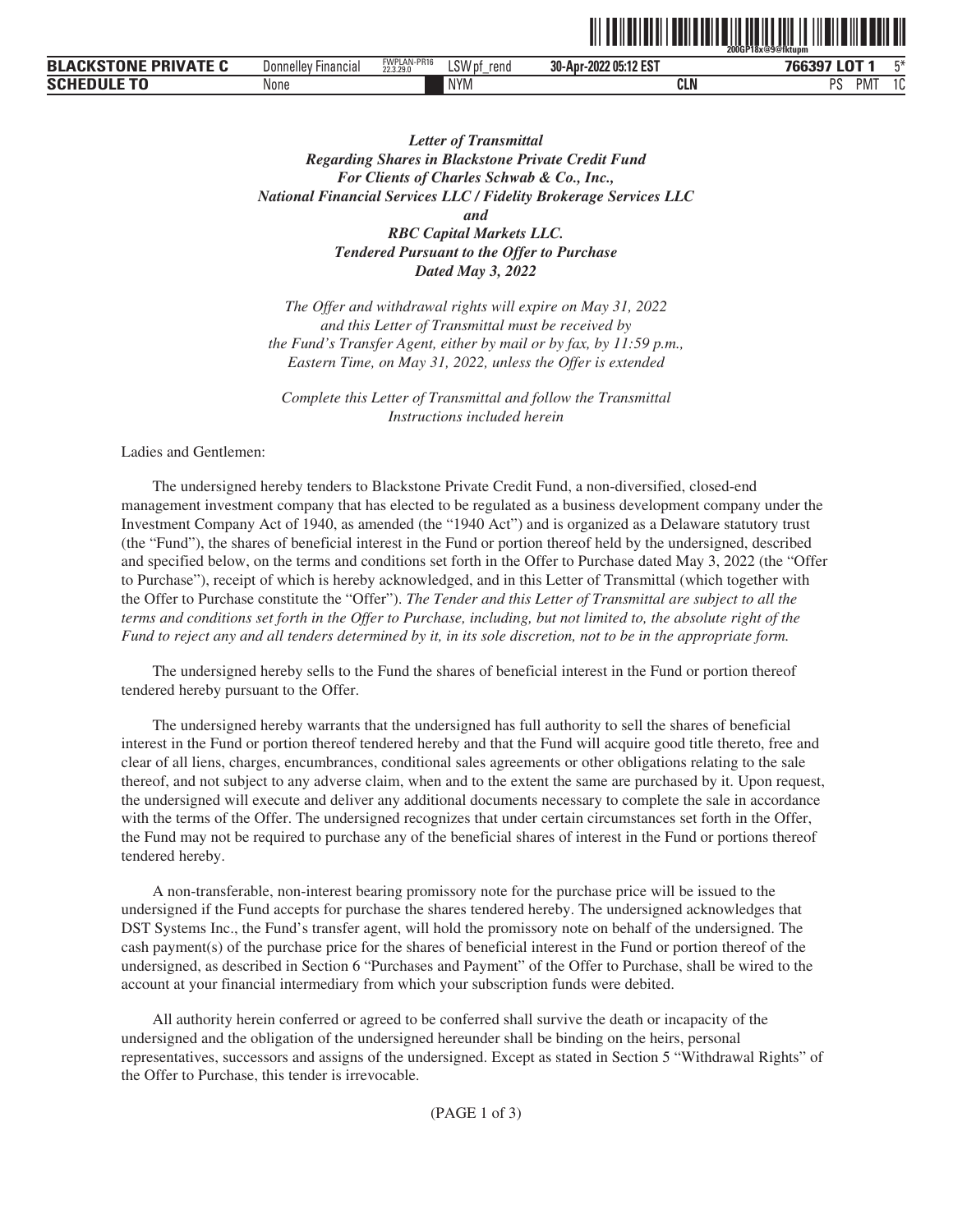

## **VALUATION DATE: June 30, 2022**

### **TENDER OFFER EXPIRATION DATE: 11:59 p.m. (Eastern Time), May 31, 2022**

### **PARTS 1, 2, 3, AND 4 MUST BE COMPLETED AND IN GOOD ORDER IN ORDER TO PROCESS YOUR REQUEST**

**If You Invest In The Fund Through A Financial Intermediary Through Whom You Expect To Have Your Tender Offer Request Submitted, Please Allow For Additional Processing Time As The Letter of Transmittal Must Ultimately Be Received By The Fund's Transfer Agent No Later Than 11:59 p.m. (Eastern Time) On The Expiration Date.**

### **PLEASE SEND COMPLETED FORMS TO YOUR FINANCIAL ADVISOR / PORTFOLIO MANAGER**

# **PART 1 – NAME (AS IT APPEARS ON YOUR BLACKSTONE PRIVATE CREDIT FUND STATEMENT) AND CONTACT INFORMATION**

| Fund Name:                        |  |
|-----------------------------------|--|
| Fund Account #:                   |  |
| Account Name/Registration:        |  |
| Address:                          |  |
| City, State, Zip                  |  |
| Telephone Number:                 |  |
| Email Address:                    |  |
| Financial Intermediary Firm Name: |  |
| Financial Intermediary Account #: |  |
| Financial Advisor Name:           |  |
| Financial Advisor Telephone #:    |  |
|                                   |  |

### **PART 2 – REQUESTED TENDER AMOUNT**

**Please select repurchase type by checking one of the boxes below. If you are requesting a partial repurchase, please provide a number of Shares.**

 $\Box$  Full Repurchase

- ' Partial Repurchase\* of Class I Shares (please only provide a number of Shares, **not** a dollar amount)
- □ Partial Repurchase\* of Class D Shares (please only provide a number of Shares, **not** a dollar amount)
- ' Partial Repurchase\* of Class S Shares (please only provide a number of Shares, **not** a dollar amount)
- If the requested partial repurchase would put the account balance below the required minimum balance, the Fund may reduce the amount to be repurchased such that the required minimum balance is maintained, unless you indicate otherwise by checking the following box:
- ' Change request to Full Repurchase if amount requested to be repurchased would need to be reduced to maintain minimum account balance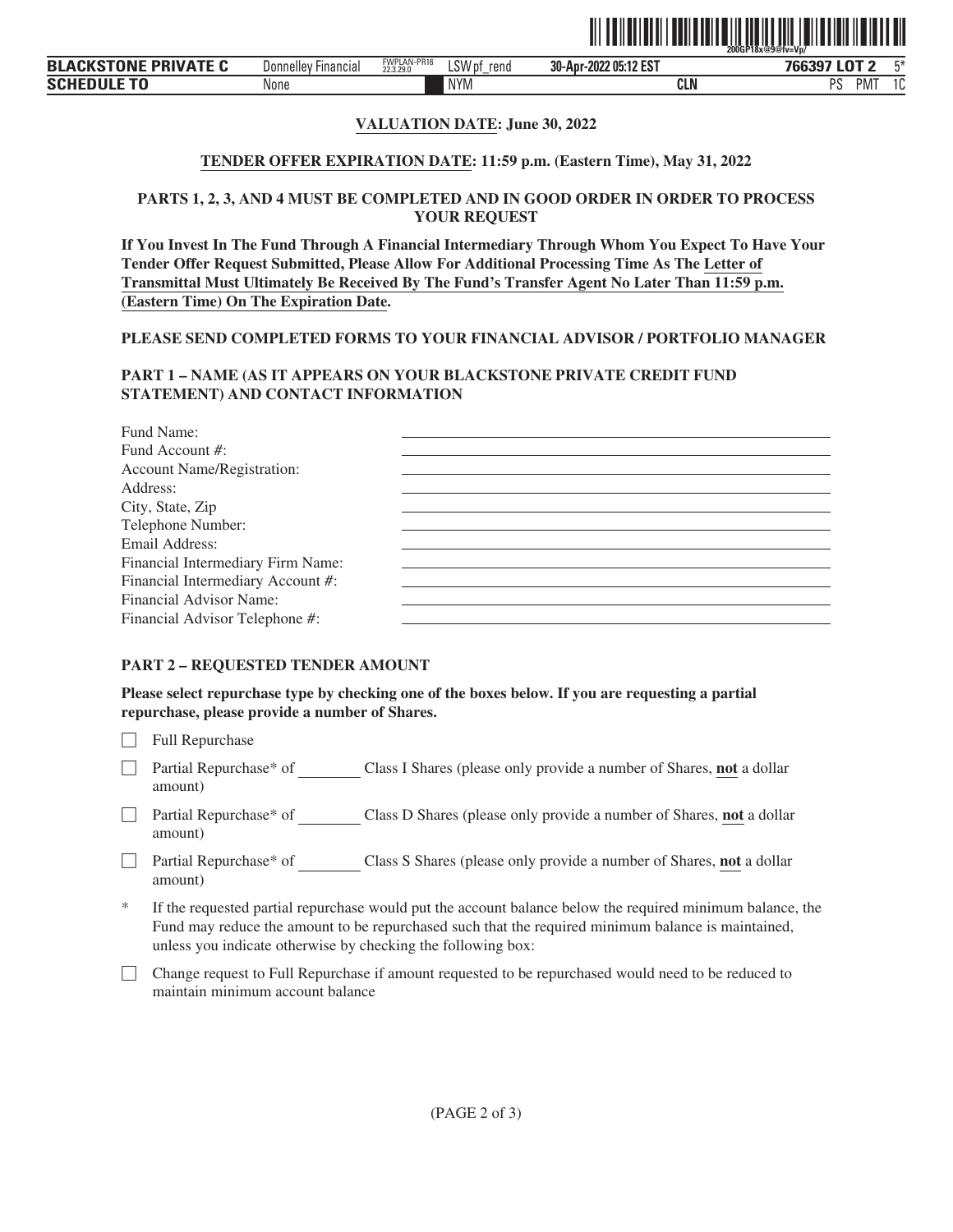

**BLACKSTONE PRIVATE CREDIT FUND ACCOUNT #:** (Should be the same as on **page 2)**

**PART 3 – PAYMENT**

Payments will be directed back to the account from which your subscription funds were debited. Contact your financial intermediary or account manager if you have any questions.

# **PART 4 – SIGNATURE(S)**

The undersigned subscriber acknowledges that this request is subject to all the terms and conditions set forth in the Fund's Prospectus and the Offer to Purchase dated May 3, 2022 (the "Offer to Purchase") and all capitalized terms used herein have the meaning as defined in the Fund's Prospectus. This request is irrevocable except as described in the Offer to Purchase. The undersigned represents that the undersigned is the beneficial owner of the shares in the Fund to which this repurchase request relates, or that the person signing this request is an authorized representative of the tendering shareholder.

| Signature | Print Name of Authorized Signatory (and Title if applicable) | Date |
|-----------|--------------------------------------------------------------|------|
| Signature | Print Name of Authorized Signatory (and Title if applicable) | Date |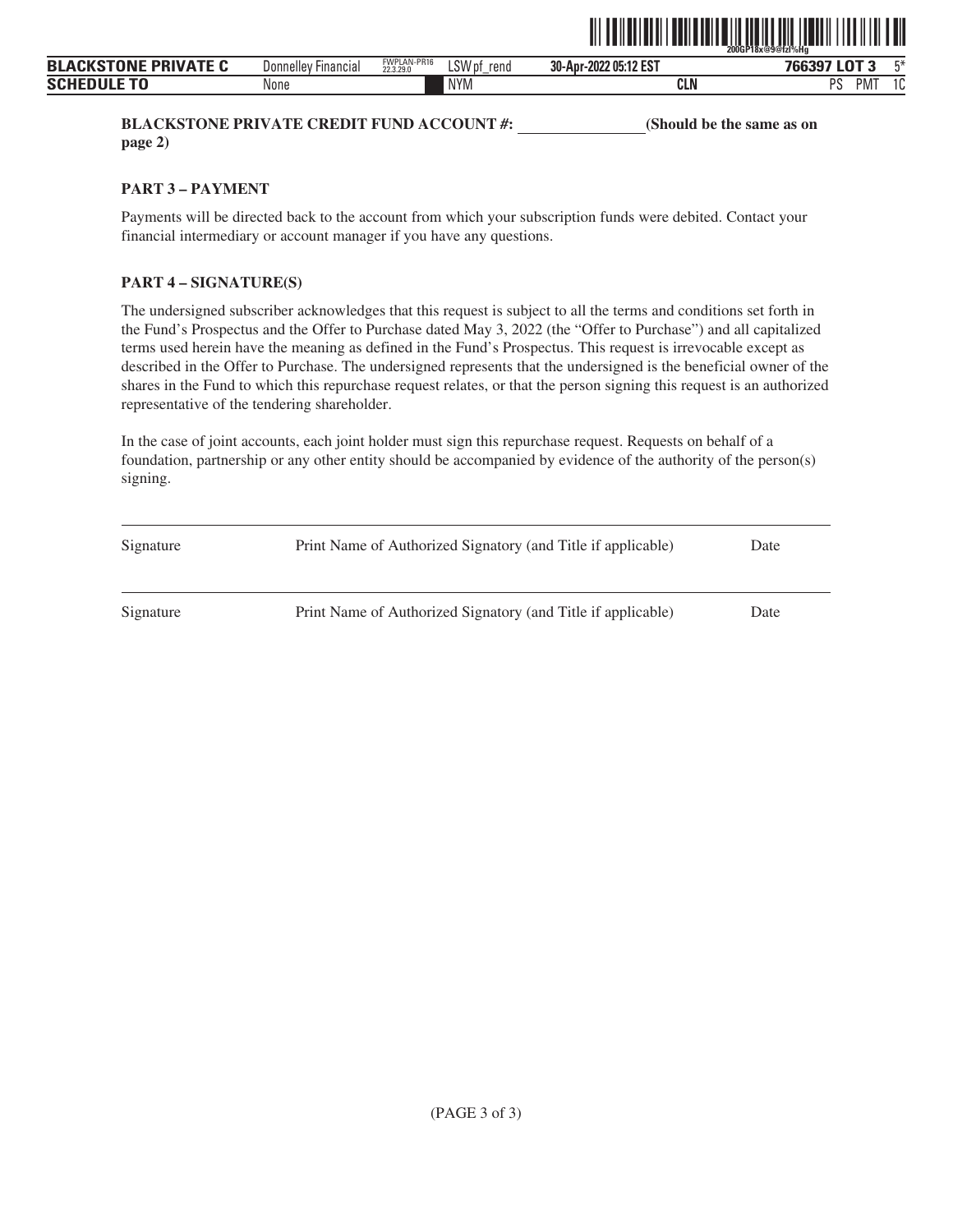|                                       |                     |                          |                          | ---------------------------------- | ------<br>~200GP18x@9@a0dWHd          |        |
|---------------------------------------|---------------------|--------------------------|--------------------------|------------------------------------|---------------------------------------|--------|
| <b>PRIVATE C</b><br><b>BLACKSTONE</b> | Donnelley Financial | FWPLAN-PR16<br>22.3.29.0 | C(M)<br>rend<br>LS VV pt | 30-Apr-2022 05:12 EST              | $\sim$<br>700007                      | $\sim$ |
| <b>SCHI</b>                           | None                |                          | <b>NYM</b>               | CLN                                | <sub>D</sub> e<br>COM AT<br>ЧM,<br>്പ | $\sim$ |

ˆ200GP18x@9@g0dWHdŠ

*Letter of Transmittal Regarding Shares in Blackstone Private Credit Fund For Clients of UBS Financial Services Inc., Pershing, LLC and TD Ameritrade Clearing Inc. Tendered Pursuant to the Offer to Purchase Dated May 3, 2022*

*The Offer and withdrawal rights will expire on May 31, 2022 and this Letter of Transmittal must be received by the Fund's Transfer Agent, either by mail or by fax, by 11:59 p.m., Eastern Time, on May 31, 2022, unless the Offer is extended*

*Complete this Letter of Transmittal and follow the Transmittal Instructions included herein*

Ladies and Gentlemen:

The undersigned hereby tenders to Blackstone Private Credit Fund, a non-diversified, closed-end management investment company that has elected to be regulated as a business development company under the Investment Company Act of 1940, as amended (the "1940 Act") and is organized as a Delaware statutory trust (the "Fund"), the shares of beneficial interest in the Fund or portion thereof held by the undersigned, described and specified below, on the terms and conditions set forth in the Offer to Purchase dated May 3, 2022 (the "Offer to Purchase"), receipt of which is hereby acknowledged, and in this Letter of Transmittal (which together with the Offer to Purchase constitute the "Offer"). *The Tender and this Letter of Transmittal are subject to all the terms and conditions set forth in the Offer to Purchase, including, but not limited to, the absolute right of the Fund to reject any and all tenders determined by it, in its sole discretion, not to be in the appropriate form.*

The undersigned hereby sells to the Fund the shares of beneficial interest in the Fund or portion thereof tendered hereby pursuant to the Offer.

The undersigned hereby warrants that the undersigned has full authority to sell the shares of beneficial interest in the Fund or portion thereof tendered hereby and that the Fund will acquire good title thereto, free and clear of all liens, charges, encumbrances, conditional sales agreements or other obligations relating to the sale thereof, and not subject to any adverse claim, when and to the extent the same are purchased by it. Upon request, the undersigned will execute and deliver any additional documents necessary to complete the sale in accordance with the terms of the Offer. The undersigned recognizes that under certain circumstances set forth in the Offer, the Fund may not be required to purchase any of the beneficial shares of interest in the Fund or portions thereof tendered hereby.

A non-transferable, non-interest bearing promissory note for the purchase price will be issued to the undersigned if the Fund accepts for purchase the shares tendered hereby. The undersigned acknowledges that DST Systems Inc., the Fund's transfer agent, will hold the promissory note on behalf of the undersigned. The cash payment(s) of the purchase price for the shares of beneficial interest in the Fund or portion thereof of the undersigned, as described in Section 6 "Purchases and Payment" of the Offer to Purchase, shall be wired to the account at your financial intermediary from which your subscription funds were debited.

All authority herein conferred or agreed to be conferred shall survive the death or incapacity of the undersigned and the obligation of the undersigned hereunder shall be binding on the heirs, personal representatives, successors and assigns of the undersigned. Except as stated in Section 5 "Withdrawal Rights" of the Offer to Purchase, this tender is irrevocable.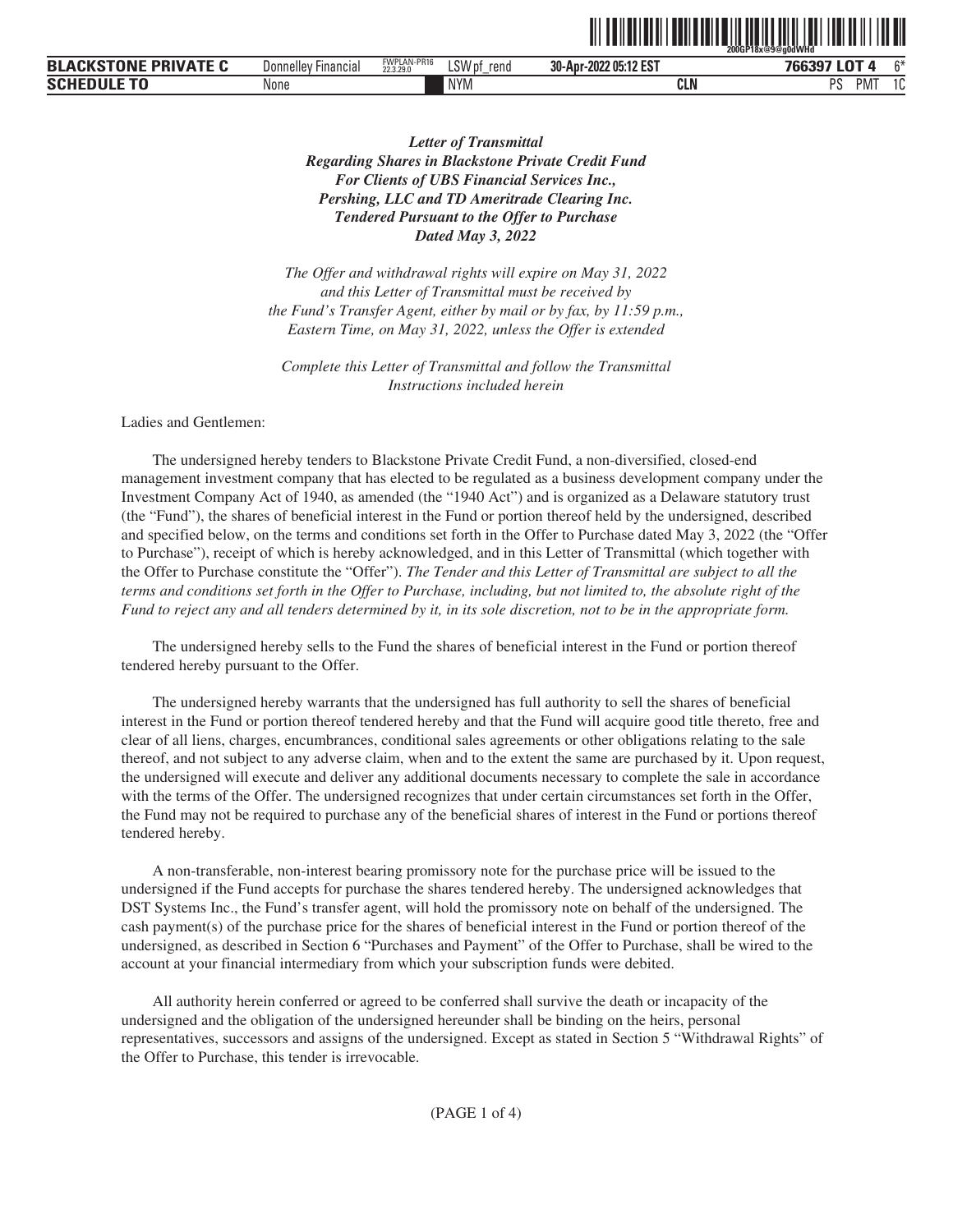

# **VALUATION DATE: June 30, 2022**

## **TENDER OFFER EXPIRATION DATE: 11:59 p.m. (Eastern Time), May 31, 2022**

# **PARTS 1, 2, 3, AND 4 MUST BE COMPLETED AND IN GOOD ORDER IN ORDER TO PROCESS YOUR REQUEST**

**If You Invest In The Fund Through A Financial Intermediary Through Whom You Expect To Have Your Tender Offer Request Submitted, Please Allow For Additional Processing Time As The Letter of Transmittal Must Ultimately Be Received By The Fund's Transfer Agent No Later Than 11:59 p.m. (Eastern Time) On The Expiration Date.**

## **PLEASE FAX OR MAIL TO THE FUND'S TRANSFER AGENT AT:**

*Regular Mail Fax: (816) 256-8862* DST Systems Inc. Attn: Blackstone Private Credit Fund P.O. Box 219270 Kansas City, MO 64121

FOR ADDITIONAL INFORMATION CALL: (833) 750-0319

*Overnight Mail* DST Systems Inc. Attn: Blackstone Private Credit Fund 430 W 7th Street, Suite 219270 Kansas City, MO 64105

# **PART 1 – NAME (AS IT APPEARS ON YOUR BLACKSTONE PRIVATE CREDIT FUND STATEMENT) AND CONTACT INFORMATION**

| Fund Name:                        |  |
|-----------------------------------|--|
| Fund Account #:                   |  |
| <b>Account Name/Registration:</b> |  |
| Address:                          |  |
| City, State, Zip                  |  |
| Telephone Number:                 |  |
| Email Address:                    |  |
| Financial Intermediary Firm Name: |  |
| Financial Intermediary Account #: |  |
| Financial Advisor Name:           |  |
| Financial Advisor Telephone #:    |  |
|                                   |  |

## **PART 2 – REQUESTED TENDER AMOUNT**

**Please select repurchase type by checking one of the boxes below. If you are requesting a partial repurchase, please provide a number of Shares.**

 $\Box$  Full Repurchase

□ Partial Repurchase\* of Class I Shares (please only provide a number of Shares, **not** a dollar amount)

- ' Partial Repurchase\* of Class D Shares (please only provide a number of Shares, **not** a dollar amount)
- **Partial Repurchase\*** of Class S Shares (please only provide a number of Shares, **not** a dollar amount)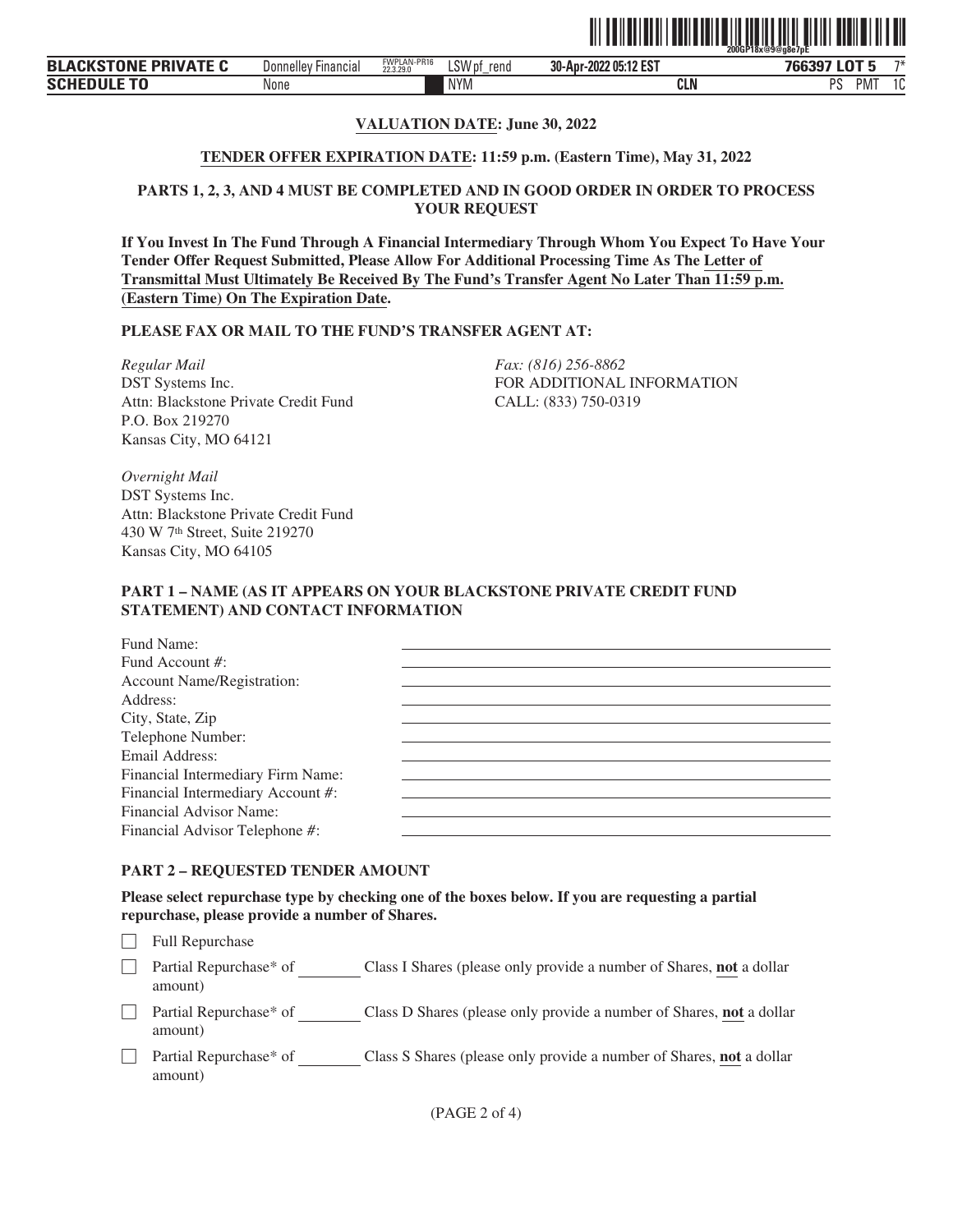|                             |                            |                          |                |                       | ZOOGP18x@9@aHWep2     |  |
|-----------------------------|----------------------------|--------------------------|----------------|-----------------------|-----------------------|--|
| <b>BLACKSTONE PRIVATE C</b> | <b>Donnelley Financial</b> | FWPLAN-PR16<br>22.3.29.0 | LSW pf<br>rend | 30-Apr-2022 05:12 EST | 766397 LOT 6          |  |
| <b>SCHEDULE TO</b>          | None                       |                          | <b>NYM</b>     | <b>CLN</b>            | PM <sub>1</sub><br>PS |  |

\* If the requested partial repurchase would put the account balance below the required minimum balance, the Fund may reduce the amount to be repurchased such that the required minimum balance is maintained, unless you indicate otherwise by checking the following box:

<sup>&#</sup>x27; Change request to Full Repurchase if amount requested to be repurchased would need to be reduced to maintain minimum account balance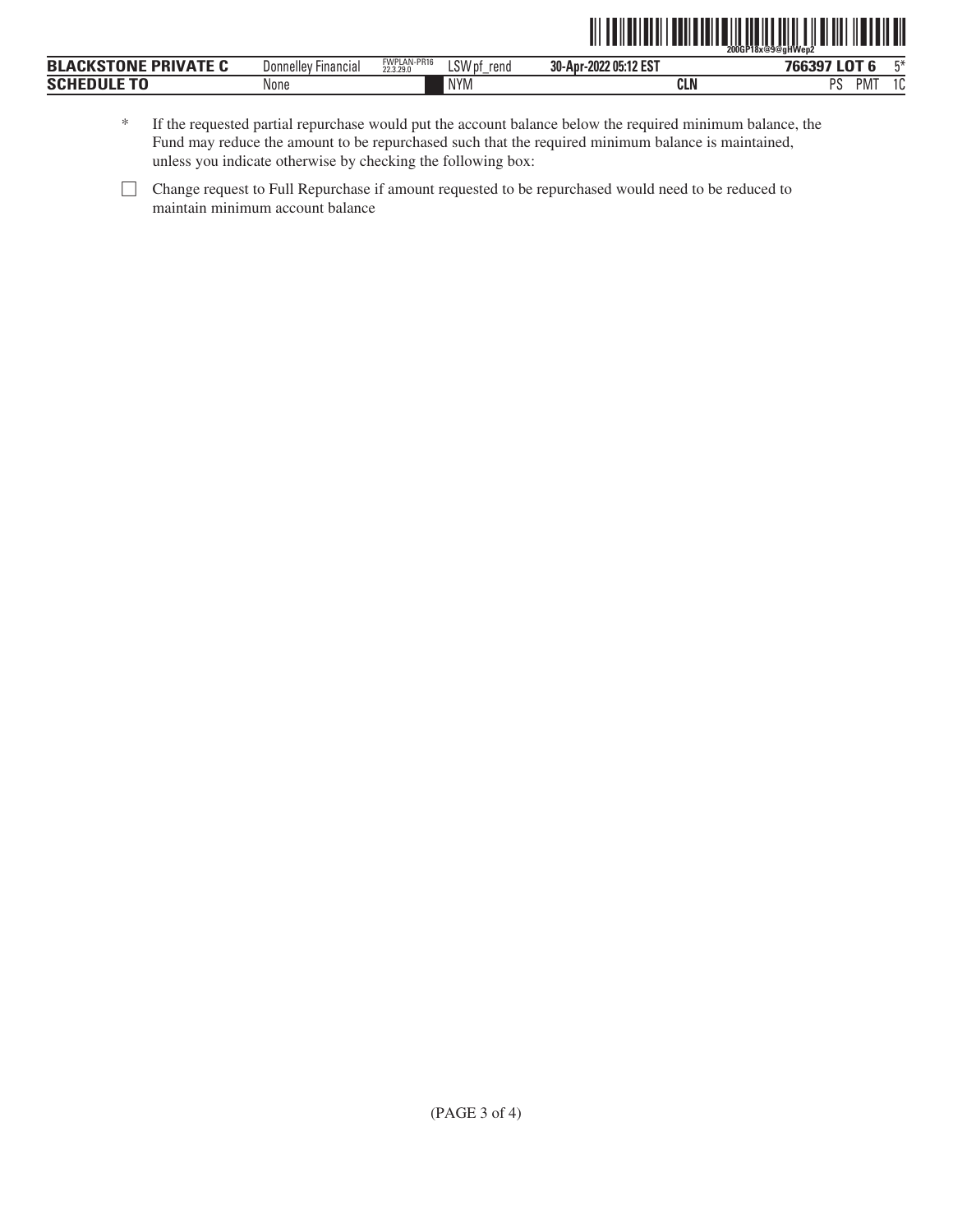

**BLACKSTONE PRIVATE CREDIT FUND ACCOUNT #:** (Should be the same as on **page 2)**

**PART 3 – PAYMENT**

Payments will be directed back to the account from which your subscription funds were debited. Contact your financial intermediary or account manager if you have any questions.

# **PART 4 – SIGNATURE(S)**

The undersigned subscriber acknowledges that this request is subject to all the terms and conditions set forth in the Fund's Prospectus and the Offer to Purchase and all capitalized terms used herein have the meaning as defined in the Fund's Prospectus. This request is irrevocable except as described in the Offer to Purchase. The undersigned represents that the undersigned is the beneficial owner of the shares in the Fund to which this repurchase request relates, or that the person signing this request is an authorized representative of the tendering shareholder.

| Signature | Print Name of Authorized Signatory (and Title if applicable) | Date |
|-----------|--------------------------------------------------------------|------|
| Signature | Print Name of Authorized Signatory (and Title if applicable) | Date |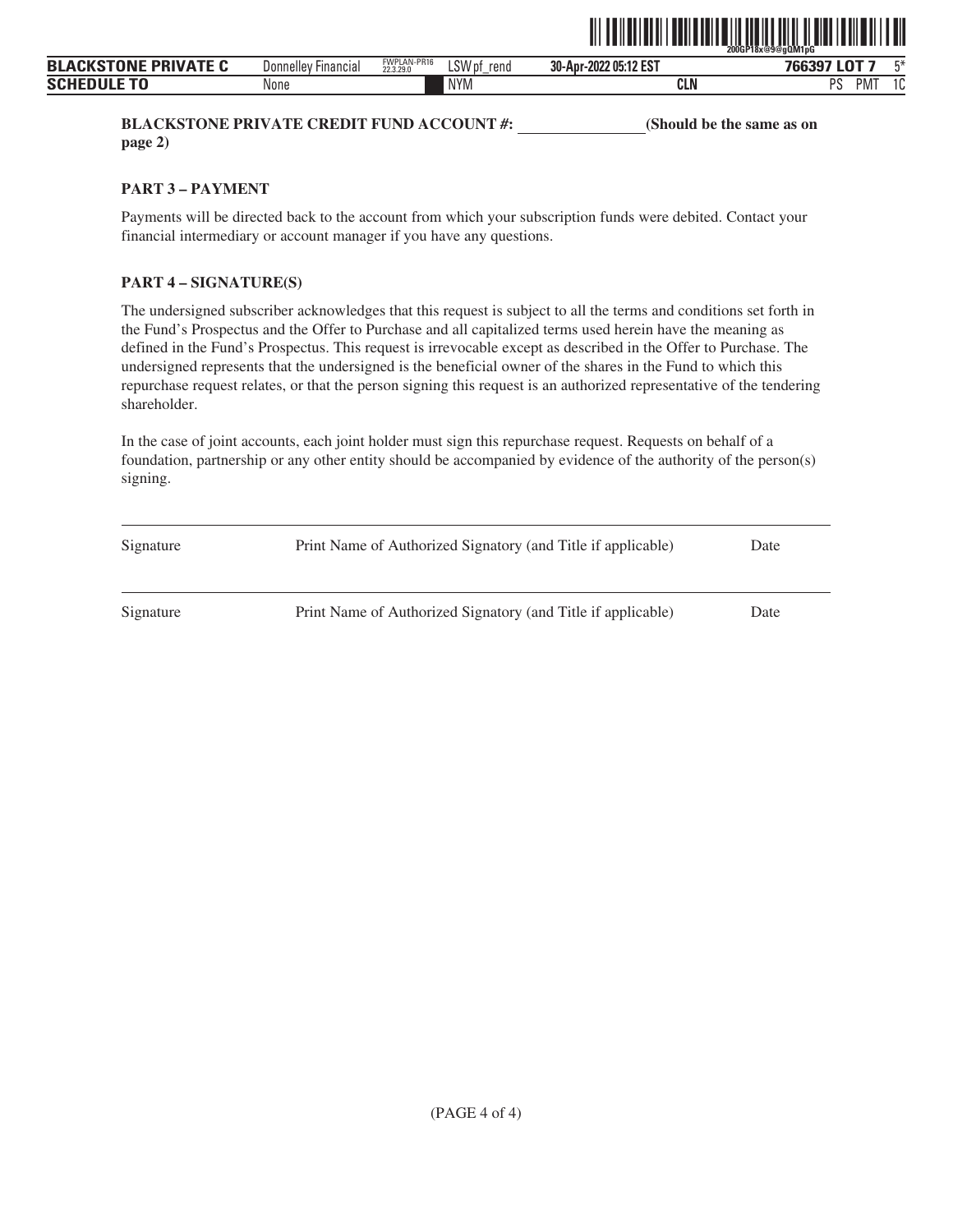|                                           |                     |                          |                            | -------------------------------- | 200GP18x@9@aYBZpv                        |        |
|-------------------------------------------|---------------------|--------------------------|----------------------------|----------------------------------|------------------------------------------|--------|
| <b>PRIVATE</b><br><b>BLA</b><br>IN<br>- - | Donnelley Financial | FWPLAN-PR16<br>22.3.29.0 | CIM<br>rend<br>LSW pf<br>- | 30-Apr-2022 05:12 EST            | $-$<br>$\sim$ $\sim$ $\sim$ $\sim$<br>-w | F.X.   |
| <b>SCH</b>                                | None                |                          | <b>NYM</b>                 | CLN                              | .<br><sub>D</sub> e<br>ЧM.<br>്പ         | $\sim$ |

<u>oli od indijenih koninentalnom indijenih koninentalnom ko</u>

# *Letter of Transmittal Regarding Shares in Blackstone Private Credit Fund For Clients of Millennium Trust Company Tendered Pursuant to the Offer to Purchase Dated May 3, 2022*

*The Offer and withdrawal rights will expire on May 31, 2022 and this Letter of Transmittal must be received by the Fund's Transfer Agent, either by mail or by fax, by 11:59 p.m., Eastern Time, on May 31, 2022, unless the Offer is extended*

*Complete this Letter of Transmittal and follow the Transmittal Instructions included herein*

Ladies and Gentlemen:

The undersigned hereby tenders to Blackstone Private Credit Fund, a non-diversified, closed-end management investment company that has elected to be regulated as a business development company under the Investment Company Act of 1940, as amended (the "1940 Act") and is organized as a Delaware statutory trust (the "Fund"), the shares of beneficial interest in the Fund or portion thereof held by the undersigned, described and specified below, on the terms and conditions set forth in the Offer to Purchase dated May 3, 2022 (the "Offer to Purchase"), receipt of which is hereby acknowledged, and in this Letter of Transmittal (which together with the Offer to Purchase constitute the "Offer"). *The Tender and this Letter of Transmittal are subject to all the terms and conditions set forth in the Offer to Purchase, including, but not limited to, the absolute right of the Fund to reject any and all tenders determined by it, in its sole discretion, not to be in the appropriate form.*

The undersigned hereby sells to the Fund the shares of beneficial interest in the Fund or portion thereof tendered hereby pursuant to the Offer.

The undersigned hereby warrants that the undersigned has full authority to sell the shares of beneficial interest in the Fund or portion thereof tendered hereby and that the Fund will acquire good title thereto, free and clear of all liens, charges, encumbrances, conditional sales agreements or other obligations relating to the sale thereof, and not subject to any adverse claim, when and to the extent the same are purchased by it. Upon request, the undersigned will execute and deliver any additional documents necessary to complete the sale in accordance with the terms of the Offer. The undersigned recognizes that under certain circumstances set forth in the Offer, the Fund may not be required to purchase any of the beneficial shares of interest in the Fund or portions thereof tendered hereby.

A non-transferable, non-interest bearing promissory note for the purchase price will be issued to the undersigned if the Fund accepts for purchase the shares tendered hereby. The undersigned acknowledges that DST Systems Inc., the Fund's transfer agent, will hold the promissory note on behalf of the undersigned. The cash payment(s) of the purchase price for the shares of beneficial interest in the Fund or portion thereof of the undersigned, as described in Section 6 "Purchases and Payment" of the Offer to Purchase, shall be wired to the account at your financial intermediary from which your subscription funds were debited.

All authority herein conferred or agreed to be conferred shall survive the death or incapacity of the undersigned and the obligation of the undersigned hereunder shall be binding on the heirs, personal representatives, successors and assigns of the undersigned. Except as stated in Section 5 "Withdrawal Rights" of the Offer to Purchase, this tender is irrevocable.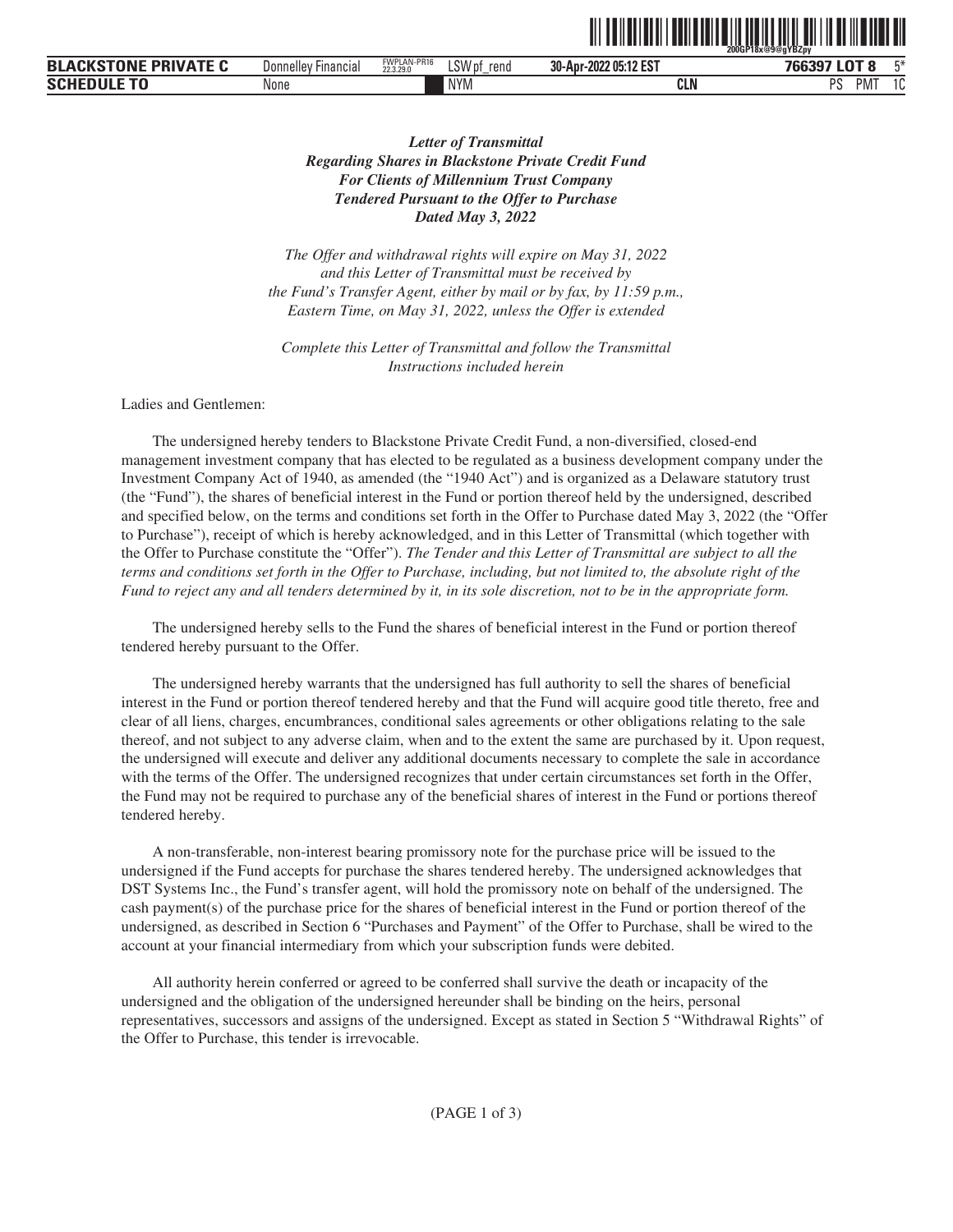

| <b>BLACKSTONE PRIVATE</b> | <b>Hinancial</b><br>Donnelley | FWPLAN-PR16<br>22.3.29.0 | $1$ CIA<br>rend<br>LSW pf | 2022 05:12 EST<br>30-Apr- | $\sim$<br>700007<br>-44 | $\sim$    |
|---------------------------|-------------------------------|--------------------------|---------------------------|---------------------------|-------------------------|-----------|
| <b>SCHEDULE TO</b>        | None                          |                          | <b>NYM</b>                | <b>CLN</b>                | DС<br>РM.<br>           | د .<br>л. |

# **VALUATION DATE: June 30, 2022**

### **TENDER OFFER EXPIRATION DATE: 11:59 p.m. (Eastern Time), May 31, 2022**

# **PARTS 1, 2, 3, AND 4 MUST BE COMPLETED AND IN GOOD ORDER IN ORDER TO PROCESS YOUR REQUEST**

**If You Invest In The Fund Through A Financial Intermediary Through Whom You Expect To Have Your Tender Offer Request Submitted, Please Allow For Additional Processing Time As The Letter of Transmittal Must Ultimately Be Received By The Fund's Transfer Agent No Later Than 11:59 p.m. (Eastern Time) On The Expiration Date.**

**PLEASE SEND COMPLETED FORMS TO YOUR MILLENNIUM TRUST COMPANY FINANCIAL ADVISOR AT:**

*Regular Mail* Millennium Trust Company Attn: Blackstone Private Credit Fund 2001 Spring Road Suite 700 Kansas City, Oak Brook, IL 60523

*Email:* alternatives@mtrustcompany.com

# **PART 1 – NAME (AS IT APPEARS ON YOUR BLACKSTONE PRIVATE CREDIT FUND STATEMENT) AND CONTACT INFORMATION**

| Fund Name:                        |  |
|-----------------------------------|--|
| Fund Account #:                   |  |
| <b>Account Name/Registration:</b> |  |
| Address:                          |  |
| City, State, Zip                  |  |
| Telephone Number:                 |  |
| Email Address:                    |  |
| Financial Intermediary Firm Name: |  |
| Financial Intermediary Account #: |  |
| Financial Advisor Name:           |  |
| Financial Advisor Telephone #:    |  |

#### **PART 2 – REQUESTED TENDER AMOUNT**

**Please select repurchase type by checking one of the boxes below. If you are requesting a partial repurchase, please provide a number of Shares.**

- $\Box$  Full Repurchase
- □ Partial Repurchase\* of Class I Shares (please only provide a number of Shares, **not** a dollar amount)
- ' Partial Repurchase\* of Class D Shares (please only provide a number of Shares, **not** a dollar amount)
- ' Partial Repurchase\* of Class S Shares (please only provide a number of Shares, **not** a dollar amount)
- If the requested partial repurchase would put the account balance below the required minimum balance, the Fund may reduce the amount to be repurchased such that the required minimum balance is maintained, unless you indicate otherwise by checking the following box:
- ' Change request to Full Repurchase if amount requested to be repurchased would need to be reduced to maintain minimum account balance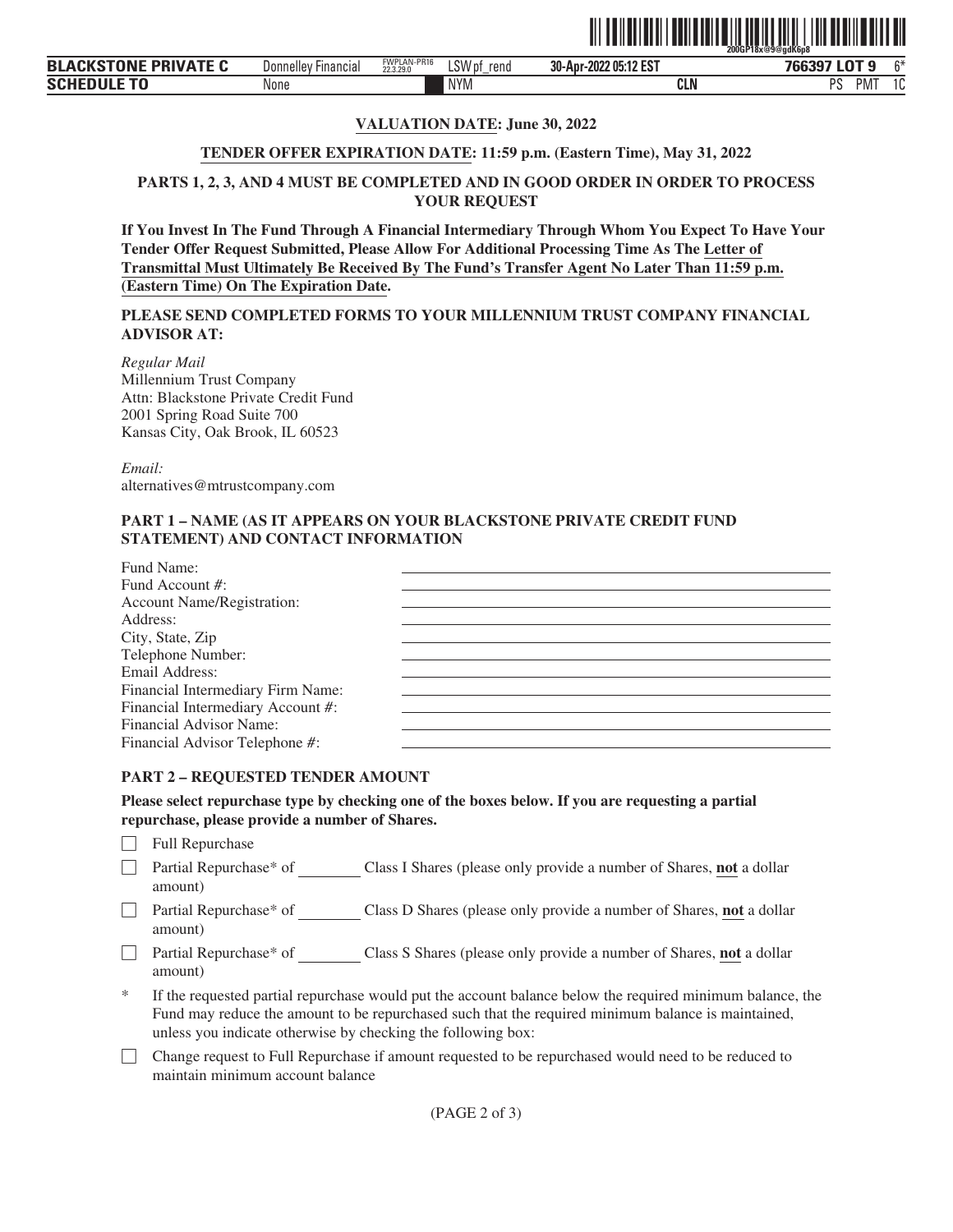

**BLACKSTONE PRIVATE CREDIT FUND ACCOUNT #:** (Should be the same as on **page 2)**

**PART 3 – PAYMENT**

Payments will be directed back to the account from which your subscription funds were debited. Contact your financial intermediary or account manager if you have any questions.

# **PART 4 – SIGNATURE(S)**

The undersigned subscriber acknowledges that this request is subject to all the terms and conditions set forth in the Fund's Prospectus and the Offer to Purchase and all capitalized terms used herein have the meaning as defined in the Fund's Prospectus. This request is irrevocable except as described in the Offer to Purchase. The undersigned represents that the undersigned is the beneficial owner of the shares in the Fund to which this repurchase request relates, or that the person signing this request is an authorized representative of the tendering shareholder.

| Signature | Print Name of Authorized Signatory (and Title if applicable) | Date |
|-----------|--------------------------------------------------------------|------|
| Signature | Print Name of Authorized Signatory (and Title if applicable) | Date |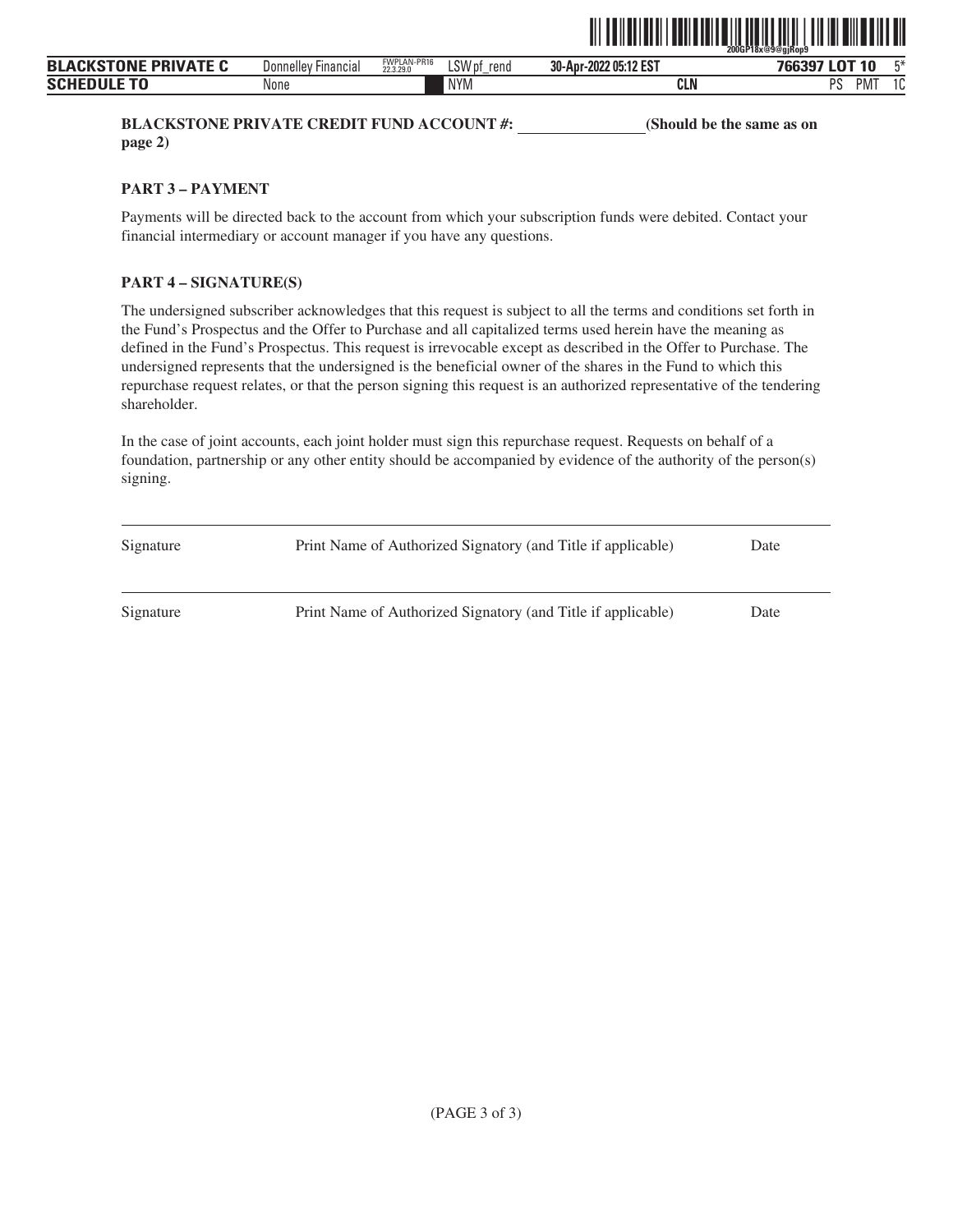|                                                    |                          |                          |                       |                       | 200GP18x@9@aneLH"                            |                |
|----------------------------------------------------|--------------------------|--------------------------|-----------------------|-----------------------|----------------------------------------------|----------------|
| <b>CKS</b><br>'NNF<br><b>PRIVATE</b><br><b>BLA</b> | ' Financial<br>Donnelley | FWPLAN-PR16<br>22.3.29.0 | LSW<br>rend<br>. V D† | 30-Apr-2022 05:12 EST | 766397 LOT 11                                | F <sub>*</sub> |
| <b>SCHEI</b>                                       | None                     |                          | <b>NYM</b>            | <b>CLN</b>            | <sub>D</sub> e<br>DA 45<br><u>т</u> м.<br>٠U | $\sim$         |

<u>oli od indiji boli od indiji boli od indiji boli od indiji boli od indiji boli od indiji boli od indiji boli o</u>

*Letter of Transmittal Regarding Shares in Blackstone Private Credit Fund For Clients of Blackstone Securities Partners LP Tendered Pursuant to the Offer to Purchase Dated May 3, 2022*

*The Offer and withdrawal rights will expire on May 31, 2022 and this Letter of Transmittal must be received by the Fund's Transfer Agent, either by mail or by fax, by 11:59 p.m., Eastern Time, on May 31, 2022, unless the Offer is extended*

*Complete this Letter of Transmittal and follow the Transmittal Instructions included herein*

Ladies and Gentlemen:

The undersigned hereby tenders to Blackstone Private Credit Fund, a non-diversified, closed-end management investment company that has elected to be regulated as a business development company under the Investment Company Act of 1940, as amended (the "1940 Act") and is organized as a Delaware statutory trust (the "Fund"), the shares of beneficial interest in the Fund or portion thereof held by the undersigned, described and specified below, on the terms and conditions set forth in the Offer to Purchase dated May 3, 2022 (the "Offer to Purchase"), receipt of which is hereby acknowledged, and in this Letter of Transmittal (which together with the Offer to Purchase constitute the "Offer"). *The Tender and this Letter of Transmittal are subject to all the terms and conditions set forth in the Offer to Purchase, including, but not limited to, the absolute right of the Fund to reject any and all tenders determined by it, in its sole discretion, not to be in the appropriate form.*

The undersigned hereby sells to the Fund the shares of beneficial interest in the Fund or portion thereof tendered hereby pursuant to the Offer.

The undersigned hereby warrants that the undersigned has full authority to sell the shares of beneficial interest in the Fund or portion thereof tendered hereby and that the Fund will acquire good title thereto, free and clear of all liens, charges, encumbrances, conditional sales agreements or other obligations relating to the sale thereof, and not subject to any adverse claim, when and to the extent the same are purchased by it. Upon request, the undersigned will execute and deliver any additional documents necessary to complete the sale in accordance with the terms of the Offer. The undersigned recognizes that under certain circumstances set forth in the Offer, the Fund may not be required to purchase any of the beneficial shares of interest in the Fund or portions thereof tendered hereby.

A non-transferable, non-interest bearing promissory note for the purchase price will be issued to the undersigned if the Fund accepts for purchase the shares tendered hereby. The undersigned acknowledges that DST Systems Inc., the Fund's transfer agent, will hold the promissory note on behalf of the undersigned. The cash payment(s) of the purchase price for the shares of beneficial interest in the Fund or portion thereof of the undersigned, as described in Section 6 "Purchases and Payment" of the Offer to Purchase, shall be wired to the account at your financial intermediary from which your subscription funds were debited.

All authority herein conferred or agreed to be conferred shall survive the death or incapacity of the undersigned and the obligation of the undersigned hereunder shall be binding on the heirs, personal representatives, successors and assigns of the undersigned. Except as stated in Section 5 "Withdrawal Rights" of the Offer to Purchase, this tender is irrevocable.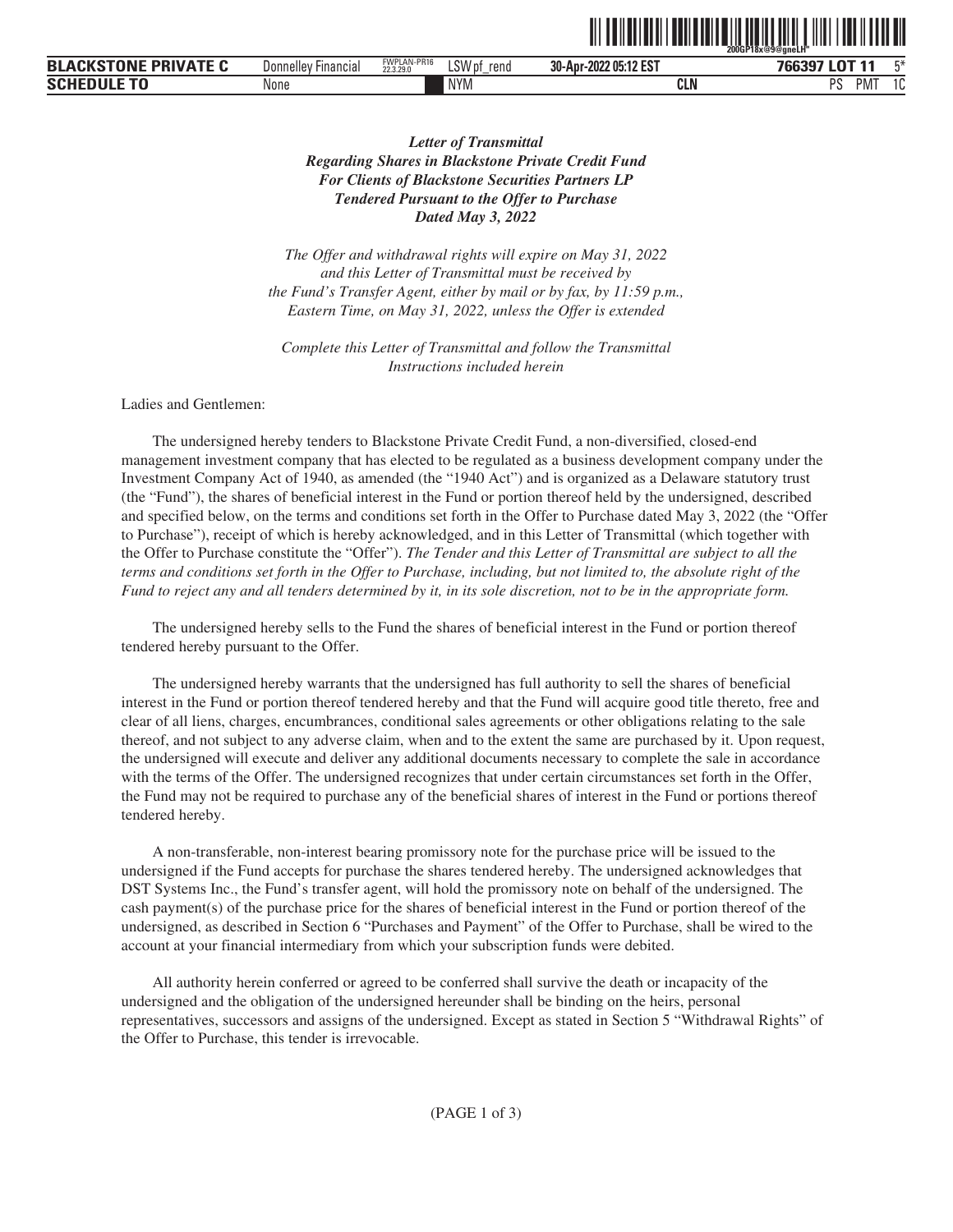

# **VALUATION DATE: June 30, 2022**

### **TENDER OFFER EXPIRATION DATE: 11:59 p.m. (Eastern Time), May 31, 2022**

# **PARTS 1, 2, 3, AND 4 MUST BE COMPLETED AND IN GOOD ORDER IN ORDER TO PROCESS YOUR REQUEST**

**If You Invest In The Fund Through A Financial Intermediary Through Whom You Expect To Have Your Tender Offer Request Submitted, Please Allow For Additional Processing Time As The Letter of Transmittal Must Ultimately Be Received By The Fund's Transfer Agent No Later Than 11:59 p.m. (Eastern Time) On The Expiration Date.**

### **PLEASE SEND COMPLETED FORMS TO YOUR BLACKSTONE FINANCIAL ADVISOR AT:**

*Regular Mail Email* Blackstone Securities Partners LP Attn: Blackstone Private Wealth 345 Park Avenue, Floor 30 New York, NY 10154

*PWS-BCREDTenders@blackstone.com*

### **PART 1 – NAME (AS IT APPEARS ON YOUR BLACKSTONE PRIVATE CREDIT FUND STATEMENT) AND CONTACT INFORMATION**

| Fund Name:                        |  |
|-----------------------------------|--|
| Fund Account #:                   |  |
| <b>Account Name/Registration:</b> |  |
| Address:                          |  |
| City, State, Zip                  |  |
| Telephone Number:                 |  |
| Email Address:                    |  |
| Financial Intermediary Firm Name: |  |
| Financial Intermediary Account #: |  |
| Financial Advisor Name:           |  |
| Financial Advisor Telephone #:    |  |

#### **PART 2 – REQUESTED TENDER AMOUNT**

**Please select repurchase type by checking one of the boxes below. If you are requesting a partial repurchase, please provide a number of Shares.**

 $\Box$  Full Repurchase

- ' Partial Repurchase\* of Class I Shares (please only provide a number of Shares, **not** a dollar amount)
- □ Partial Repurchase\* of Class D Shares (please only provide a number of Shares, **not** a dollar amount)
- ' Partial Repurchase\* of Class S Shares (please only provide a number of Shares, **not** a dollar amount)
- If the requested partial repurchase would put the account balance below the required minimum balance, the Fund may reduce the amount to be repurchased such that the required minimum balance is maintained, unless you indicate otherwise by checking the following box:
- ' Change request to Full Repurchase if amount requested to be repurchased would need to be reduced to maintain minimum account balance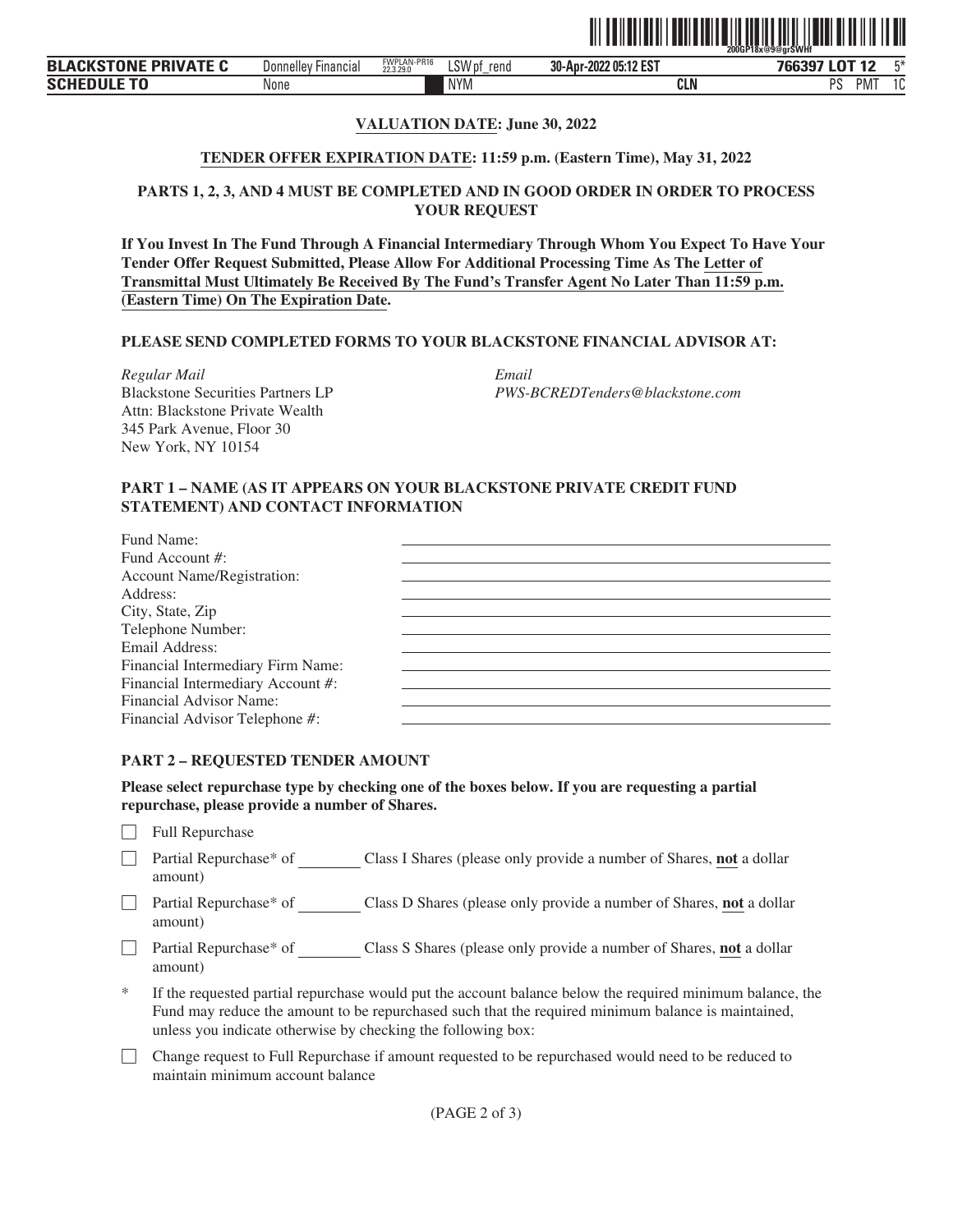

**BLACKSTONE PRIVATE CREDIT FUND ACCOUNT #:** (Should be the same as on **page 2)**

**PART 3 – PAYMENT**

Payments will be directed back to the account from which your subscription funds were debited. Contact your financial intermediary or account manager if you have any questions.

# **PART 4 – SIGNATURE(S)**

The undersigned subscriber acknowledges that this request is subject to all the terms and conditions set forth in the Fund's Prospectus and the Offer to Purchase and all capitalized terms used herein have the meaning as defined in the Fund's Prospectus. This request is irrevocable except as described in the Offer to Purchase. The undersigned represents that the undersigned is the beneficial owner of the shares in the Fund to which this repurchase request relates, or that the person signing this request is an authorized representative of the tendering shareholder.

| Signature | Print Name of Authorized Signatory (and Title if applicable) | Date |
|-----------|--------------------------------------------------------------|------|
| Signature | Print Name of Authorized Signatory (and Title if applicable) | Date |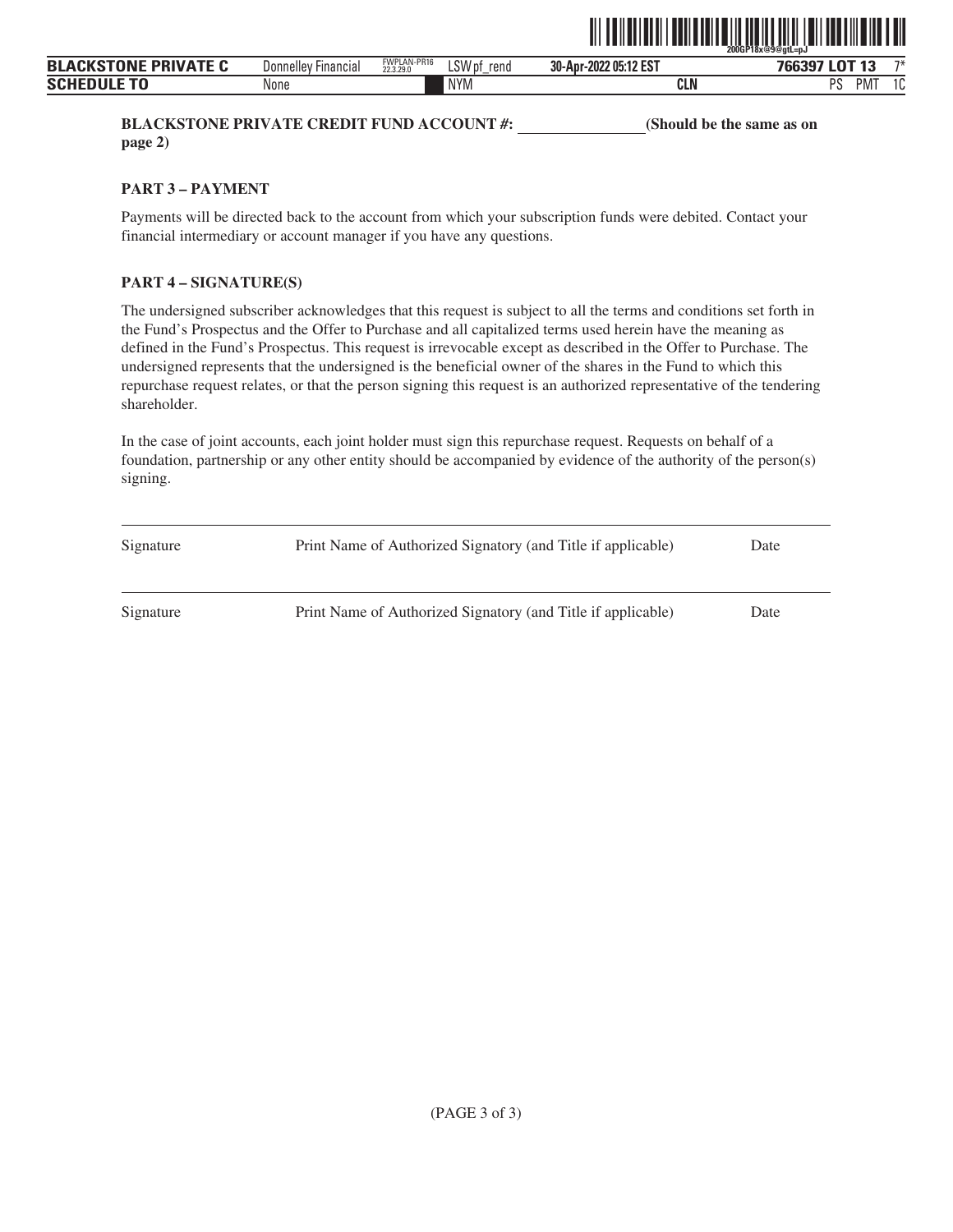|                                        |                               |                          |             |                       | 200GP18x@9@avDeH3         |             |
|----------------------------------------|-------------------------------|--------------------------|-------------|-----------------------|---------------------------|-------------|
| <b>PRIVATE C</b><br>TNNF<br><b>BLA</b> | <b>Hinancial</b><br>Donnelley | FWPLAN-PR16<br>22.3.29.0 | LSW<br>rend | 30-Apr-2022 05:12 EST | 0T 14<br>7CC207 L<br>obs. | mж.         |
| <b>SCHI</b>                            | None                          |                          | <b>NYM</b>  | <b>CLN</b>            | nc<br>'IVI<br>υ           | $\sim$<br>u |

<u>oli od indijenih kolina na izgledni na stanovni se od oslo</u>

# *Letter of Transmittal Regarding Shares in Blackstone Private Credit Fund For Clients of Morgan Stanley Smith Barney LLC Tendered Pursuant to the Offer to Purchase Dated May 3, 2022*

*The Offer and withdrawal rights will expire on May 31, 2022 and this Letter of Transmittal must be received by Your Morgan Stanley Financial Adviser or Private Wealth Advisor by 11:59 p.m., Eastern Time, on May 31, 2022, unless the Offer is extended*

*Complete this Letter of Transmittal and follow the Transmittal Instructions included herein*

Ladies and Gentlemen:

The undersigned hereby tenders to Blackstone Private Credit Fund, a non-diversified, closed-end management investment company that has elected to be regulated as a business development company under the Investment Company Act of 1940, as amended (the "1940 Act") and is organized as a Delaware statutory trust (the "Fund"), the shares of beneficial interest in the Fund or portion thereof held by the undersigned, described and specified below, on the terms and conditions set forth in the Offer to Purchase dated May 3, 2022 (the "Offer to Purchase"), receipt of which is hereby acknowledged, and in this Letter of Transmittal (which together with the Offer to Purchase constitute the "Offer"). *The Tender and this Letter of Transmittal are subject to all the terms and conditions set forth in the Offer to Purchase, including, but not limited to, the absolute right of the Fund to reject any and all tenders determined by it, in its sole discretion, not to be in the appropriate form.*

The undersigned hereby sells to the Fund the shares of beneficial interest in the Fund or portion thereof tendered hereby pursuant to the Offer.

The undersigned hereby warrants that the undersigned has full authority to sell the shares of beneficial interest in the Fund or portion thereof tendered hereby and that the Fund will acquire good title thereto, free and clear of all liens, charges, encumbrances, conditional sales agreements or other obligations relating to the sale thereof, and not subject to any adverse claim, when and to the extent the same are purchased by it. Upon request, the undersigned will execute and deliver any additional documents necessary to complete the sale in accordance with the terms of the Offer. The undersigned recognizes that under certain circumstances set forth in the Offer, the Fund may not be required to purchase any of the beneficial shares of interest in the Fund or portions thereof tendered hereby.

A non-transferable, non-interest bearing promissory note for the purchase price will be issued to the undersigned if the Fund accepts for purchase the shares tendered hereby. The undersigned acknowledges that DST Systems Inc., the Fund's transfer agent, will hold the promissory note on behalf of the undersigned. The cash payment(s) of the purchase price for the shares of beneficial interest in the Fund or portion thereof of the undersigned, as described in Section 6 "Purchases and Payment" of the Offer to Purchase, shall be wired to the account at your financial intermediary from which your subscription funds were debited.

All authority herein conferred or agreed to be conferred shall survive the death or incapacity of the undersigned and the obligation of the undersigned hereunder shall be binding on the heirs, personal representatives, successors and assigns of the undersigned. Except as stated in Section 5 "Withdrawal Rights" of the Offer to Purchase, this tender is irrevocable.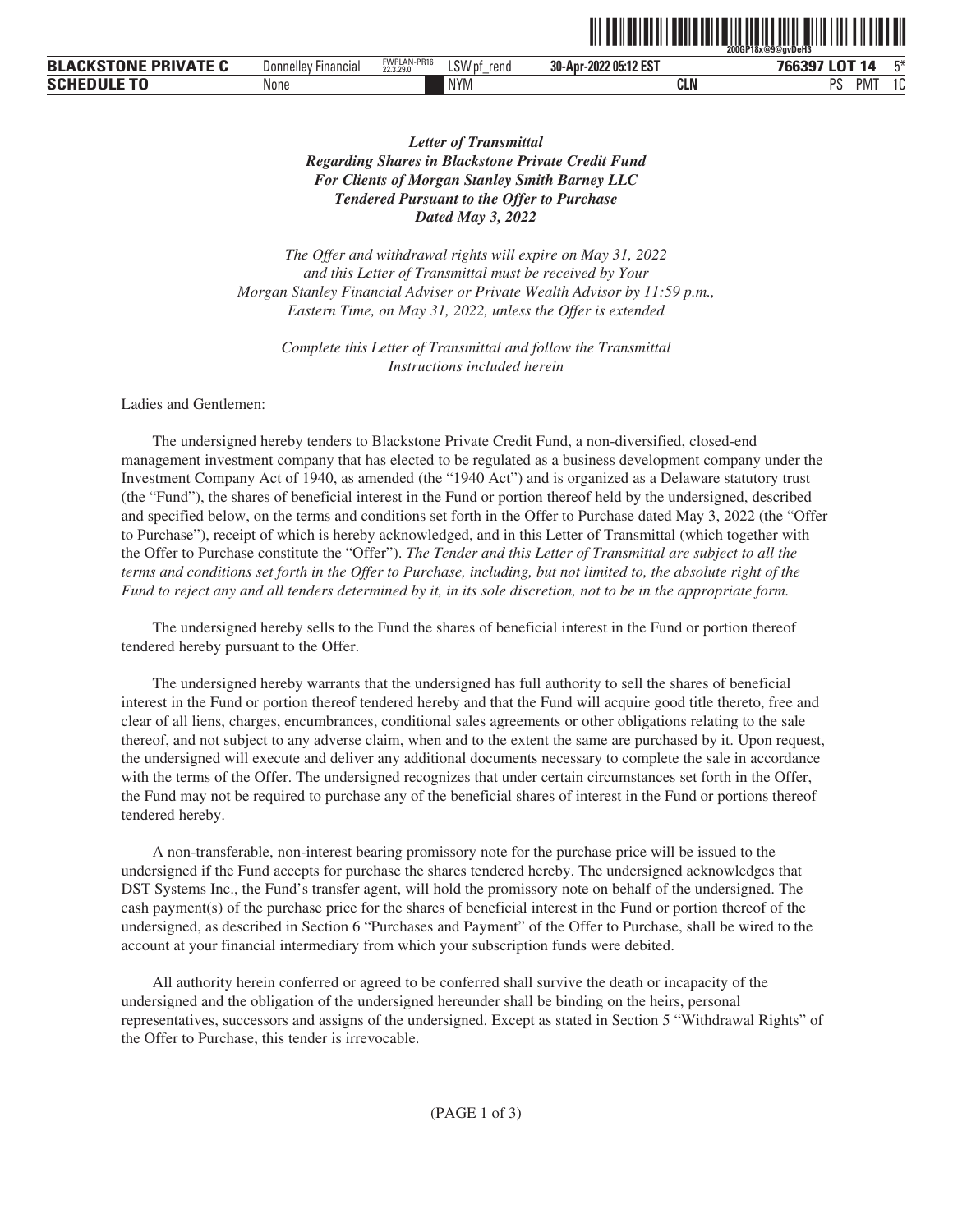

### **VALUATION DATE: June 30, 2022**

#### **TENDER OFFER EXPIRATION DATE: 11:59 p.m. (Eastern Time), May 31, 2022**

### **PARTS 1, 2, 3, AND 4 MUST BE COMPLETED AND IN GOOD ORDER IN ORDER TO PROCESS YOUR REQUEST**

**If You Invest In The Fund Through A Financial Intermediary Through Whom You Expect To Have Your Tender Offer Request Submitted, Please Allow For Additional Processing Time As The Letter of Transmittal Must Ultimately Be Received By Your Morgan Stanley Financial Advisor or Private Wealth Advisor By The Tender Offer Expiration Date.**

**PLEASE SEND COMPLETED FORMS TO YOUR MORGAN STANLEY FINANCIAL ADVISOR / PRIVATE WEALTH ADVISOR**

**PLEASE DO NOT SEND THE COMPLETED FORMS TO THE FUND'S ADMINISTRATOR.** *If the forms are sent to the Fund's administrator, the redemption may be delayed.*

### **PART 1 – NAME (AS IT APPEARS ON YOUR BLACKSTONE PRIVATE CREDIT FUND STATEMENT) AND CONTACT INFORMATION**

| Fund Name:                        |  |
|-----------------------------------|--|
| Fund Account #:                   |  |
| <b>Account Name/Registration:</b> |  |
| Address:                          |  |
| City, State, Zip                  |  |
| Telephone Number:                 |  |
| Email Address:                    |  |
| Financial Intermediary Firm Name: |  |
| Financial Intermediary Account #: |  |
| Financial Advisor Name:           |  |
| Financial Advisor Telephone #:    |  |

#### **PART 2 – REQUESTED TENDER AMOUNT**

**Please select repurchase type by checking one of the boxes below. If you are requesting a partial repurchase, please provide a number of Shares.**

 $\Box$  Full Repurchase

- □ Partial Repurchase\* of Class I Shares (please only provide a number of Shares, **not** a dollar amount)
- □ Partial Repurchase\* of Class D Shares (please only provide a number of Shares, **not** a dollar amount)
- □ Partial Repurchase\* of Class S Shares (please only provide a number of Shares, **not** a dollar amount)
- If the requested partial repurchase would put the account balance below the required minimum balance, the Fund may reduce the amount to be repurchased such that the required minimum balance is maintained, unless you indicate otherwise by checking the following box:
- ' Change request to Full Repurchase if amount requested to be repurchased would need to be reduced to maintain minimum account balance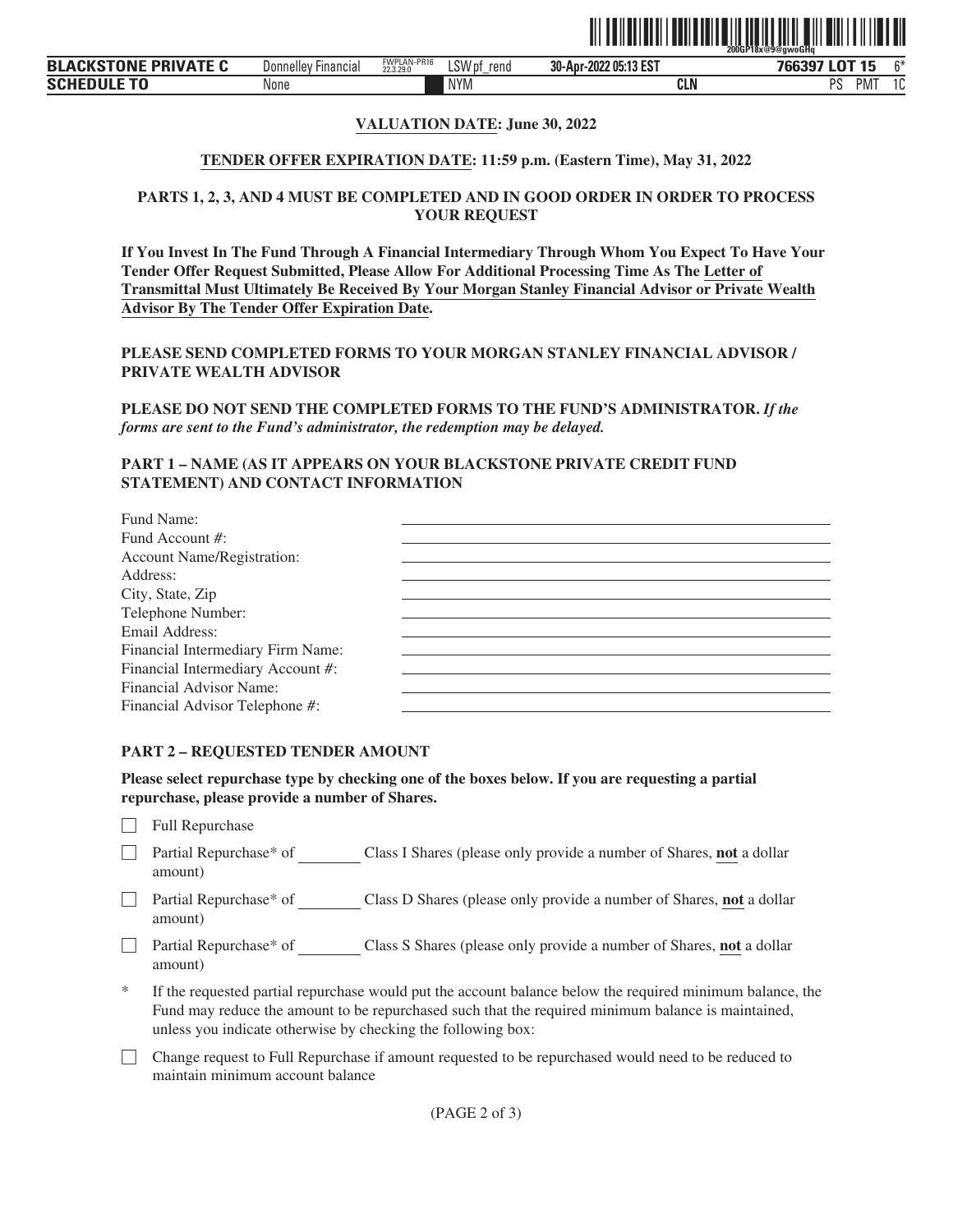

**BLACKSTONE PRIVATE CREDIT FUND ACCOUNT #:** (Should be the same as on **page 2)**

**PART 3 – PAYMENT**

Payments will be directed back to the account from which your subscription funds were debited. Contact your financial intermediary or account manager if you have any questions.

# **PART 4 – SIGNATURE(S)**

The undersigned subscriber acknowledges that this request is subject to all the terms and conditions set forth in the Fund's Prospectus and the Offer to Purchase and all capitalized terms used herein have the meaning as defined in the Fund's Prospectus. This request is irrevocable except as described in the Offer to Purchase. The undersigned represents that the undersigned is the beneficial owner of the shares in the Fund to which this repurchase request relates, or that the person signing this request is an authorized representative of the tendering shareholder.

In the case of joint accounts, each joint holder must sign this repurchase request. Requests on behalf of a foundation, partnership or any other entity should be accompanied by evidence of the authority of the person(s) signing.

| Signature | Print Name of Authorized Signatory (and Title if applicable) | Date |
|-----------|--------------------------------------------------------------|------|
| Signature | Print Name of Authorized Signatory (and Title if applicable) | Date |

## **Individual Retirement Account**

Morgan Stanley Smith Barney LLC hereby executes this Letter of Transmittal not in its corporate capacity but solely as Custodian of the Individual Retirement Account of the subscriber. Further, all representations, warranties and covenants (including indemnities) set forth herein are being made by the subscriber, not Morgan Stanley Smith Barney LLC.

Signature of Morgan Stanley Smith Barney LLC, as Custodian

| Title of Authorized Person Signing for |
|----------------------------------------|
| Morgan Stanley Smith Barney LLC, as    |
| Custodian                              |

Dated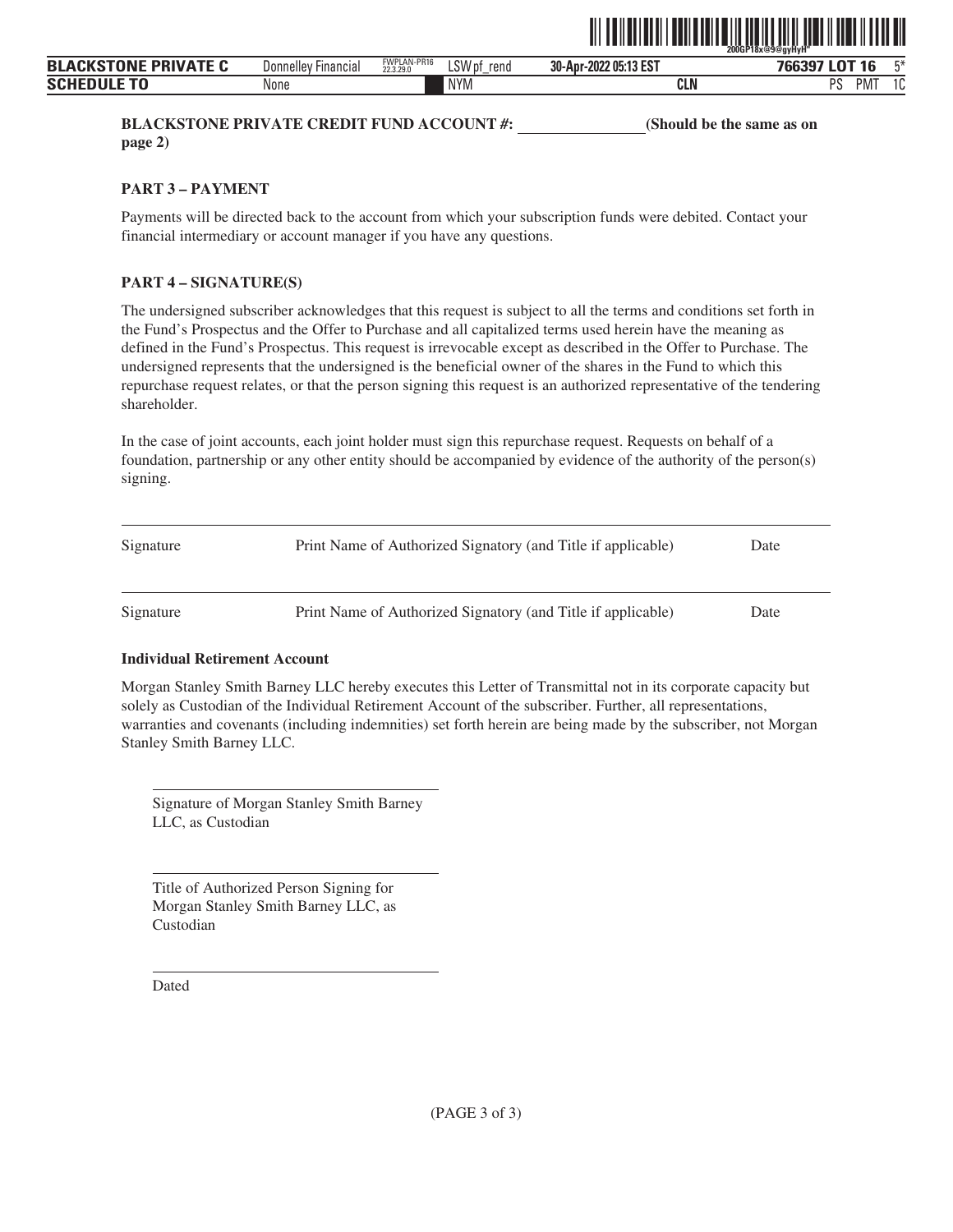|                                              |                                     |                          |                                 |                                  | 200GP18x@9@a@MDHa                 |        |
|----------------------------------------------|-------------------------------------|--------------------------|---------------------------------|----------------------------------|-----------------------------------|--------|
| <b>DRIVATE</b><br>τοΝι<br><b>BLA</b><br>PRII | <b>Donnelley</b><br><b>Financia</b> | FWPLAN-PR16<br>22.3.29.0 | LSW <sup>,</sup><br>rend<br>,,, | 205:13 EST<br>30-Apr-<br>$-2022$ | $\cdots$<br>700007                | $\sim$ |
| <b>SCHE</b>                                  | None                                |                          | <b>NYM</b>                      | <b>CLN</b>                       | PM <sup>-</sup><br><b>DC</b><br>ı | л.     |

ˆ200GP18x@9@g@MDHqŠ

# *Letter of Transmittal Regarding Shares in Blackstone Private Credit Fund For Clients of Merrill Lynch, Pierce, Fenner & Smith Incorporated Tendered Pursuant to the Offer to Purchase Dated May 3, 2022*

*Your Merrill Lynch Financial Advisor/Portfolio Manager must submit this Letter of Transmittal for processing by 11:59 p.m., Eastern Time, on May 31, 2022, unless the Offer is extended*

Should you wish to participate in the Offer, please contact your Merrill Lynch Financial Advisor/Portfolio Manager who will enter the order and provide you with a customized Letter of Transmittal for your account. The Letter of Transmittal generated for your account will need to be signed and returned or delivered to your Merrill Lynch Financial Advisor/Portfolio Manager.

For additional information call your Merrill Lynch Financial Advisor/Portfolio Manager.

#### Ladies and Gentlemen:

The undersigned hereby tenders to Blackstone Private Credit Fund, a non-diversified, closed-end management investment company that has elected to be regulated as a business development company under the Investment Company Act of 1940, as amended (the "1940 Act") and is organized as a Delaware statutory trust (the "Fund"), the shares of beneficial interest in the Fund or portion thereof held by the undersigned, described and specified below, on the terms and conditions set forth in the Offer to Purchase dated May 3, 2022 (the "Offer to Purchase"), receipt of which is hereby acknowledged, and in this Letter of Transmittal (which together with the Offer to Purchase constitute the "Offer"). *The Tender and this Letter of Transmittal are subject to all the terms and conditions set forth in the Offer to Purchase, including, but not limited to, the absolute right of the Fund to reject any and all tenders determined by it, in its sole discretion, not to be in the appropriate form.*

The undersigned hereby sells to the Fund the shares of beneficial interest in the Fund or portion thereof tendered hereby pursuant to the Offer.

The undersigned hereby warrants that the undersigned has full authority to sell the shares of beneficial interest in the Fund or portion thereof tendered hereby and that the Fund will acquire good title thereto, free and clear of all liens, charges, encumbrances, conditional sales agreements or other obligations relating to the sale thereof, and not subject to any adverse claim, when and to the extent the same are purchased by it. Upon request, the undersigned will execute and deliver any additional documents necessary to complete the sale in accordance with the terms of the Offer. The undersigned recognizes that under certain circumstances set forth in the Offer, the Fund may not be required to purchase any of the beneficial shares of interest in the Fund or portions thereof tendered hereby.

A non-transferable, non-interest bearing promissory note for the purchase price will be issued to the undersigned if the Fund accepts for purchase the shares tendered hereby. The undersigned acknowledges that DST Systems Inc., the Fund's transfer agent, will hold the promissory note on behalf of the undersigned. The cash payment(s) of the purchase price for the shares of beneficial interest in the Fund or portion thereof of the undersigned, as described in Section 6 "Purchases and Payment" of the Offer to Purchase, shall be wired to the account at your financial intermediary from which your subscription funds were debited.

All authority herein conferred or agreed to be conferred shall survive the death or incapacity of the undersigned and the obligation of the undersigned hereunder shall be binding on the heirs, personal representatives, successors and assigns of the undersigned. Except as stated in Section 5 "Withdrawal Rights" of the Offer to Purchase, this tender is irrevocable.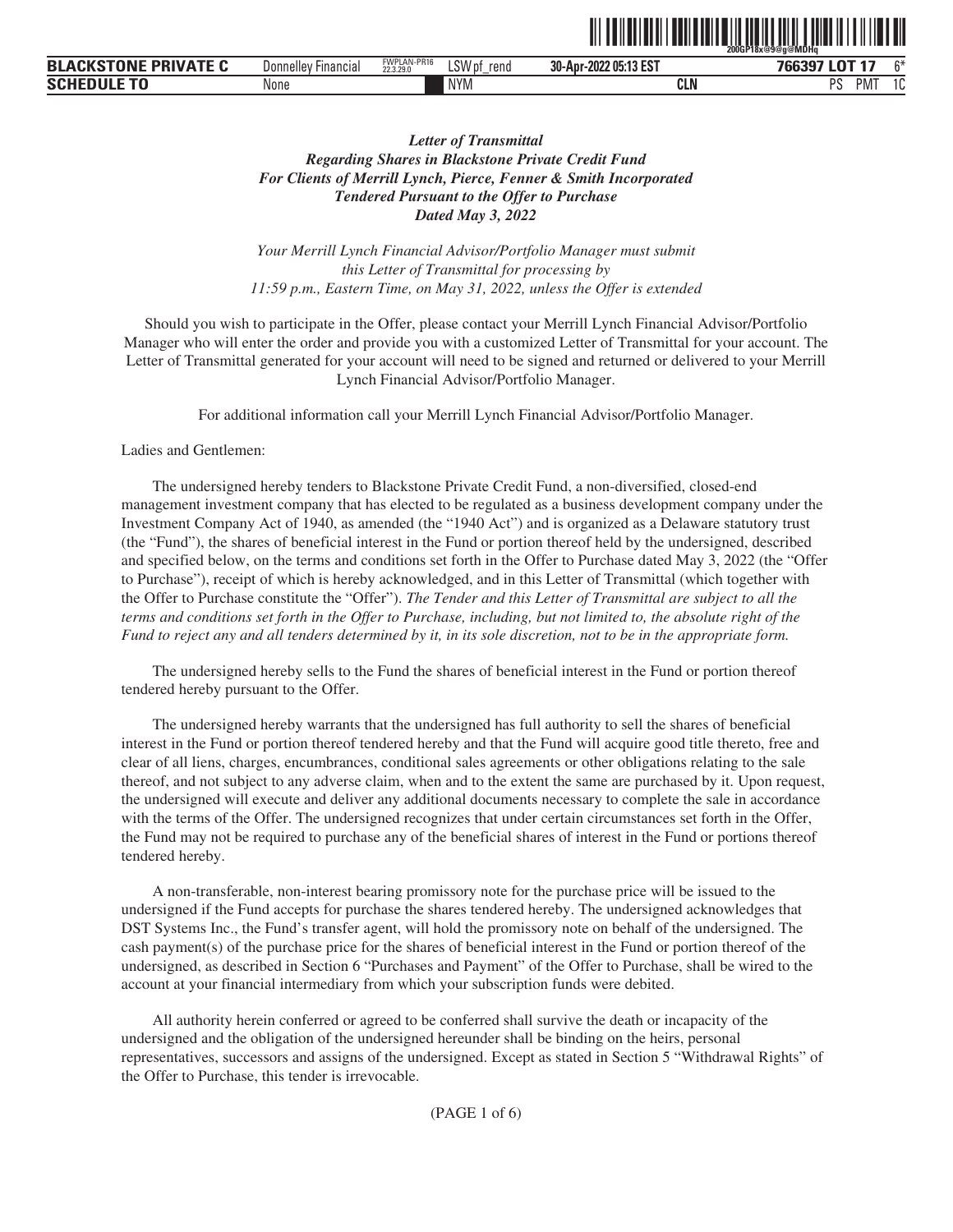|                             |                     |                          |                | ,,,,,,,,,,,,,,<br>,,,,,,,,,,,,,,,,,,,,,,,,,,, | ,,,,,,,,,,,,,,,,,,,,,,,,<br>Z00GP18x@9@a\$fiHQ`     |
|-----------------------------|---------------------|--------------------------|----------------|-----------------------------------------------|-----------------------------------------------------|
| <b>BLACKSTONE PRIVATE C</b> | Donnelley Financial | FWPLAN-PR16<br>22.3.29.0 | LSW pf<br>rend | 30-Apr-2022 05:13 EST                         | 工米<br>766397 LOT 18                                 |
| <b>SCHEDULE TO</b>          | None                |                          | <b>NYM</b>     | <b>CLN</b>                                    | <sub>D</sub> e<br>PM <sup>-</sup><br>$\Delta$<br>د، |

ˆ200GP18x@9@g\$flHQŠ **200GP18x@9@g\$flHQ**

## **Instructions to Tendering Shareholder**:

Please contact your Merrill Lynch Financial Advisor/Portfolio Manager who will enter the tender order and provide you with a customized Letter of Transmittal for your account. The Letter of Transmittal generated for your account will need to be signed and returned or delivered to your Merrill Lynch Financial Advisor/Portfolio Manager. For additional information, call your Merrill Lynch Financial Advisor/Portfolio Manager. If the shareholder chooses to fax the signed Letter of Transmittal (or otherwise deliver not in original form), it should mail the original Letter of Transmittal to its Merrill Lynch Financial Advisor/Portfolio Manager promptly after it is initially delivered (although the original does not have to be received before 11:59 p.m., Eastern Time, on May 31, 2022).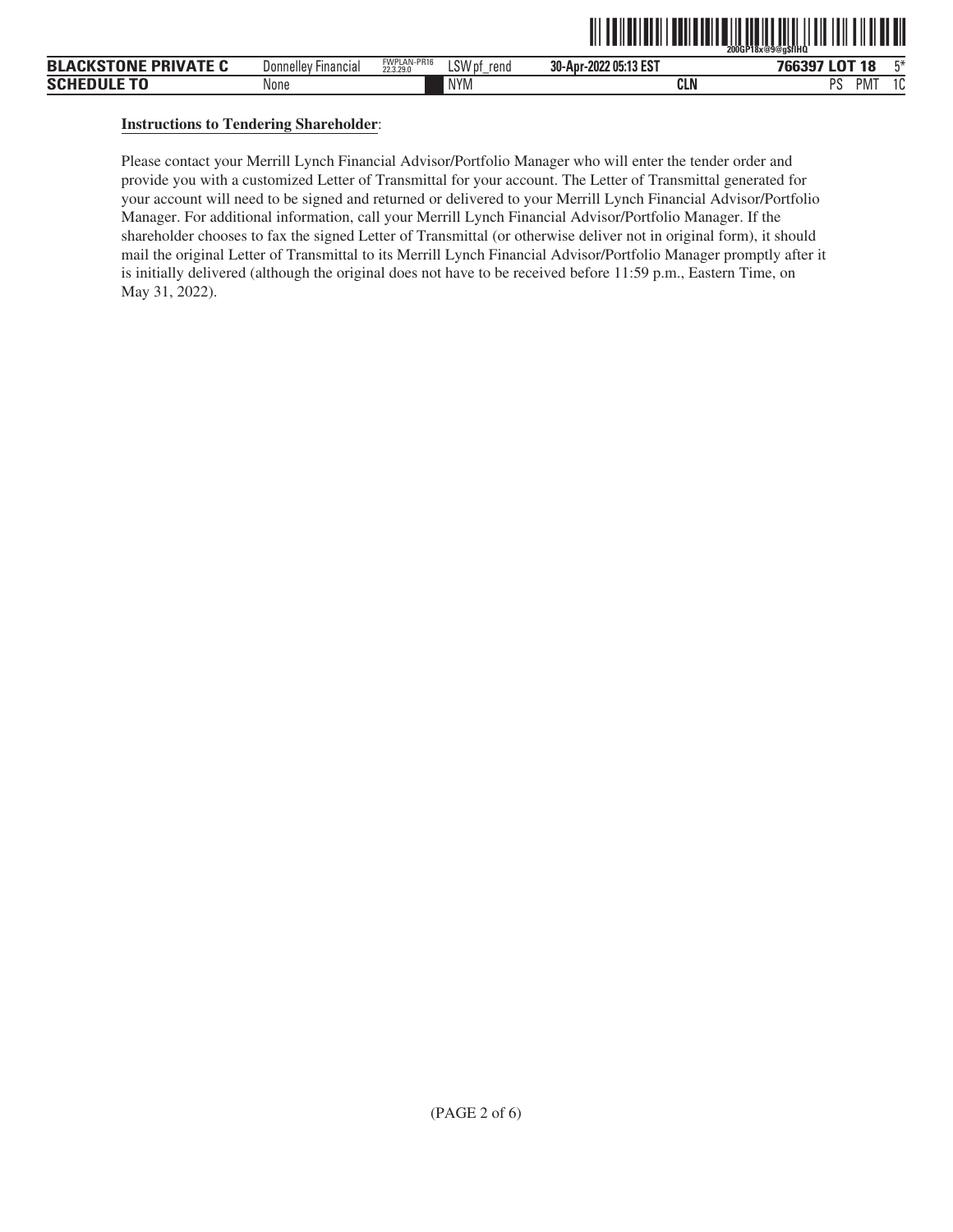|                    | <b>BLACKSTONE PRIVATE C</b>                  | <b>Donnelley Financial</b> | FWPLAN-PR16<br>22.3.29.0<br>LSW pf_rend                                                                                                                                                                                                                                                                                                                                                                | 30-Apr-2022 05:13 EST      |                            | 766397 LOT 19 | 4* |
|--------------------|----------------------------------------------|----------------------------|--------------------------------------------------------------------------------------------------------------------------------------------------------------------------------------------------------------------------------------------------------------------------------------------------------------------------------------------------------------------------------------------------------|----------------------------|----------------------------|---------------|----|
| <b>SCHEDULE TO</b> |                                              | None                       | <b>NYM</b>                                                                                                                                                                                                                                                                                                                                                                                             |                            | $g39y10-1.0$<br><b>CLN</b> | PS PMT        | 4C |
|                    | <b>Tender Offer</b>                          |                            |                                                                                                                                                                                                                                                                                                                                                                                                        |                            |                            |               |    |
|                    |                                              |                            | Signature Pages - U.S. Investors                                                                                                                                                                                                                                                                                                                                                                       |                            |                            |               |    |
|                    | <b>Document No.:</b>                         |                            |                                                                                                                                                                                                                                                                                                                                                                                                        | <b>Client Account No.:</b> |                            |               |    |
|                    | form of interest issued by a Fund.           |                            | These Tender Offer Request Signature Pages (or "Signature Pages") relate to the client's (the "Client") redemption from one or<br>more investment funds (each, a "Fund"). The term "Fund" or "Funds" as used herein refers to each investment fund from which<br>the Client is redeeming as set forth in the Signature Pages. The term "Interest" refers to any unit of participation, share, or other |                            |                            |               |    |
|                    | <b>Registration / Client Account Details</b> |                            |                                                                                                                                                                                                                                                                                                                                                                                                        |                            |                            |               |    |
|                    | Account registration and address             |                            |                                                                                                                                                                                                                                                                                                                                                                                                        |                            |                            |               |    |
|                    |                                              |                            |                                                                                                                                                                                                                                                                                                                                                                                                        |                            |                            |               |    |
|                    |                                              |                            |                                                                                                                                                                                                                                                                                                                                                                                                        |                            |                            |               |    |
|                    |                                              |                            |                                                                                                                                                                                                                                                                                                                                                                                                        |                            |                            |               |    |
|                    | <b>Account classification</b>                | Sarr                       | Taxpayer identification number                                                                                                                                                                                                                                                                                                                                                                         |                            | Account to debit           |               |    |
|                    |                                              |                            |                                                                                                                                                                                                                                                                                                                                                                                                        |                            |                            |               |    |

TENDER\_v2.0

Document No.:

 $1$  of  $4$ 

Client Account No.: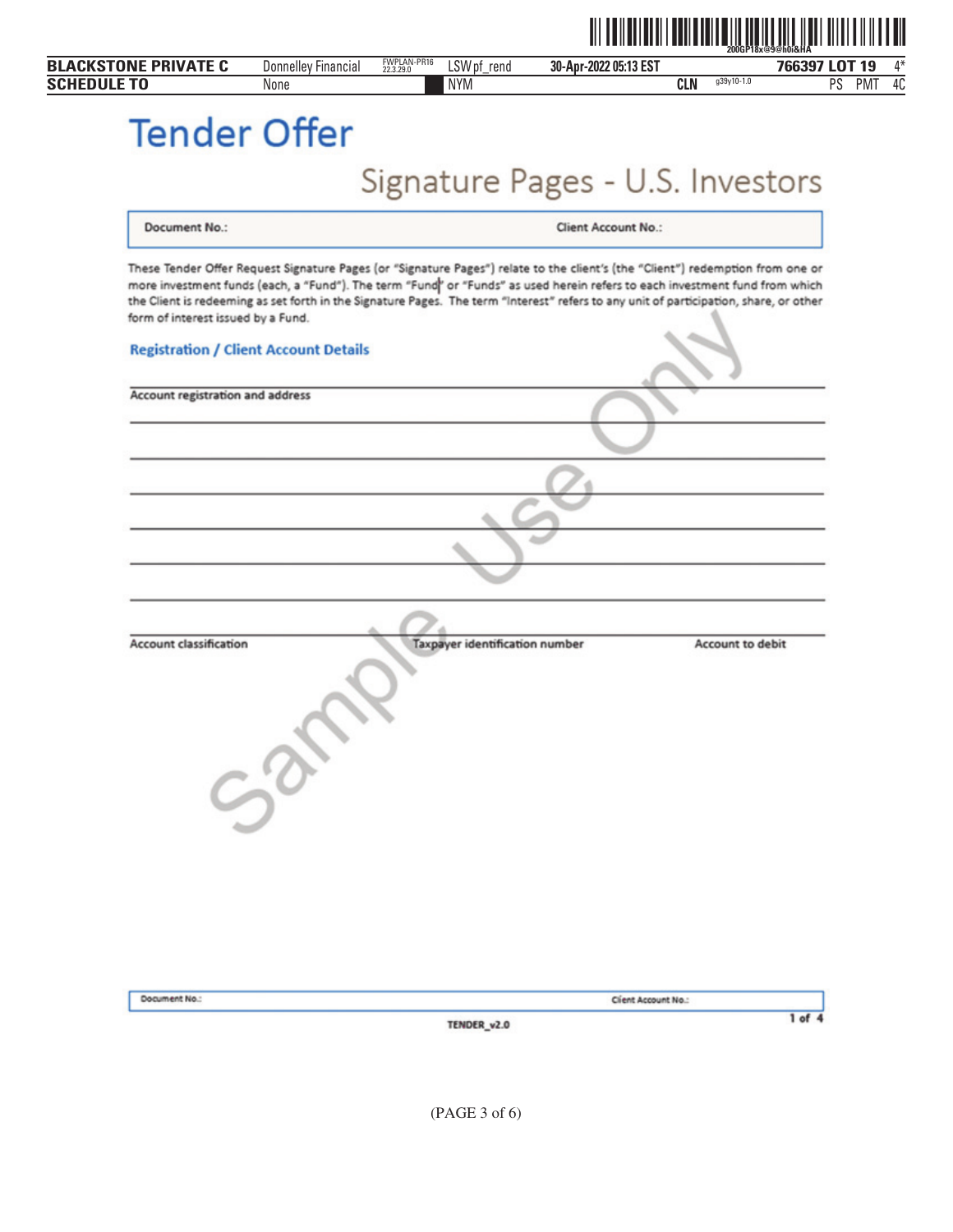

| <b>ICKSTONF PRIVATF C</b><br><b>BLA</b> | Donnelley<br><b>Hinancial</b> | FWPLAN-PR16<br>22.3.29.0 | LSW pf<br>rend<br>$-$ | 30-Apr-2022 05:13 EST |            |            | 766397 LOT 20 |            | Л*                   |
|-----------------------------------------|-------------------------------|--------------------------|-----------------------|-----------------------|------------|------------|---------------|------------|----------------------|
| <b>SCHEDULE TO</b>                      | None                          |                          | <b>NYM</b>            |                       | <b>CLN</b> | q40n33-1.0 | ne            | <b>PMT</b> | $\overline{a}$<br>4U |
|                                         |                               |                          |                       |                       |            |            |               |            |                      |

Document No.:

Client Account No.

#### **Request Tender / Redemption Details**

| Fund Name:            |              |         |                                                                   |                    |
|-----------------------|--------------|---------|-------------------------------------------------------------------|--------------------|
| <b>Effective Date</b> | Cut-off Date | Channel | <b>Tender Type</b><br>Partial<br>$\Box$ Full<br><b>CONTRACTOR</b> | Units (If Partial) |

#### **Payment**

Cash payments due pursuant to this request will be made directly to Merrill Lynch, Pierce, Fenner & Smith, Inc. or U.S. Trust, as indicated above, who will facilitate the distribution of proceeds into the Client's account

#### **Signature**

By executing and submitting these Signature Pages, you acknowledge that this request is subject to all of the terms and conditions set forth in the Offer and the Letter of Transmittal. Except as stated in the Offer, this request is irrevocable. You acknowledge the absolute right of the Fund to reject any and all tenders, including those that the Fund determines, in its sole discretion, are not in the appropriate form. You represent that you are the beneficial owner of the interests in the Fund to which this request relates, or that the person signing this request is an authorized representative of the redeeming investor.

#### Internal Revenue Code Certification

Under penalties of perjury, by signature below, you hereby represent, warrant and certify as follows: (a) the Social Security/ Taxpayer ID Number set forth in these Signature Pages is your true, correct and complete Social Security/Taxpayer ID Number, and you are a U.S. citizen or other United States person (as defined in the instructions to IRS Form W-9); (b) you are not subject to backup withholding because (i) you are exempt from backup withholding, (ii) you have not been notified by the Internal Revenue Service that you are subject to backup withholding as a result of a failure to report all interest or dividends, or (iii) the Internal Revenue Service has notified you that you are no longer subject to backup withholding; and (c) if an exemption from the Foreign Account Tax Compliance Act (FATCA) reporting was requested on this document then you certify that the FATCA code(s) entered on this document, if any, indicating that you are exempt from FATCA reporting is correct.

#### Certification instructions.

Check this box if you have been notified by the IRS that you are currently subject to backup withholding because you have failed to report all interest and dividends on your tax return. The Internal Revenue Service does not require your consent to any provision of this document other than the certifications required to avoid backup withholding.

Document No.:

Client Account No.:

TENDER\_v2.0

 $2$  of  $4$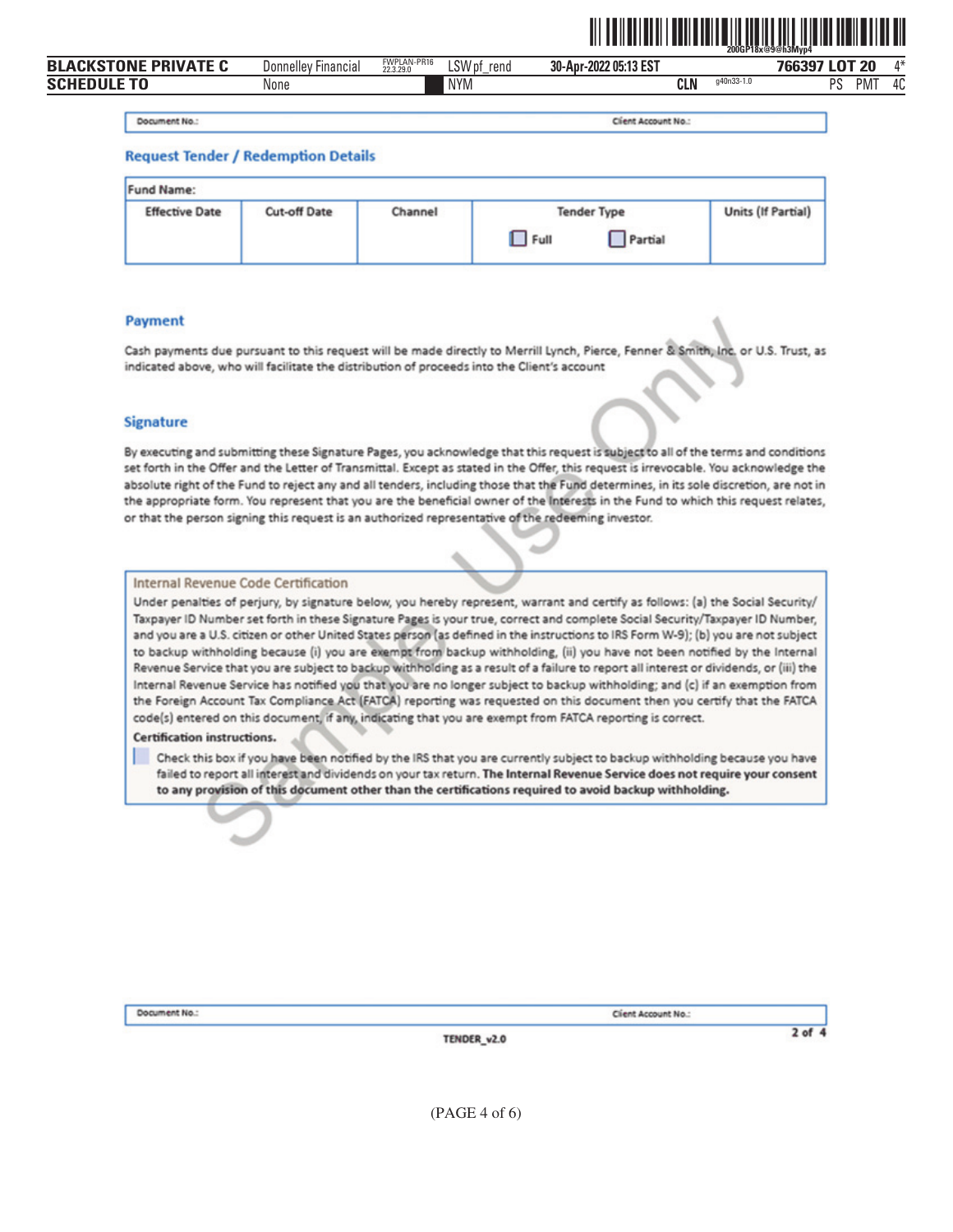|                                 |                            |                                         | <u> III IIII IIII IIII</u> |                     |              |               | Ш      |
|---------------------------------|----------------------------|-----------------------------------------|----------------------------|---------------------|--------------|---------------|--------|
| <b>BLACKSTONE PRIVATE C</b>     | <b>Donnelley Financial</b> | FWPLAN-PR02<br>22.3.29.0<br>LSW pf_rend | 30-Apr-2022 05:12 EST      |                     |              | 766397 LOT 21 |        |
| <b>SCHEDULE TO</b>              | None                       | <b>NYM</b>                              |                            | <b>CLN</b>          | $g41n97-1.0$ |               | PS PMT |
| Document No.:                   |                            |                                         |                            | Client Account No.: |              |               |        |
| Signature (cont.)               |                            |                                         |                            |                     |              |               |        |
| Signature 1:                    | <b>STATISTICS</b>          |                                         |                            |                     |              |               |        |
| Signature 1                     |                            |                                         | Date                       |                     |              |               |        |
| Signer's name<br>(piease print) |                            |                                         | Title                      |                     |              |               |        |
| Signature 2:                    | <b>STATE</b>               |                                         |                            |                     |              |               |        |
| Signature 2                     |                            |                                         | Date                       |                     |              | ٠             |        |
| Signer's name<br>(please print) |                            |                                         | Title                      |                     |              |               |        |
| Signature 3:                    | <b>STATISTICS</b>          |                                         |                            |                     |              |               |        |
| Signature 1                     |                            |                                         | Date                       |                     |              | ٠             |        |
| Signer's name<br>(please print) |                            |                                         | Title                      |                     |              |               |        |
| Signature 4:                    | <b>HOLES</b>               |                                         |                            |                     |              |               |        |
| Signature 4                     |                            |                                         | Date                       |                     |              | ٠             |        |
| Signer's name<br>(piease print) |                            |                                         | Title                      |                     |              |               |        |
| Signature 5:                    | <b>WINDER</b>              |                                         |                            |                     |              |               |        |
| Signature 5                     |                            |                                         | Date                       |                     |              | ٠             |        |
| Signer's name<br>(piease print) |                            |                                         | Title                      |                     |              |               |        |
| Signature 6:                    |                            |                                         |                            |                     |              |               |        |
| Signature 6                     |                            |                                         | Date                       |                     |              | ٠             |        |
| Signer's name<br>(piease print) |                            |                                         | Title                      |                     |              |               |        |
|                                 |                            |                                         |                            |                     |              |               |        |
|                                 |                            |                                         |                            |                     |              |               |        |

| Document No.: |             | Client Account No.: |
|---------------|-------------|---------------------|
|               | TENDER_v2.0 | $3$ of $4$          |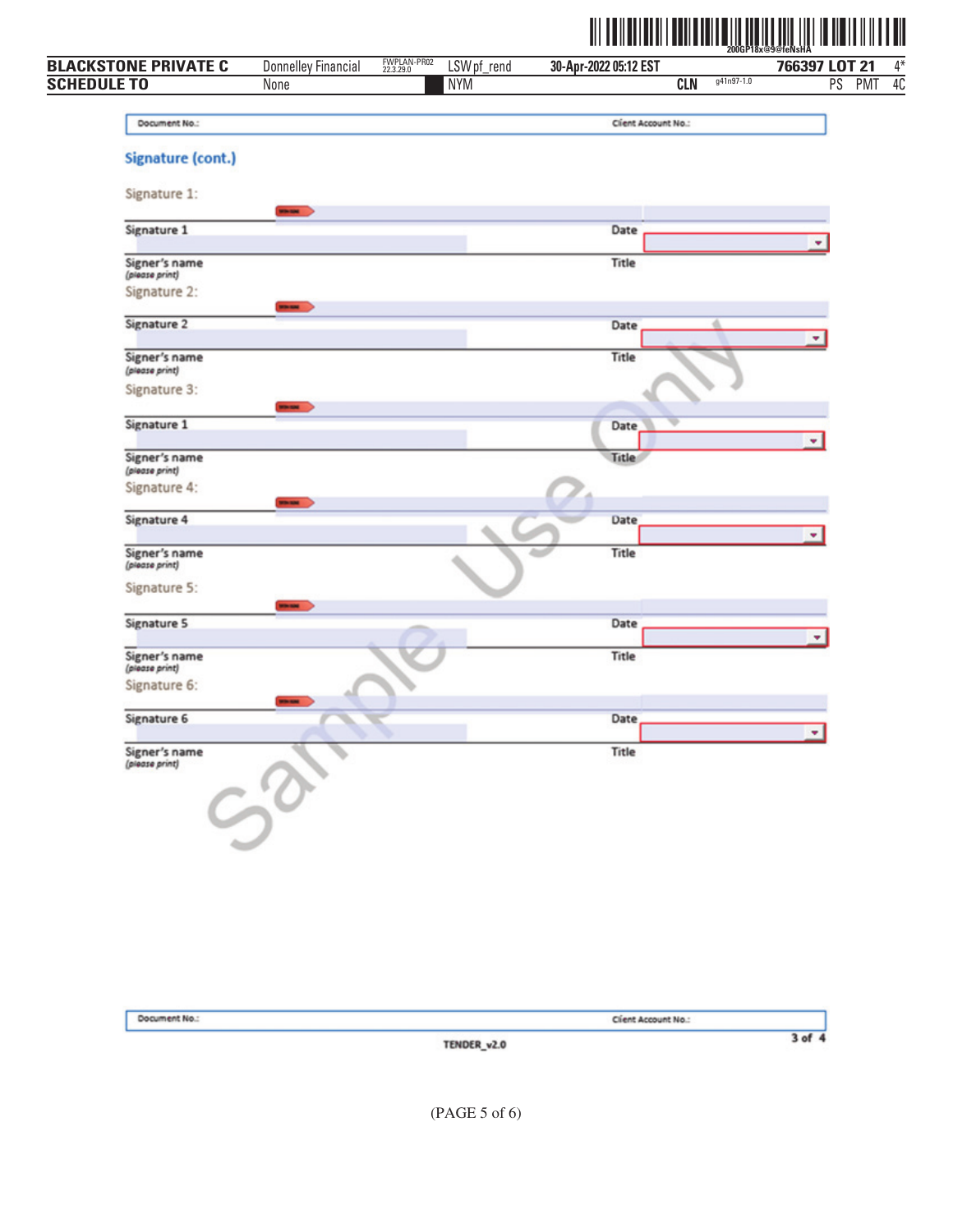|                                       |                            |                          |                              |                       |           | .<br>200GP18x@9@fmnzHh                       |                       |
|---------------------------------------|----------------------------|--------------------------|------------------------------|-----------------------|-----------|----------------------------------------------|-----------------------|
| <b>BLACKSTONE</b><br><b>PRIVATE C</b> | <b>Donnelley Financial</b> | FWPLAN-PR02<br>22.3.29.0 | $\sqrt{\rm C}$<br>rend<br>ື້ | 30-Apr-2022 05:12 EST |           | <b>INT</b><br>766397<br>ົດຕ<br>∸             | $F^*$                 |
| <b>SCHEDULE TO</b>                    | None                       |                          | <b>NYM</b>                   | <b>CLN</b>            | q42f01-1. | <sub>D</sub> <sub>C</sub><br>PM <sup>-</sup> | $\overline{ }$<br>,,, |

#### Document No.:

Client Account No.:

ˆ200GP18x@9@fmnzHhŠ **200GP18x@9@fmnzHh**

# **Investment Professional Attestation**

The undersigned Investment Professional certifies that the Client is known to and is a client of the Investment Professional, and the Investment Professional has had substantive discussions with the Client regarding the Client's investment objectives. The Investment Professional confirms that he/she has a reasonable basis for believing (i) that all of the representations made by the Client in the Subscription Agreement are true and correct, (ii) based on information obtained from the Client concerning the Client's investment objectives, other investments, financial situation and needs, and any other information known to the Investment Professional, that an investment in the Fund(s) is suitable for the Client, and (iii) that the Client's contact information on record with the selling agent and as noted on these Signature Pages is true and correct. The Investment Professional confirms that the Client is aware of the financial terms and risks applicable to, and fees and expenses associated with, an investment in each Fund and the specific class(es)/tranche(s) and series of Interests issued by each Fund in which the Client is seeking to invest.

| <b>Investment Professional Name</b>      | Production No. / UST CAI No.: |
|------------------------------------------|-------------------------------|
|                                          |                               |
| <b>Investment Professional Signature</b> | Date                          |
|                                          |                               |
|                                          |                               |
|                                          |                               |
|                                          |                               |
|                                          |                               |
|                                          |                               |
|                                          |                               |
|                                          |                               |
|                                          |                               |
|                                          |                               |
|                                          |                               |
|                                          |                               |
|                                          |                               |
|                                          |                               |
|                                          |                               |
|                                          |                               |
|                                          |                               |
|                                          |                               |

| Document No.: | Client Account No.: |
|---------------|---------------------|
|               | TENDER_v2.0         |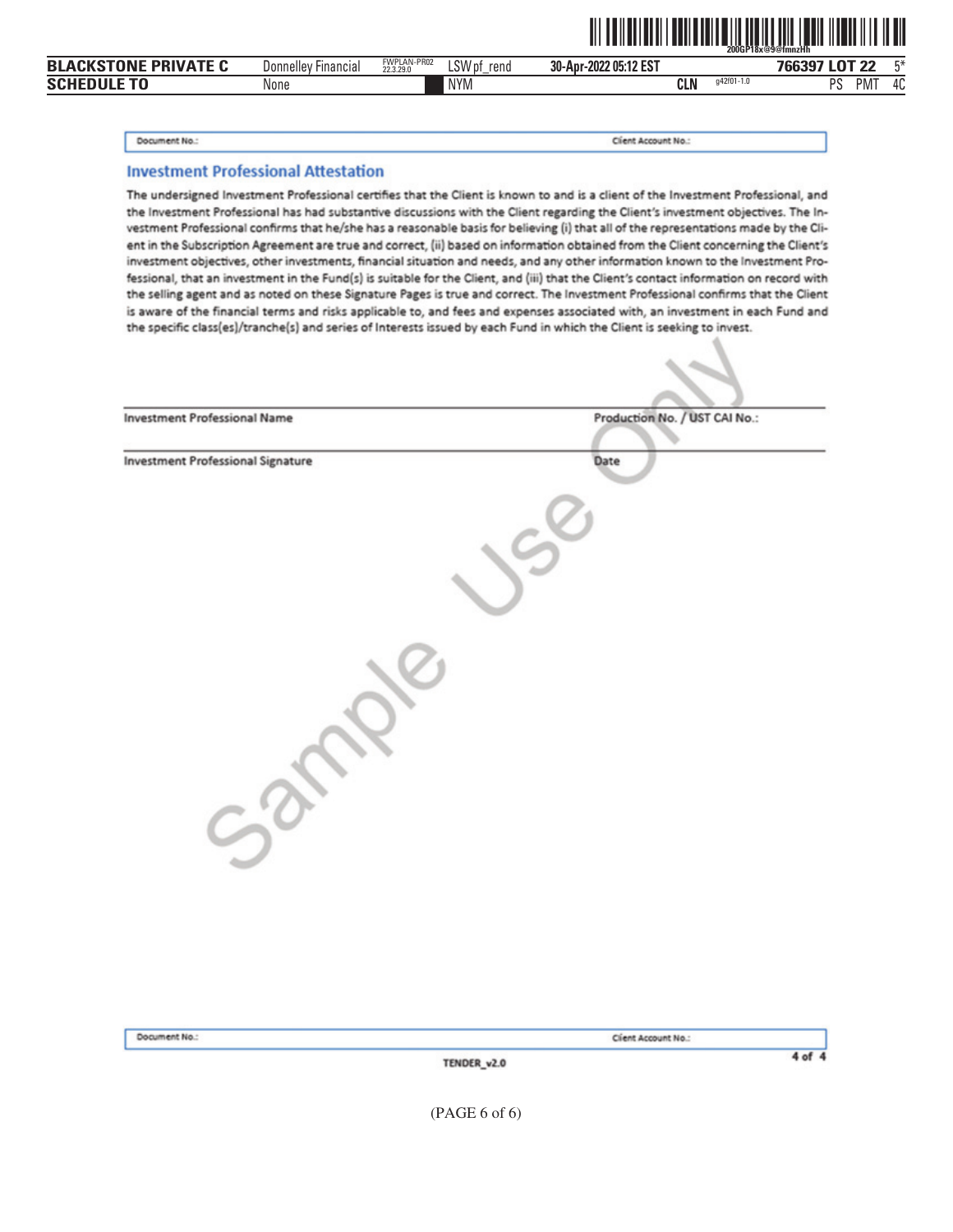|                             |                            |                          |                |                       | <u> 111   111   111   111   111   111   111   111   111   111   111   111   111   111   11</u><br>║║║<br>200GP18x@9@fVsWp |
|-----------------------------|----------------------------|--------------------------|----------------|-----------------------|---------------------------------------------------------------------------------------------------------------------------|
| <b>BLACKSTONE PRIVATE C</b> | <b>Donnelley Financial</b> | FWPLAN-PR18<br>22.3.29.0 | LSW pf<br>rend | 30-Apr-2022 05:12 EST | 766397 FORMLTR 1                                                                                                          |
| <b>SCHEDULE TO</b>          | None                       |                          | <b>NYM</b>     | <b>CLN</b>            | PS<br>PMT                                                                                                                 |

ˆ200GP18x@9@fVsWp]Š **200GP18x@9@fVsWp]**

NYM **CLN** PS

### **Form of Letter from the Fund to Shareholders in Connection with the Fund's Acceptance of Shares**

BLACKSTONE PRIVATE CREDIT FUND c/o DST Systems Inc. P.O. Box 219270 Kansas City, MO 64121

[DATE]

[SHAREHOLDER NAME/ADDRESS]

Dear Shareholder:

This letter serves to inform you that Blackstone Private Credit Fund (the "Fund") has received and accepted for purchase your tender of shares of beneficial interest in the Fund.

In accordance with the terms of the tender offer, you will be issued a non-interest bearing, non-transferable promissory note (the "Note"), which will be held on your behalf by DST Systems Inc., the Fund's transfer agent ("Transfer Agent"), entitling you to receive payment(s) in an aggregate amount equal to the net asset value of the tendered shares as of June 30, 2022 less the 2% "early repurchase deduction" (if applicable).

If you have any questions (or wish to request a copy of your Note), please contact the Fund's Transfer Agent at (833) 750-0319.

Sincerely,

Blackstone Private Credit Fund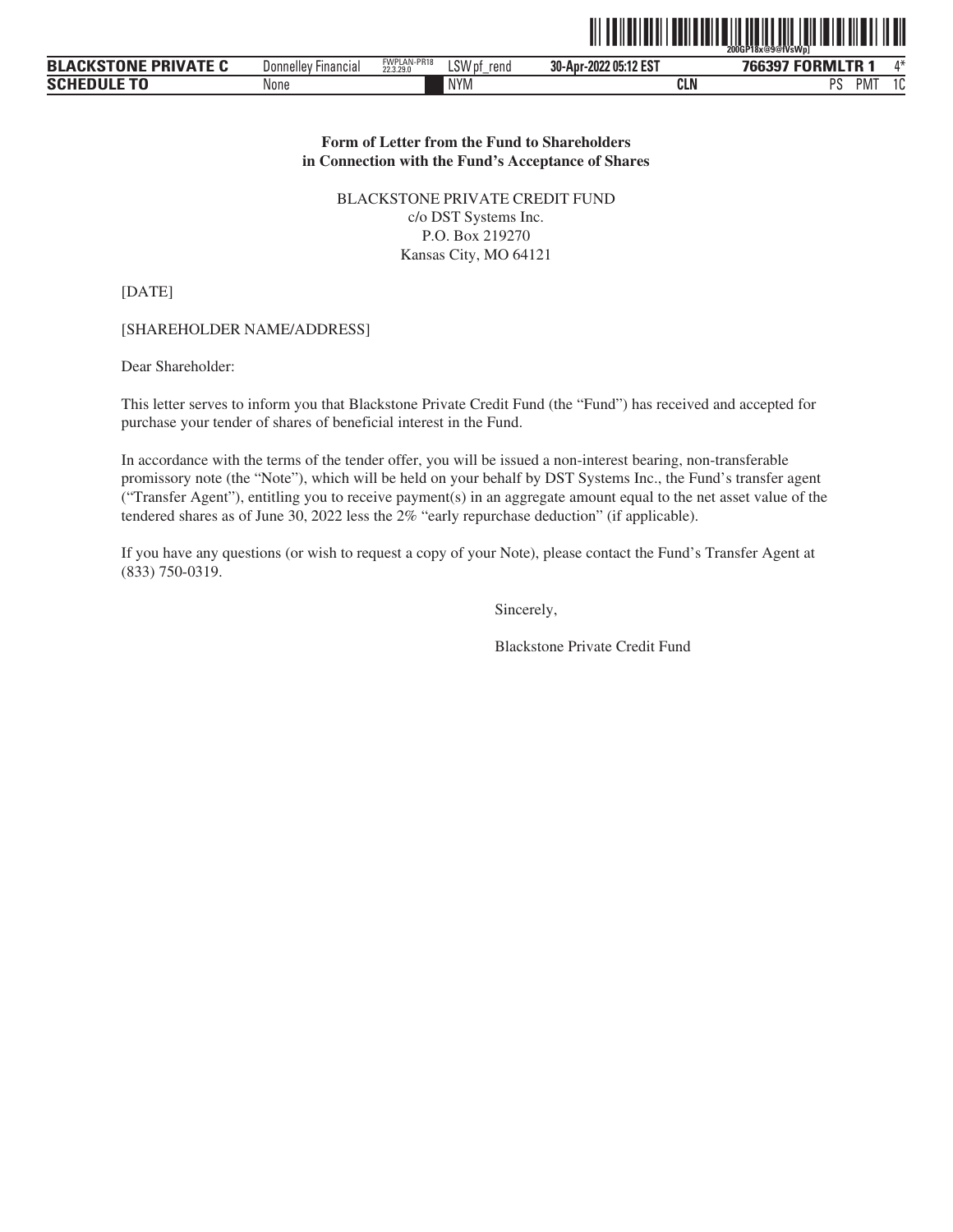

#### **Form of Promissory Note for Repurchases of your Shares**

### **BLACKSTONE PRIVATE CREDIT FUND**

Dated: [insert date]

FOR VALUE RECEIVED, Blackstone Private Credit Fund ("Payor" or the "Company"), a Delaware statutory trust issuing its shares of beneficial interest ("Shares"), hereby promises to pay [insert name of payee] ("Payee") the Payment Amount (as defined in Section 2) in a single installment as discussed below.

This Note is being issued so that Payor may purchase Shares (the "Repurchased Shares") from Payee pursuant to the terms and subject to the conditions set out in the Offer to Purchase dated May 3, 2022 and the Letter of Transmittal submitted by the Payee (which Offer to Purchase and Letter of Transmittal, together with any amendments or supplements thereto collectively constitute the "Offer"). This Note is not negotiable and is not interest-bearing.

1. General Payment Provisions. The Payor will pay the Payment Amount under this Note in a single installment in such currency of the United States of America as will be legal tender at the time of payment. Payment under this Note will be made by wire transfer to Payee's account at Payee's authorized agent as previously identified to Payor by Payee.

2. Payment. The "Payment Amount" will be an amount equal to the value of the Repurchased Shares determined as of June 30, 2022 (the "Valuation Date") reduced by the Early Repurchase Deduction (as defined herein), if applicable. Unless the existence of changes in tax or other laws or regulations or unusual market conditions result in a delay, the Payor will make payment under this Note on or before 30 days after the Valuation Date.

Repurchased Shares that were purchased in a tender offer with a Valuation Date that is within the 12 month period following the initial issue date of such Shares being tendered are subject to an "early repurchase deduction" (the "Early Repurchase Deduction") at a rate of 2% of the aggregate net asset value of such Shares.

3. Optional Prepayment. This Note may be prepaid, without premium, penalty or notice, at any time.

4. Events of Default.

(a) The occurrence of any of the following events shall be deemed to be an "Event of Default" under this Note:

> (i) The Payor defaults in payment when due and any such default continues for a period of ten (10) days; or

(ii) (1) The Payor commences any proceeding or other action relating to the Company in bankruptcy or seeks reorganization, arrangement, readjustment, dissolution, liquidation, winding-up, relief or composition of the Company or the debts of the Company under any law relating to bankruptcy, insolvency or reorganization or relief of debtors; (2) the Payor applies for, or consents or acquiesces to, the appointment of a receiver, conservator, trustee or similar officer for the Company or for all or substantially all of the property of the Company; (3) the Payor makes a general assignment for the benefit of creditors of the Company; or (4) the Payor generally admits its inability to pay its debts with respect to the Company as they become due and payable; or

(iii) (1) The commencement of any proceeding or the taking of any other action against the Company in bankruptcy or seeking reorganization, arrangement, readjustment, dissolution, liquidation, winding-up, relief or composition of the Company or the debts of the Company under any law relating to bankruptcy, insolvency or reorganization or relief of debtors and the continuance of any of such events for sixty (60) days undismissed, unbonded or undischarged; or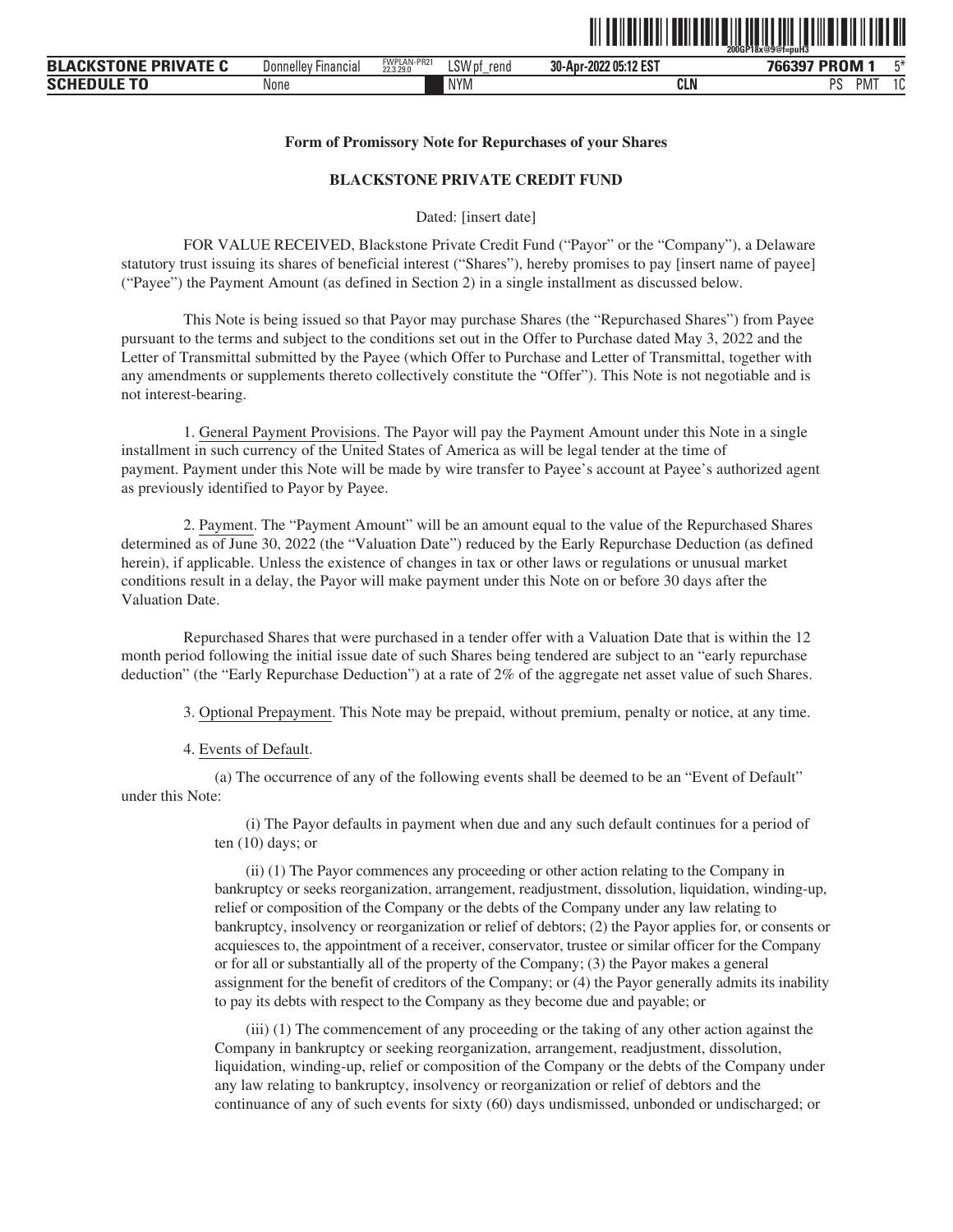|                                     |                                                 |                          |                       | ---------                        | 200GP18x@9@faGwpK<br>.<br>_____ |        |
|-------------------------------------|-------------------------------------------------|--------------------------|-----------------------|----------------------------------|---------------------------------|--------|
| <b>DRIVATE</b><br><b>BLA</b><br>РКН | $- \cdot$<br><b>Donnelle</b><br><b>Financia</b> | FWPLAN-PR21<br>22.3.29.0 | LSW'<br>rend<br>v 1.J | 205:12 EST<br>30-Apr-<br>$-2022$ | <b>PROM2</b><br>zu              | $\sim$ |
| $-2$<br><b>SCHI</b>                 | None                                            |                          | <b>NYM</b>            | <b>CLN</b>                       | PM <sup>-</sup><br><b>DC</b>    |        |

(2) the appointment of a receiver, conservator, trustee or similar officer for the Payor or for all or substantially all of the property of the Company and the continuance of any such event for sixty (60) days undismissed, unbonded or undischarged.

<u>ol og halvede i samtidigen som startede i den større som s</u>

(b) Upon the occurrence of an Event of Default, the entire unpaid amount of this Note outstanding shall become immediately due and payable, without presentment, demand, protest, or other notice of any kind, all of which are expressly waived, and without any action on the part of the Payee.

#### 5. Miscellaneous.

(a) Governing Law; Consent to Jurisdiction. This Note and the rights and remedies of the Payor and Payee will be governed by and construed in accordance with the laws of the State of New York applicable to agreements made and to be wholly performed within such State, without regard to the conflict of laws principles of such State. Any legal action, suit or proceeding arising out of or relating to this Agreement may be instituted in any state or federal court located within the County of New York, State of New York, and each party hereto agrees not to assert, by way of motion, as a defense, or otherwise, in any such action, suit or proceeding, any claim that it is not subject personally to the jurisdiction of such court, that the venue of the action, suit or proceeding is improper or that this Agreement or the subject matter hereof may not be enforced in or by such court.

(b) Notices. All communications under this Note will be given in writing, sent by telecopier or registered mail to the address set forth below or to such other address as such party will have specified in writing to the other party hereto, and will be deemed to have been delivered effective at the earlier of its receipt or within two (2) days after dispatch.

| If to Payor, to: | <b>Blackstone Private Credit Fund</b>   |
|------------------|-----------------------------------------|
|                  | 345 Park Avenue, 31 <sup>st</sup> Floor |
|                  | New York, New York 10154                |
|                  | Telephone: (844) 702-1299               |
|                  | Attention: David Goldberg               |
|                  |                                         |

If to Payee, to: [Insert contact information for the Payee]

(c) Severability, Binding Effect. Any provision of this Note that is prohibited or unenforceable in any jurisdiction will, as to such jurisdiction, be ineffective to the extent of such prohibition or unenforceability without invalidating the remaining provisions hereof, and any such prohibition or unenforceability in any jurisdiction will not invalidate or render unenforceable such provision in any other jurisdiction.

(d) Amendment; Waiver. No provision of this Note may be waived, altered or amended, except by written agreement between the Payor and Payee.

(e) Waiver of Presentment. Payor hereby waives presentment, protest, demand for payment and notice of default or nonpayment to or upon Payor with respect to this Note.

(f) Entire Agreement. This Note and the Offer set out the entire agreement between the parties and supersede any prior oral or written agreement between the parties.

(g) Delaware Statutory Trust. The obligations of the Company under this Note are not binding upon any trustee or shareholder of the Company personally, but bind only the Company and the Company's property. A copy of the Amended and Restated Agreement and Declaration of Trust of the Company is on file with the State of Delaware, and notice is hereby given that this instrument is executed on behalf of the trustees of the Company as trustees and not individually and that the obligations of or arising out of this instrument are not binding on any of the trustees, officers or shareholders individually, but are binding only upon the trust property of the Company.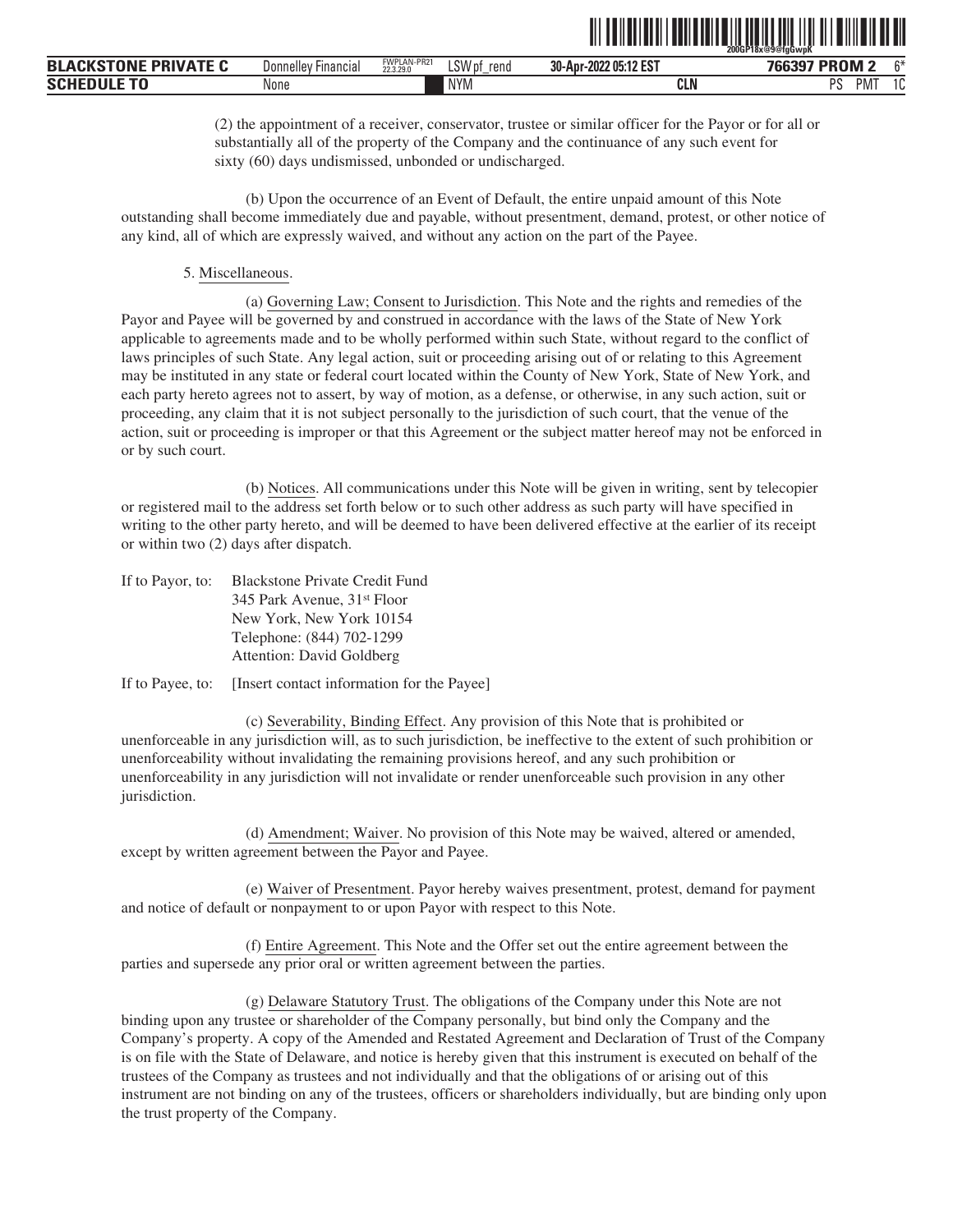

IN WITNESS WHEREOF, Payor has duly caused this Note to be duly executed as of the date first above written.

# BLACKSTONE PRIVATE CREDIT FUND

NYM **CLN** PS

By:

Name:

Title: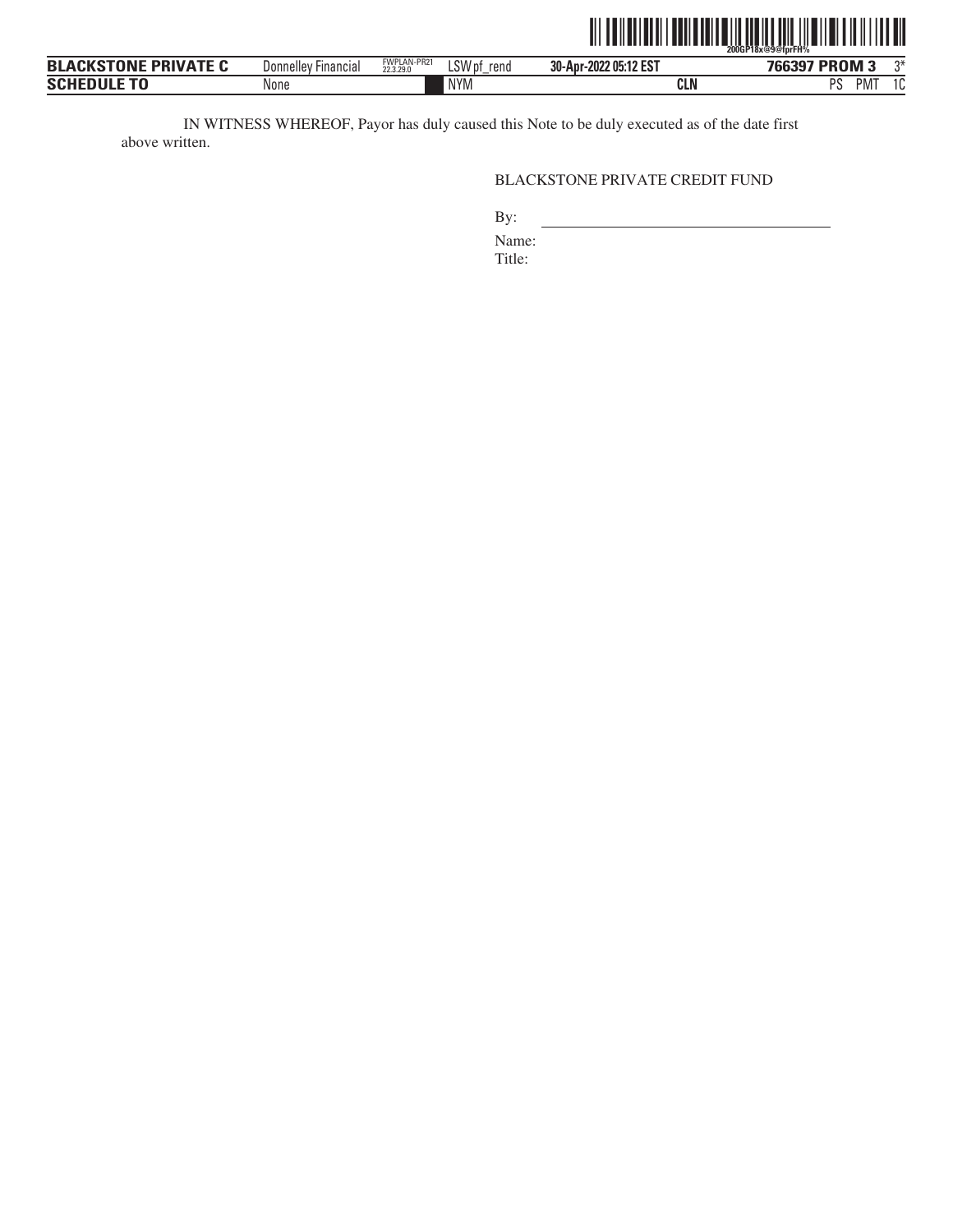|                                                |                                 |                         |                | - - -  -- . -- - --- . - -- | 200GP18x@9@fcVnpb<br>.                    |                                |
|------------------------------------------------|---------------------------------|-------------------------|----------------|-----------------------------|-------------------------------------------|--------------------------------|
| TOBIC<br>DDIVATE<br><b>BLA</b><br>'NJ !<br>"Ni | ' Financial<br><b>Donnelley</b> | FWPLAN-PR15<br>22.3.29. | LSW pf<br>rend | 30-Apr-2022 05:12 EST       | <b>NOW</b><br>$\sim$ $\sim$ $\sim$ $\sim$ | $7*$                           |
| <b>SCHI</b><br>v.                              | 'Vone                           |                         | <b>NYM</b>     | CLN                         | PM.<br>nc<br>u                            | $\overline{\phantom{0}}$<br>טו |

<u>oli od indijelovanje u predsjednje u predsjednje u predsjednje u predsjednje u predsjednje u predsjednje u pre</u>

# *Notice of Withdrawal of Tender Regarding Shares in Blackstone Private Credit Fund For Clients of Clients of Charles Schwab & Co., Inc., National Financial Services LLC / Fidelity Brokerage Services LLC and RBC Capital Markets LLC. Tendered Pursuant to the Offer to Purchase Dated May 3, 2022*

*The Offer and withdrawal rights will expire on May 31, 2022 and this Notice of Withdrawal must be received by the Fund's Transfer Agent, either by mail or by fax, by 11:59 p.m., Eastern Time, on May 31, 2022, unless the Offer is extended Complete this Notice of Withdrawal and follow the transmittal instructions included herein*

# **PLEASE SEND COMPLETED FORMS TO YOUR FINANCIAL ADVISOR / PORTFOLIO MANAGER**

You are responsible for confirming that this Notice is received timely by your Financial Advisor or Portfolio Manager. If you fail to confirm receipt of this Notice, there can be no assurance that your withdrawal will be honored by the Fund.

Ladies and Gentlemen:

Please withdraw the tender previously submitted by the undersigned in a Letter of Transmittal.

| Fund Name:                        |  |
|-----------------------------------|--|
| Fund Account #:                   |  |
| Account Name/Registration:        |  |
| Address:                          |  |
| City, State, Zip                  |  |
| Telephone Number:                 |  |
| Email Address:                    |  |
| Financial Intermediary Firm Name: |  |
| Financial Intermediary Account #: |  |
| Financial Advisor Name:           |  |
| Financial Advisor Telephone #:    |  |
|                                   |  |

The undersigned represents that the undersigned is the beneficial owner of the shares in the Fund to which this withdrawal request relates, or that the person signing this request is an authorized representative of the withdrawing shareholder.

| Signature | Print Name of Authorized Signatory (and Title if applicable) | Date |
|-----------|--------------------------------------------------------------|------|
| Signature | Print Name of Authorized Signatory (and Title if applicable) | Date |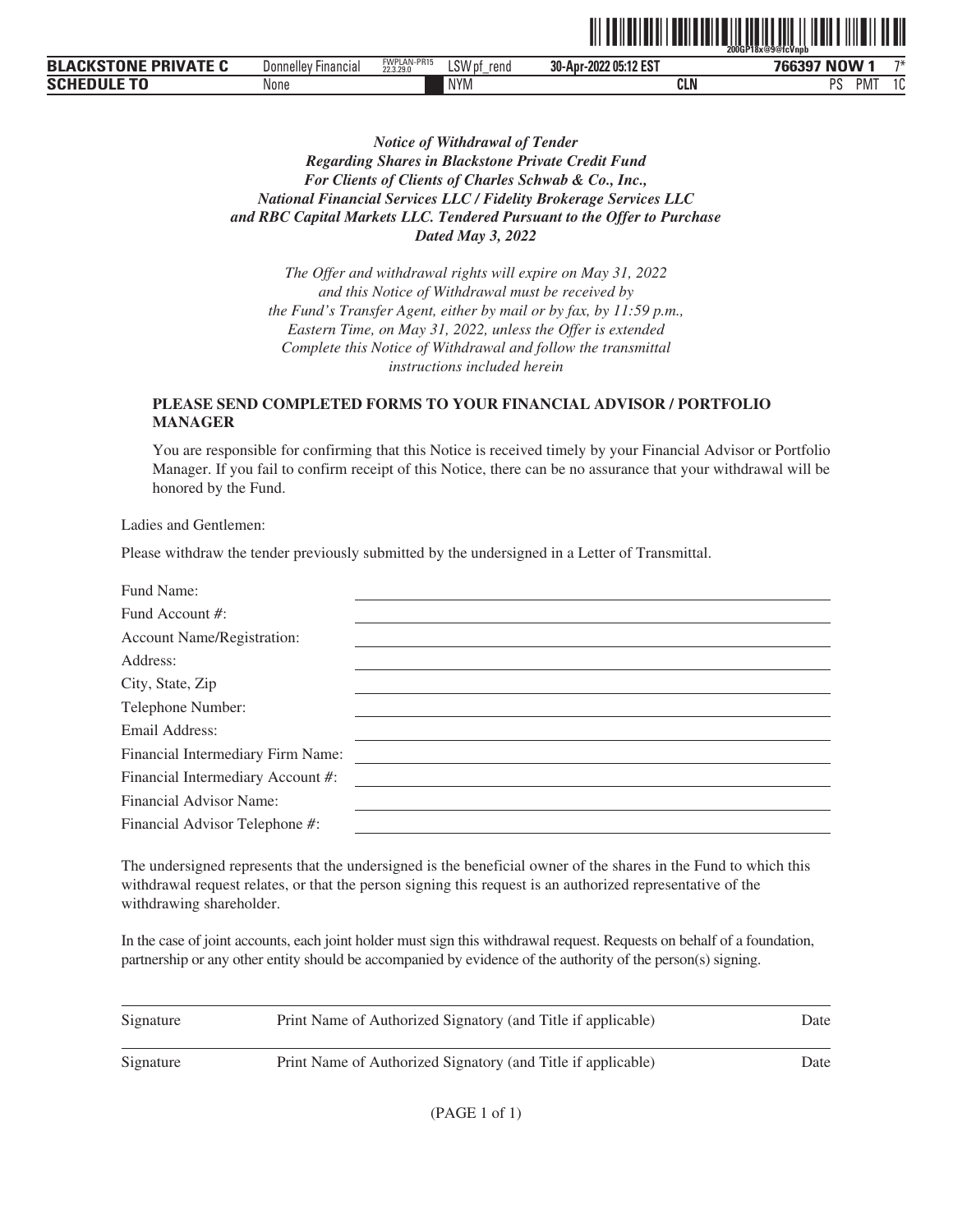|                                                   |                     |                          |                |                       | ~200GP18x@9@foHdH\ |              |
|---------------------------------------------------|---------------------|--------------------------|----------------|-----------------------|--------------------|--------------|
| <b>ACKSTONF</b><br><b>PRIVATE C</b><br><b>BLA</b> | Donnelley Financial | FWPLAN-PR15<br>22.3.29.0 | LSW pf<br>rend | 30-Apr-2022 05:12 EST | 766397 NOW 2       | $\sim$       |
| <b>COUFDULE</b>                                   | None                |                          | <b>NYM</b>     | CLN                   | nс<br>PM.          | $\sim$<br>טו |

*Notice of Withdrawal of Tender Regarding Shares in Blackstone Private Credit Fund For Clients of Clients of UBS Financial Services Inc., Pershing LLC and TD Ameritrade Clearing Inc. Tendered Pursuant to the Offer to Purchase Dated May 3, 2022*

*The Offer and withdrawal rights will expire on May 31, 2022 and this Notice of Withdrawal must be received by the Fund's Transfer Agent, either by mail or by fax, by 11:59 p.m., Eastern Time, on May 31, 2022, unless the Offer is extended Complete this Notice of Withdrawal and follow the transmittal instructions included herein*

*Regular Mail Fax: (816) 256-8862* DST Systems Inc. Attn: Blackstone Private Credit Fund P.O. Box 219270 Kansas City, MO 64121

FOR ADDITIONAL INFORMATION CALL: (833) 750-0319

ˆ200GP18x@9@foHdH\Š **200GP18x@9@foHdH\**

*Overnight Mail* DST Systems Inc. Attn: Blackstone Private Credit Fund 430 W 7th Street, Suite 219270 Kansas City, MO 64105

You are responsible for confirming that this Notice is received timely by DST Systems Inc., the Fund's transfer agent. To assure good delivery, please send this page to DST Systems Inc. and not to your financial advisor. If you fail to confirm receipt of this Notice, there can be no assurance that your withdrawal will be honored by the Fund.

Ladies and Gentlemen:

Please withdraw the tender previously submitted by the undersigned in a Letter of Transmittal.

| Fund Name:                        |  |
|-----------------------------------|--|
| Fund Account #:                   |  |
| <b>Account Name/Registration:</b> |  |
| Address:                          |  |
| City, State, Zip                  |  |
| Telephone Number:                 |  |
| Email Address:                    |  |
| Financial Intermediary Firm Name: |  |
| Financial Intermediary Account #: |  |
| Financial Advisor Name:           |  |
| Financial Advisor Telephone #:    |  |
|                                   |  |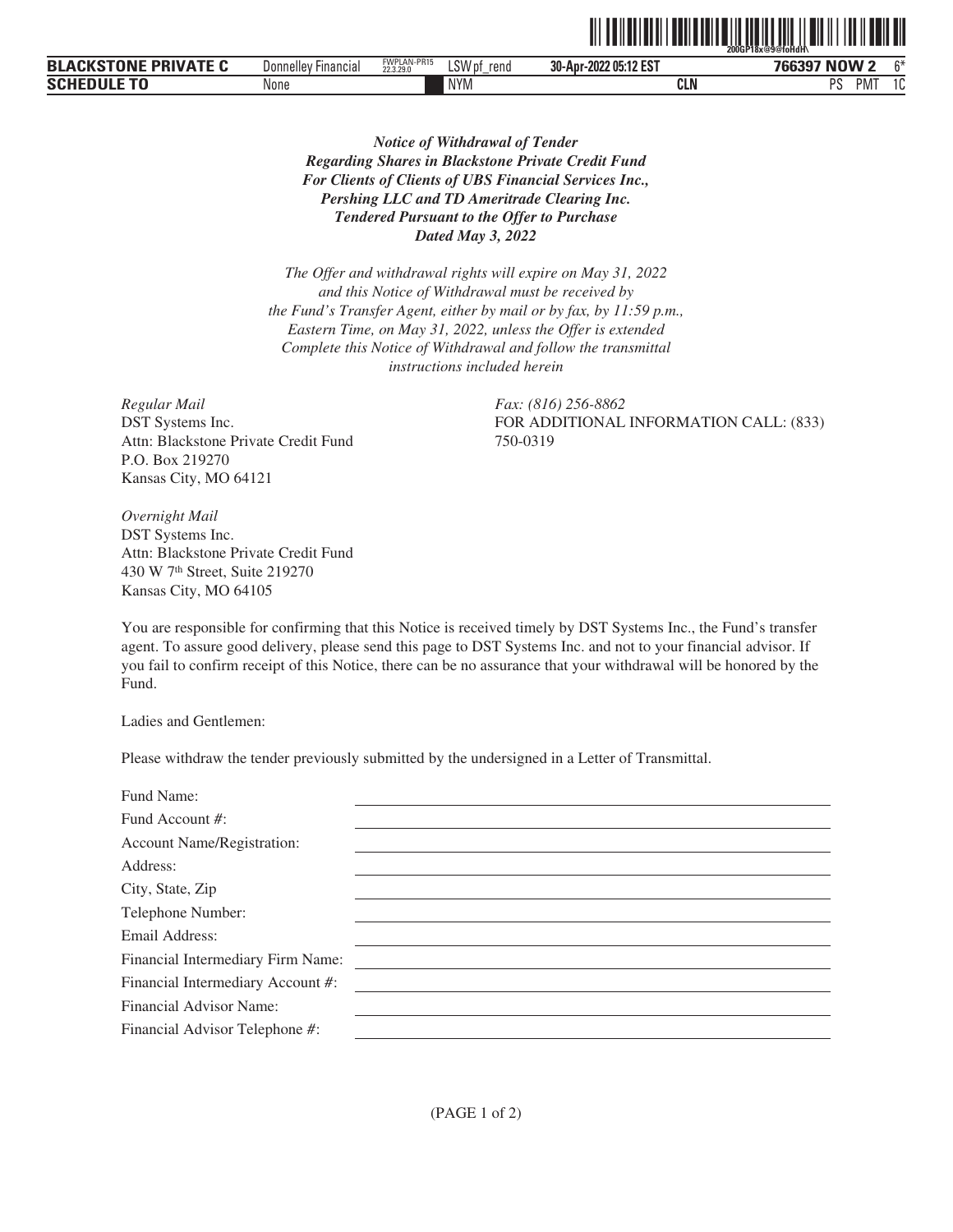|                             |                     |                          |                | <u> IIIIIIIIIIIIIIIIIIIIIIIIIIIIIII</u><br>IIIII | 200GP18x@9@ftSapL             |       |
|-----------------------------|---------------------|--------------------------|----------------|--------------------------------------------------|-------------------------------|-------|
| <b>BLACKSTONE PRIVATE C</b> | Donnelley Financial | FWPLAN-PR15<br>22.3.29.0 | LSW pf<br>rend | 30-Apr-2022 05:12 EST                            | 766397 NOW 3                  | $F^*$ |
| <b>SCHEDULE TO</b>          | None                |                          | <b>NYM</b>     | <b>CLN</b>                                       | PS<br>$1^\circ$<br><b>PMT</b> | ΙU    |

The undersigned represents that the undersigned is the beneficial owner of the shares in the Fund to which this withdrawal request relates, or that the person signing this request is an authorized representative of the withdrawing shareholder.

| Signature | Print Name of Authorized Signatory (and Title if applicable) | Date |
|-----------|--------------------------------------------------------------|------|
| Signature | Print Name of Authorized Signatory (and Title if applicable) | Date |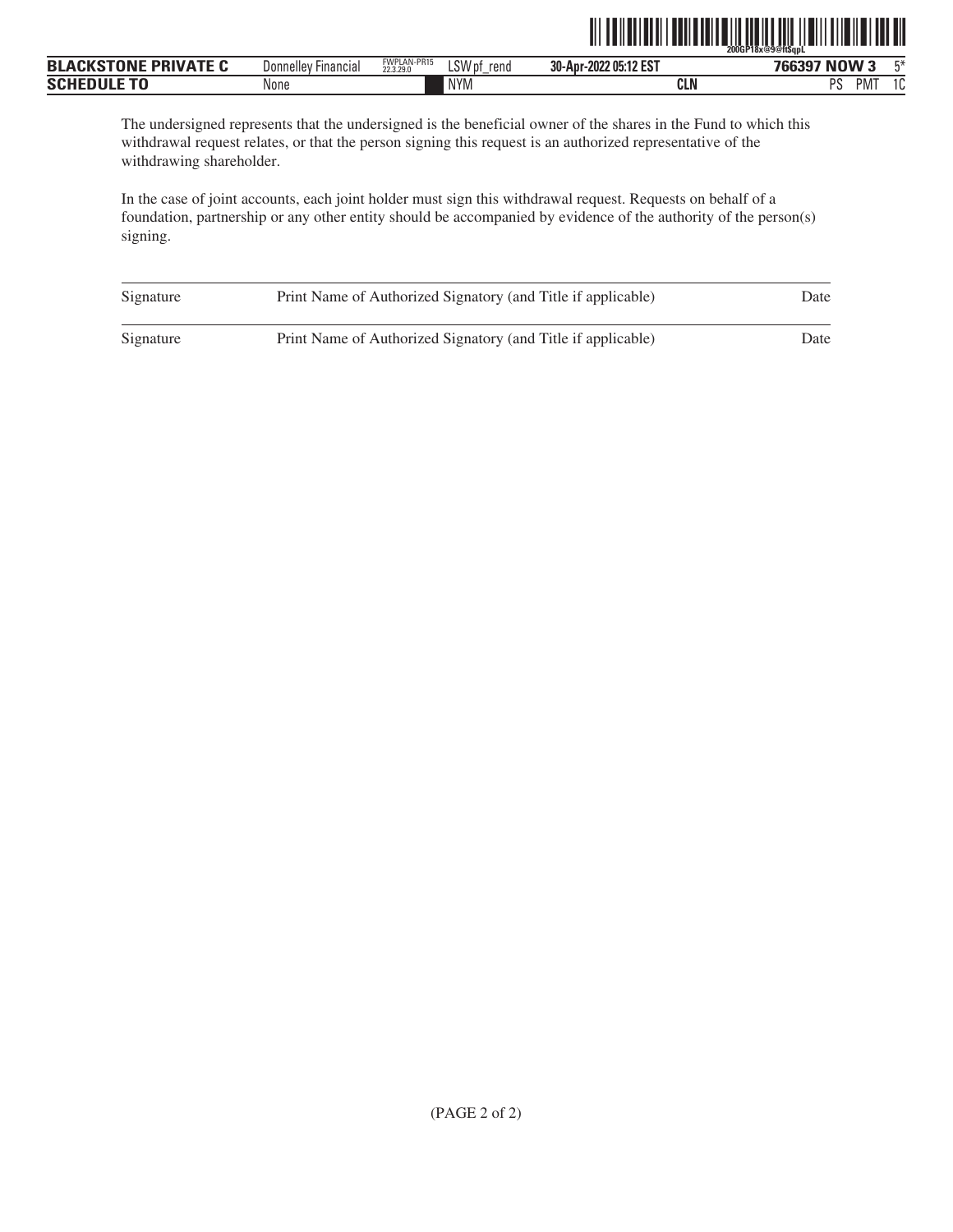|                                           |                     |                          |                |                       | 200GP18x@9@f#pLH        |              |
|-------------------------------------------|---------------------|--------------------------|----------------|-----------------------|-------------------------|--------------|
| <b>PRIVATE</b><br>---<br><b>BL</b><br>JN' | Donnelley Financial | FWPLAN-PR15<br>22.3.29.0 | LSW pf<br>rend | 30-Apr-2022 05:12 EST | $\mathbf{F}$<br>NU<br>w | $\sim$       |
| <b>SCHE</b>                               | None                |                          | <b>NYM</b>     | CLN                   | nc<br>PM.               | $\sim$<br>טו |

<u>oli ordinalist ordinalist ordinalist ordinalist ordinalist ordinal</u>

*Notice of Withdrawal of Tender Regarding Shares in Blackstone Private Credit Fund For Clients of Millennium Trust Company Tendered Pursuant to the Offer to Purchase Dated May 3, 2022*

*The Offer and withdrawal rights will expire on May 31, 2022 and this Notice of Withdrawal must be received by the Fund's Transfer Agent, either by mail or by fax, by 11:59 p.m., Eastern Time, on May 31, 2022, unless the Offer is extended Complete this Notice of Withdrawal and follow the transmittal instructions included herein*

## **PLEASE SEND COMPLETED FORMS TO YOUR MILLENNIUM TRUST COMPANY FINANCIAL ADVISOR**

You are responsible for confirming that this Notice is received timely by your Financial Advisor. If you fail to confirm receipt of this Notice, there can be no assurance that your withdrawal will be honored by the Fund.

Ladies and Gentlemen:

Please withdraw the tender previously submitted by the undersigned in a Letter of Transmittal.

The undersigned represents that the undersigned is the beneficial owner of the shares in the Fund to which this withdrawal request relates, or that the person signing this request is an authorized representative of the withdrawing shareholder.

| Signature | Print Name of Authorized Signatory (and Title if applicable) | Date |
|-----------|--------------------------------------------------------------|------|
| Signature | Print Name of Authorized Signatory (and Title if applicable) | Date |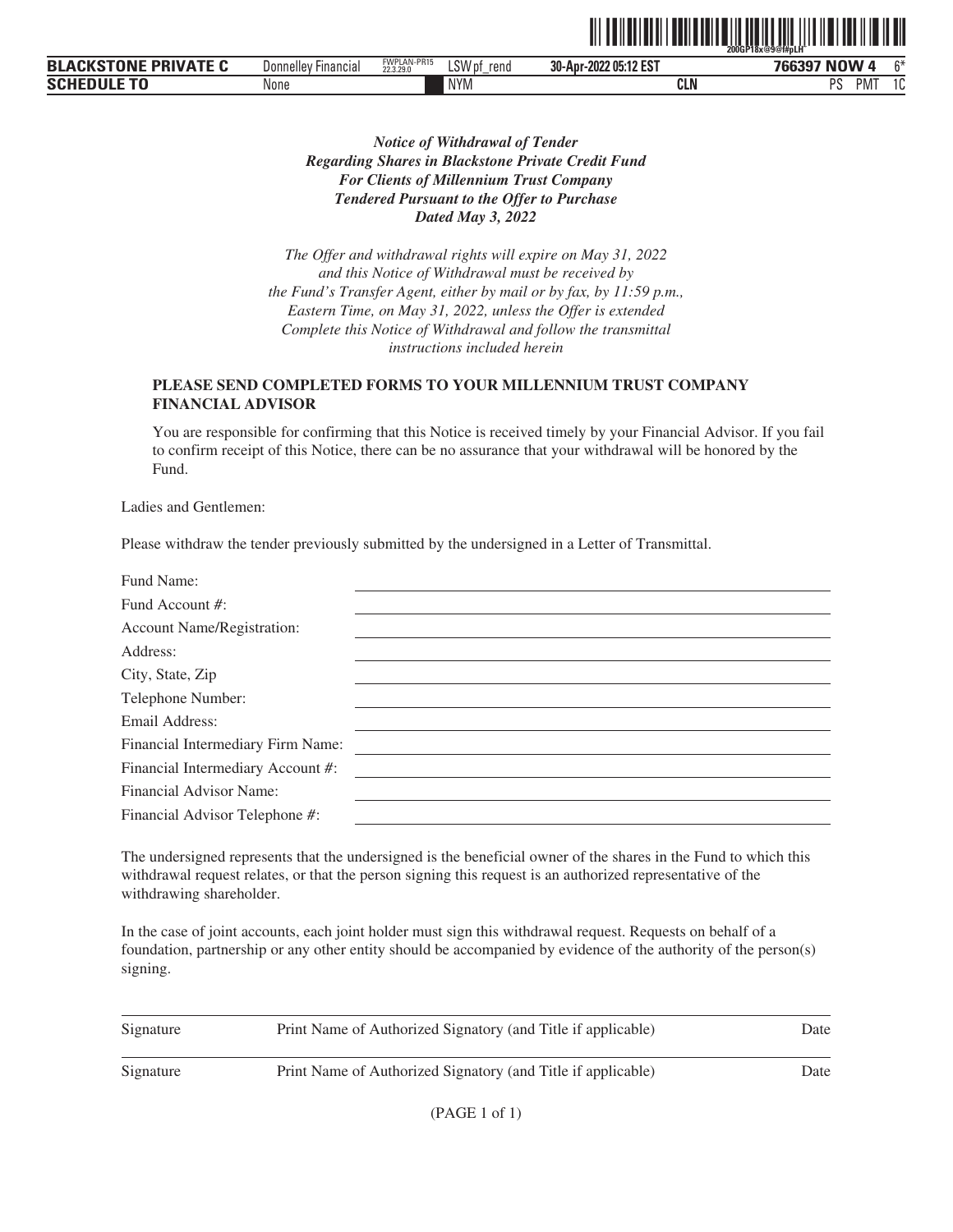|                                                          |                               |                          |                       |                               | 200GP18x@9@g4p%pk             |               |
|----------------------------------------------------------|-------------------------------|--------------------------|-----------------------|-------------------------------|-------------------------------|---------------|
| NIXATE<br><b>TABIT</b><br><b>BLA</b><br>DD<br>. IV<br>חז | <b>Financial</b><br>Donnelley | FWPLAN-PR15<br>22.3.29.0 | LSWr<br>rend<br>V IJI | -2022 05:12 EST<br>30-Apr-202 | P<br>$\mathbf{R}$<br>w<br>- - | $^{\sim}$     |
| <b>SCH</b>                                               | None                          |                          | <b>NYM</b>            | CLN                           | nс<br>PMT<br>ັ                | $\sim$<br>ט ו |

# *Notice of Withdrawal of Tender Regarding Shares in Blackstone Private Credit Fund For Clients of Blackstone Securities Partners LP Tendered Pursuant to the Offer to Purchase Dated May 3, 2022*

*The Offer and withdrawal rights will expire on May 31, 2022 and this Notice of Withdrawal must be received by the Fund's Transfer Agent, either by mail or by fax, by 11:59 p.m., Eastern Time, on May 31, 2022, unless the Offer is extended Complete this Notice of Withdrawal and follow the transmittal instructions included herein*

### **PLEASE SEND COMPLETED FORMS TO YOUR BLACKSTONE FINANCIAL ADVISOR AT:**

*Regular Mail Email* Blackstone Securities Partners LP Attn: Blackstone Private Wealth 345 Park Avenue, Floor 30 New York, NY 10154

PWS-BCREDTenders@blackstone.com

ˆ200GP18x@9@g4p%pkŠ

You are responsible for confirming that this Notice is received timely by your Financial Advisor. If you fail to confirm receipt of this Notice, there can be no assurance that your withdrawal will be honored by the Fund.

Ladies and Gentlemen:

Please withdraw the tender previously submitted by the undersigned in a Letter of Transmittal.

The undersigned represents that the undersigned is the beneficial owner of the shares in the Fund to which this withdrawal request relates, or that the person signing this request is an authorized representative of the withdrawing shareholder.

| Signature | Print Name of Authorized Signatory (and Title if applicable) | Date |
|-----------|--------------------------------------------------------------|------|
| Signature | Print Name of Authorized Signatory (and Title if applicable) | Date |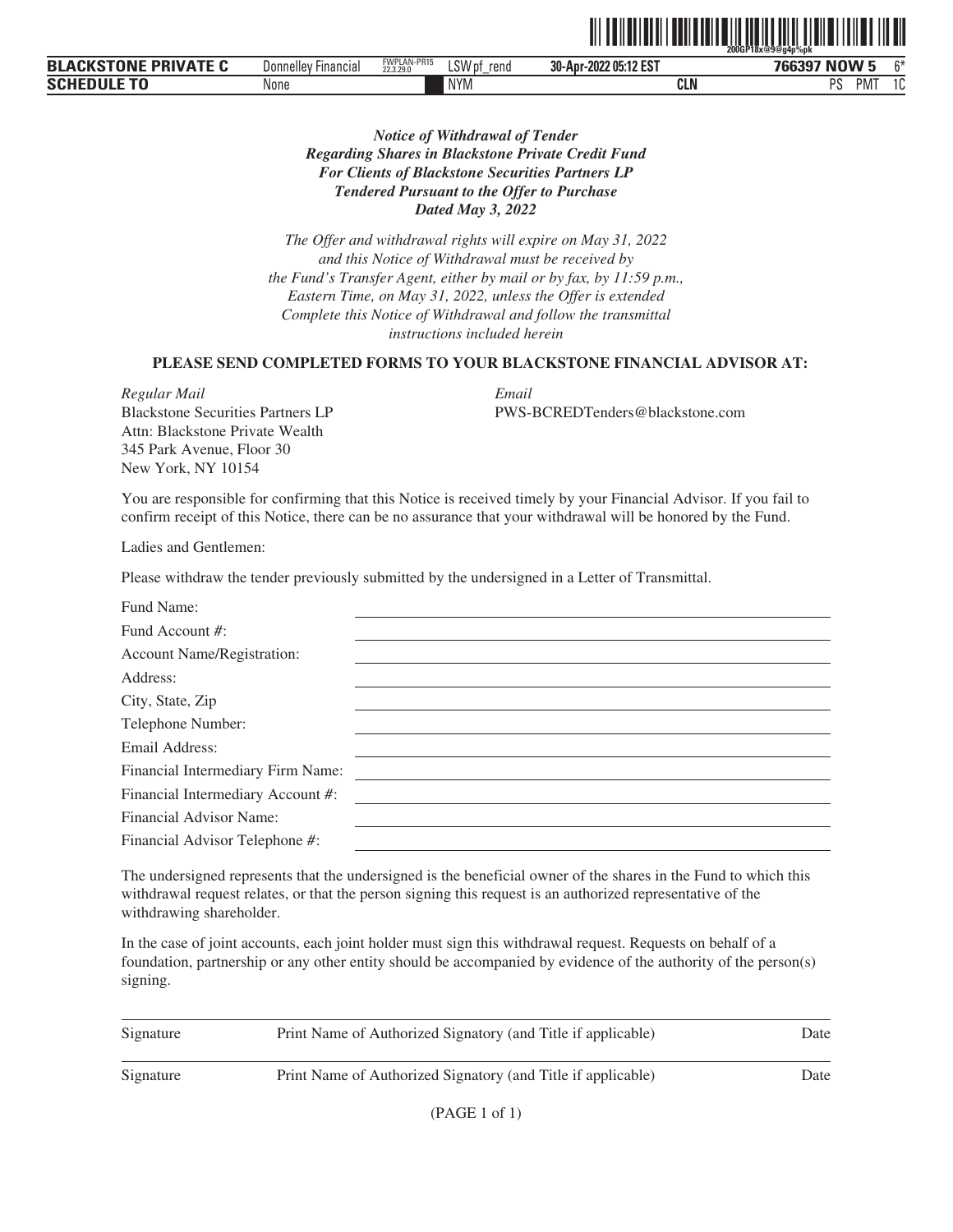|                                       |                         |                          |                                       | 200GP18x@9@aFbaH      |                            |               |  |
|---------------------------------------|-------------------------|--------------------------|---------------------------------------|-----------------------|----------------------------|---------------|--|
| <b>BLACKSTONE</b><br><b>PRIVATE C</b> | Donnelley'<br>Financia. | FWPLAN-PR15<br>22.3.29.0 | LSW <sub>p</sub><br>rend<br>v ni<br>- | 30-Apr-2022 05:12 EST | <b>766397 NOW 6</b>        | $\sim$        |  |
| <b>SCHEDULE</b>                       | None                    |                          | <b>NYM</b>                            | CLN                   | nе<br>PM <sup>-</sup><br>ັ | $\sim$<br>ں ، |  |

TITE AND AN INDIANA AND A CONTRACT OF THE ANNUAL AND A CONTRACT OF THE ANGLE OF THE ANGLE OF THE ANGLE OF THE

# *Notice of Withdrawal of Tender Regarding Shares in Blackstone Private Credit Fund For Clients of Morgan Stanley Smith Barney LLC Tendered Pursuant to the Offer to Purchase Dated May 3, 2022*

*The Offer and withdrawal rights will expire on May 31, 2022 and this Notice of Withdrawal must be received by Your Morgan Stanley Advisor or Private Wealth Advisor by 11:59 p.m., Eastern Time, on May 31, 2022, unless the Offer is extended Complete this Notice of Withdrawal and follow the transmittal instructions included herein*

# **PLEASE SEND COMPLETED FORMS TO YOUR MORGAN STANLEY FINANCIAL ADVISOR / PRIVATE WEALTH ADVISOR**

## **PLEASE DO NOT SEND THE COMPLETED FORMS TO THE FUND'S ADMINISTRATOR.** *If the forms are sent to the Fund's administrator, the redemption may be delayed.*

You are responsible for confirming that this Notice is received timely by your Morgan Stanley Financial Advisor or Private Wealth Advisor. If you fail to confirm receipt of this Notice, there can be no assurance that your withdrawal will be honored by the Fund.

Ladies and Gentlemen:

Please withdraw the tender previously submitted by the undersigned in a Letter of Transmittal.

| Fund Name:                        |  |
|-----------------------------------|--|
| Fund Account #:                   |  |
| <b>Account Name/Registration:</b> |  |
| Address:                          |  |
| City, State, Zip                  |  |
| Telephone Number:                 |  |
| Email Address:                    |  |
| Financial Intermediary Firm Name: |  |
| Financial Intermediary Account #: |  |
| Financial Advisor Name:           |  |
| Financial Advisor Telephone #:    |  |
|                                   |  |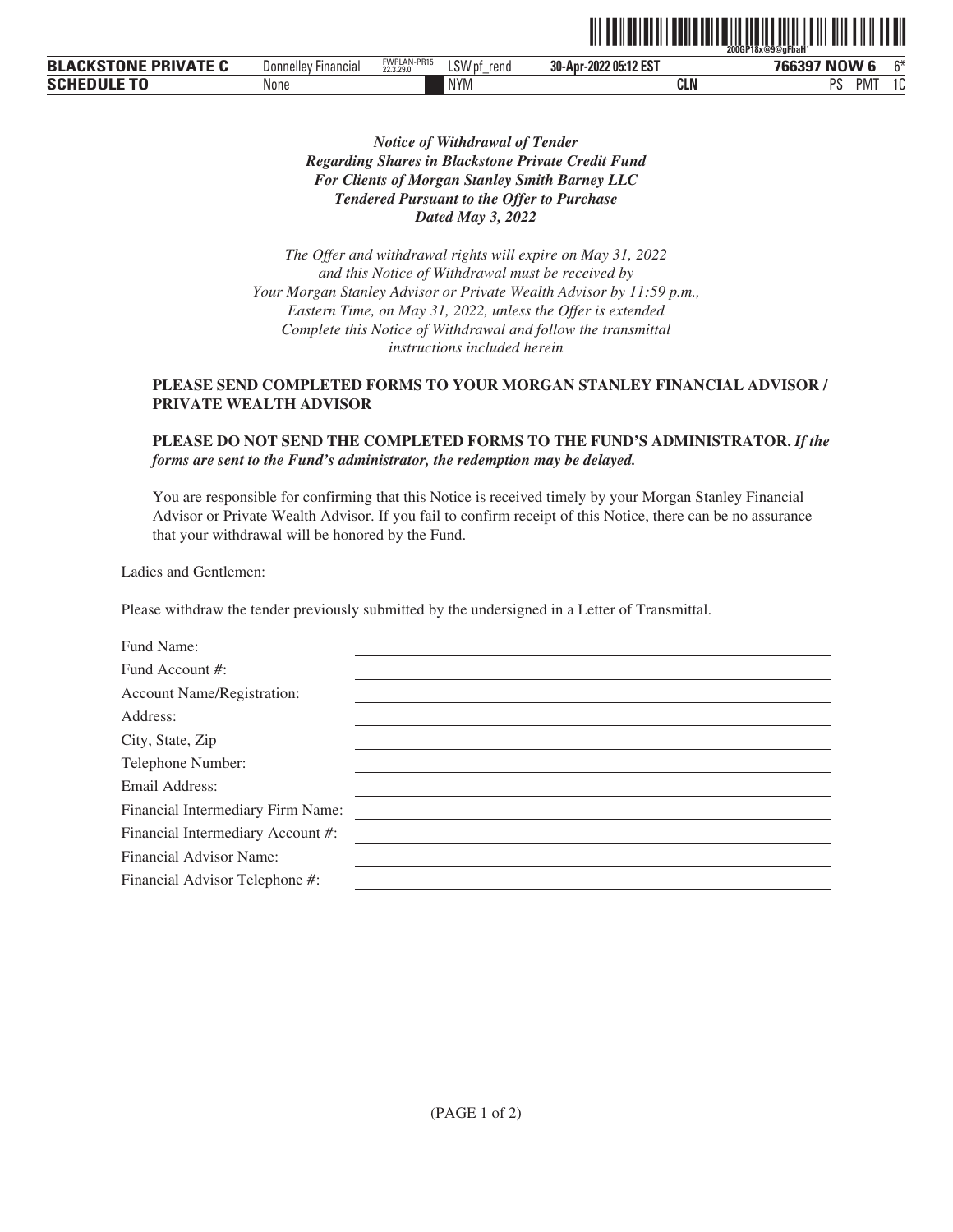|                                                            |                                                 |                          |                        | - - -  -- . -- -. . ---- - - -- - |                                    |
|------------------------------------------------------------|-------------------------------------------------|--------------------------|------------------------|-----------------------------------|------------------------------------|
| <b>TABIF</b><br><br>DD<br><b>BLA</b><br>$\mathbf{v}$<br>'n | $\overline{\phantom{0}}$<br>Donnelley Financial | FWPLAN-PR15<br>22,3,29.0 | $1$ CIA<br>rend<br>יט∟ | 30-Apr-2022 05:12 EST             | <b>NOW 7</b><br>mж<br>700007       |
| SCI                                                        | None                                            |                          | <b>NYM</b>             | <b>CLN</b>                        | DС<br>۰ ۾<br><b>PMT</b><br>ιu<br>u |

ˆ200GP18x@9@gMHnp(Š **200GP18x@9@gMHnp(**

The undersigned represents that the undersigned is the beneficial owner of the shares in the Fund to which this withdrawal request relates, or that the person signing this request is an authorized representative of the withdrawing shareholder.

In the case of joint accounts, each joint holder must sign this withdrawal request. Requests on behalf of a foundation, partnership or any other entity should be accompanied by evidence of the authority of the person(s) signing.

| Signature | Print Name of Authorized Signatory (and Title if applicable) | Date |
|-----------|--------------------------------------------------------------|------|
| Signature | Print Name of Authorized Signatory (and Title if applicable) | Date |

## **Individual Retirement Account**

Morgan Stanley Smith Barney LLC hereby executes this Notice of Withdrawal not in its corporate capacity but solely as Custodian of the Individual Retirement Account of the subscriber. Further, all representations, warranties and covenants (including indemnities) set forth herein are being made by the subscriber, not Morgan Stanley Smith Barney LLC.

Signature of Morgan Stanley Smith Barney LLC, as Custodian

Title of Authorized Person Signing for Morgan Stanley Smith Barney LLC, as Custodian

Dated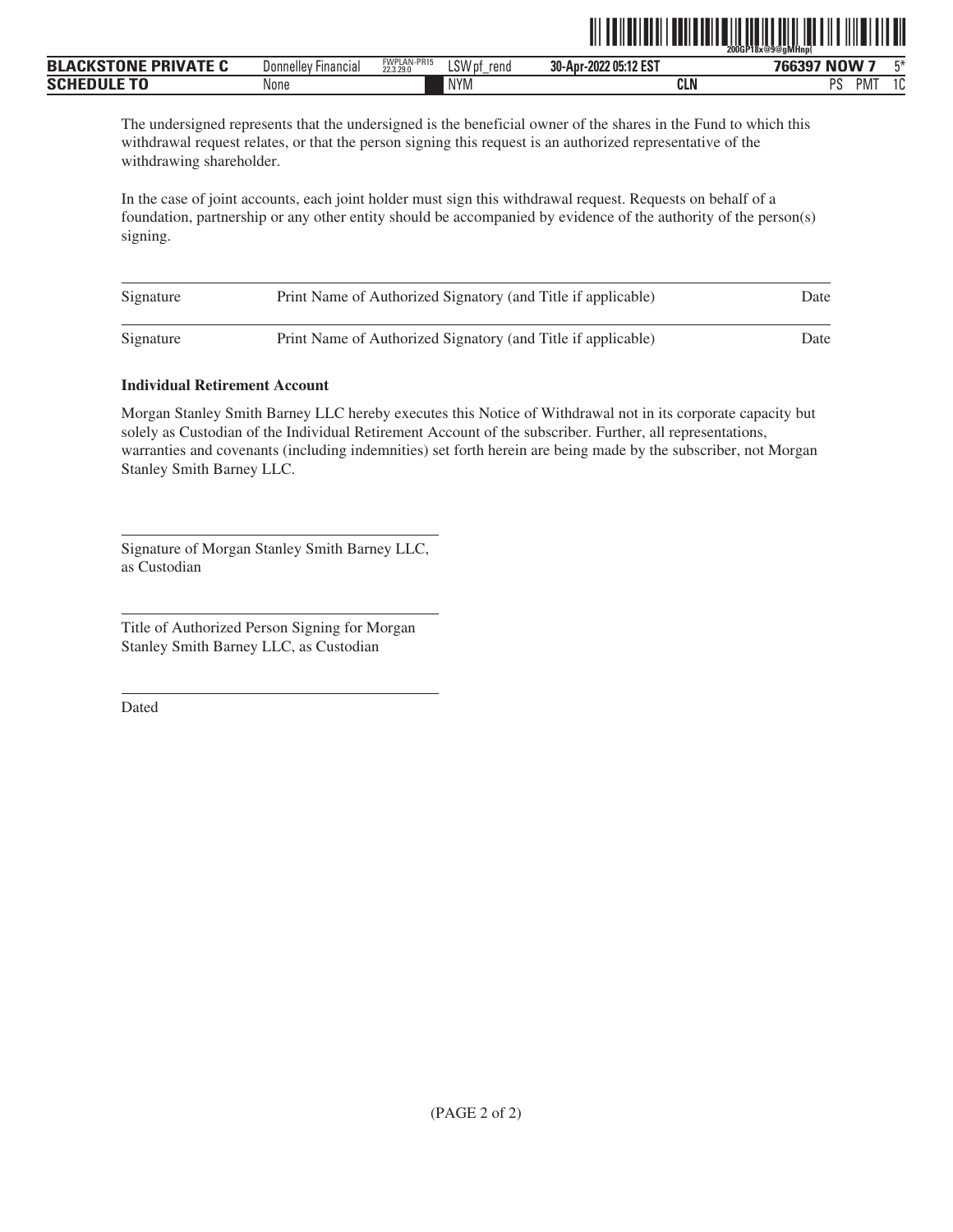|                                                   |                               |                          |                | 200GP18x@9@aWJVH}         |                       |    |  |
|---------------------------------------------------|-------------------------------|--------------------------|----------------|---------------------------|-----------------------|----|--|
| <b>BLACI</b><br><b>PRIVATE C</b><br><b>KSTONE</b> | Donnellev<br><b>Financial</b> | FWPLAN-PR15<br>22.3.29.0 | LSW pf<br>rend | 205:12 EST<br>30-Apr-2022 | NOW 8<br>766397       | 口米 |  |
| Schedule to                                       | None                          |                          | <b>NYM</b>     | <b>CLN</b>                | DС<br><b>PMT</b><br>ഄ |    |  |

ˆ200GP18x@9@gWJVH}Š **200GP18x@9@gWJVH}**

# *Notice of Withdrawal of Tender Regarding Shares in Blackstone Private Credit Fund For Clients of Merrill Lynch, Pierce, Fenner & Smith Incorporated Tendered Pursuant to the Offer to Purchase Dated May 3, 2022*

*The Offer and withdrawal rights will expire on May 31, 2022 and your Merrill Lynch Financial Advisor/Portfolio Manager must submit this Notice of Withdrawal for processing by 11:59 p.m., Eastern Time, on May 31, 2022, unless the Offer is extended*

Complete this Notice of Withdrawal and deliver to your Merrill Lynch Financial Advisor/Portfolio Manager.

For additional information call your Merrill Lynch Financial Advisor/Portfolio Manager.

You are responsible for confirming that this Notice is submitted for processing timely by your Merrill Lynch Financial Advisor/Portfolio Manager. If you fail to confirm timely submission of this Notice, there can be no assurance that your withdrawal will be honored by the Fund.

Ladies and Gentlemen:

Please withdraw the tender previously submitted by the undersigned in a Letter of Transmittal.

| Fund Name:                        |  |
|-----------------------------------|--|
| Fund Account #:                   |  |
| Account Name/Registration:        |  |
| Address:                          |  |
| City, State, Zip                  |  |
| Telephone Number:                 |  |
| Email Address:                    |  |
| Financial Intermediary Firm Name: |  |
| Financial Intermediary Account #: |  |
| Financial Advisor Name:           |  |
| Financial Advisor Telephone #:    |  |
|                                   |  |

The undersigned represents that the undersigned is the beneficial owner of the shares in the Fund to which this withdrawal request relates, or that the person signing this request is an authorized representative of the withdrawing shareholder.

| Signature | Print Name of Authorized Signatory (and Title if applicable) | Date |
|-----------|--------------------------------------------------------------|------|
| Signature | Print Name of Authorized Signatory (and Title if applicable) | Date |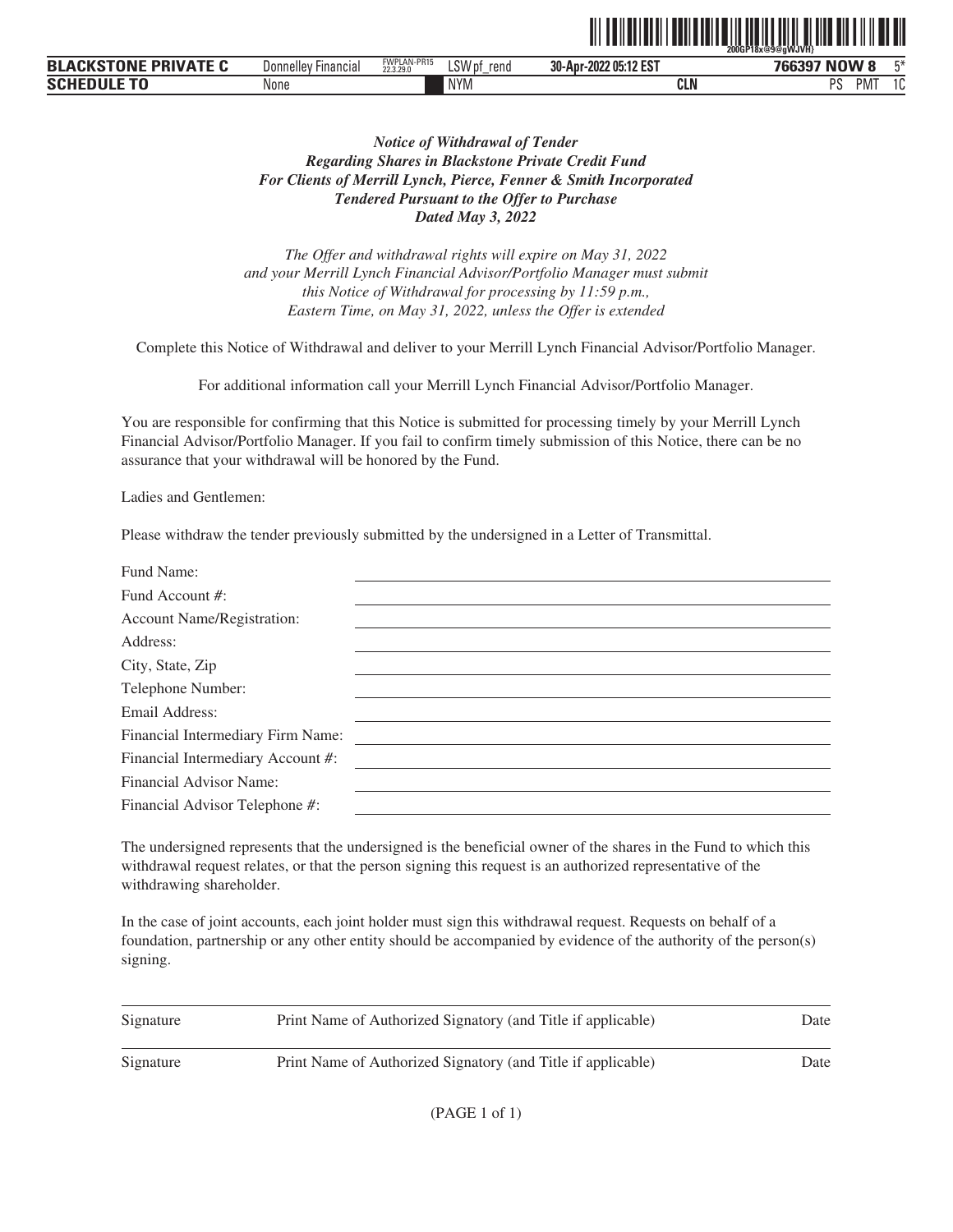|                             |                            |                          |                | <u> III IIII IIII</u><br><b>TIITIITII</b> | $\mathbb{I}$<br>200GP18x@9@fikfGw |      |
|-----------------------------|----------------------------|--------------------------|----------------|-------------------------------------------|-----------------------------------|------|
| <b>BLACKSTONE PRIVATE C</b> | <b>Donnelley Financial</b> | FWPLAN-PR09<br>22.3.29.0 | LSW pf<br>rend | 30-Apr-2022 05:12 EST                     | 766397 EX107 1                    | $6*$ |
| <b>SCHEDULE TO</b>          | None                       |                          | <b>NYM</b>     |                                           | HTM ESS                           | 0C   |

Page 1 of 1

**EX-FILING FEES**

#### **Calculation of Filing Fee Tables**

# **SC TO-I**

(Form Type)

#### **Blackstone Private Credit Fund (Name of Issuer)**

#### **Blackstone Private Credit Fund (Name of Person(s) Filing Statement)**

#### **Table 1: Transaction Valuation**

|                                    | Transaction<br><b>Valuation</b> | Fee<br>rate   | <b>Amount</b> of<br><b>Filing Fee</b> |
|------------------------------------|---------------------------------|---------------|---------------------------------------|
| Fees to Be Paid                    | \$894,967,030.05(1)             | $0.0000927\%$ | \$82,963,44(2)                        |
| Fees Previously Paid               |                                 |               |                                       |
| <b>Total Transaction Valuation</b> | \$894,967,030.05(1)             |               |                                       |
| <b>Total Fees Due for Filing</b>   |                                 |               | \$82,963.44(2)                        |
| <b>Total Fees Previously Paid</b>  |                                 |               |                                       |
| <b>Total Fee Offsets</b>           |                                 |               |                                       |
| <b>Net Fee Due</b>                 |                                 |               | \$82,963,44(2)                        |

(1) Calculated as the aggregate maximum purchase price for shares of beneficial interest, based upon the net asset value per share as of March 31, 2022, of \$25.82. This amount is based upon the offer to purchase up to 34,661,775 common shares of beneficial interest, par value \$0.01 per share, of Blackstone Private Credit Fund.

(2) Calculated at \$92.70 per \$1,000,000.00 of the Transaction Valuation in accordance with Rule 0-11 under the Securities Exchange Act of 1934, as amended, as modified by Fee Rate Advisory No. 1 for fiscal year 2022.